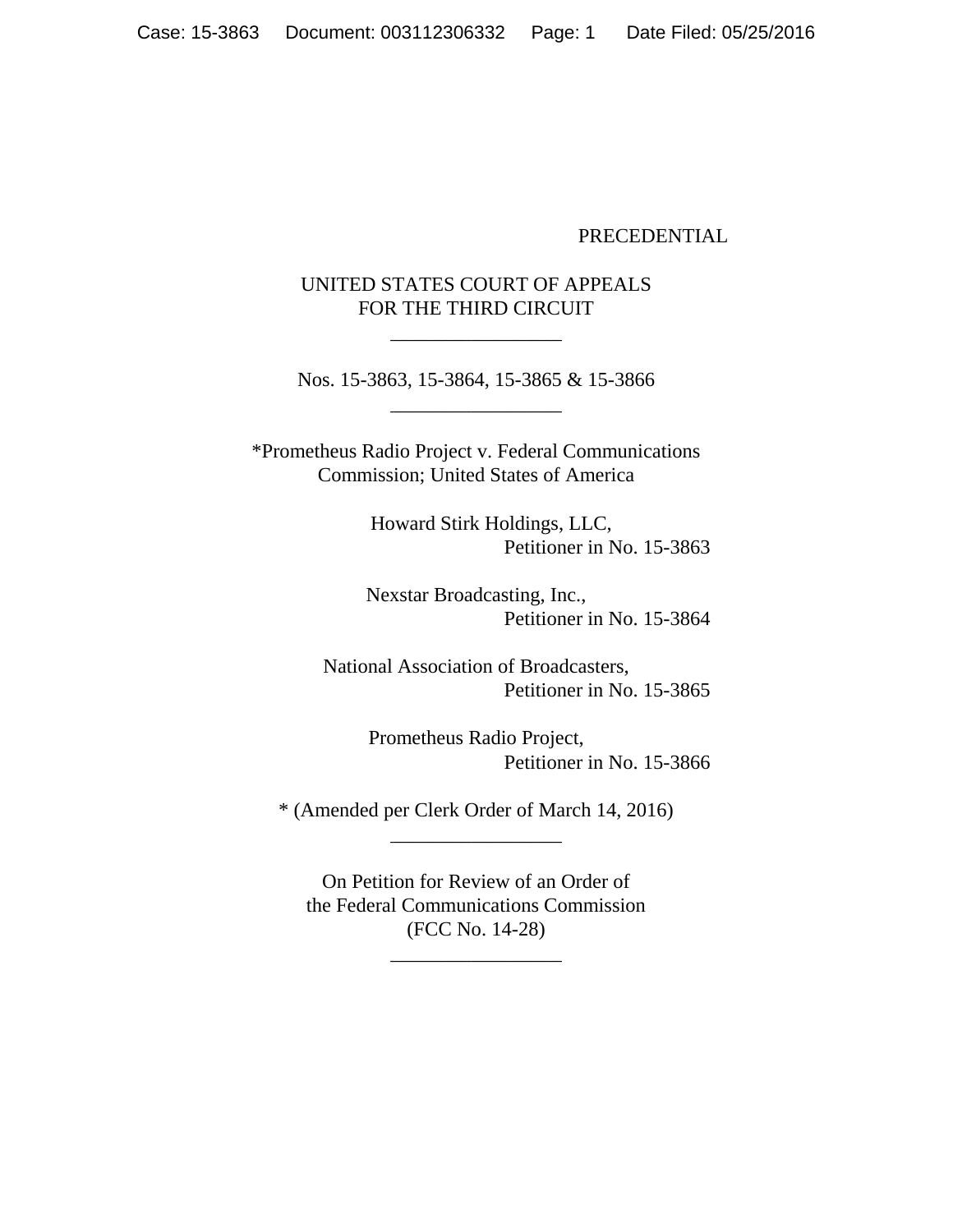## Argued April 19, 2016

## Before: AMBRO, FUENTES and SCIRICA, Circuit Judges

(Opinion filed May 25, 2016)

Colby M. May, Esquire 201 Maryland Avenue, N.E. Washington, DC 20002

Counsel for Petitioner, Howard Stirk Holdings, LLC

Kim M. Keenan, Esquire David Honig, Esquire Minority Media & Telecommunications Council 3636 16th Street, N.W., B-366 Washington, DC 20010

> Counsel for Intervenor Petitioner Multicultural Media, Telecom and Internet Council

Eve Klindera Reed, Esquire Brett A. Shumate, Esquire Wiley Rein LLP 1776 K Street, N.W. Washington, DC 20006

> Counsel for Intervenor Petitioner Mission Broadcasting Inc.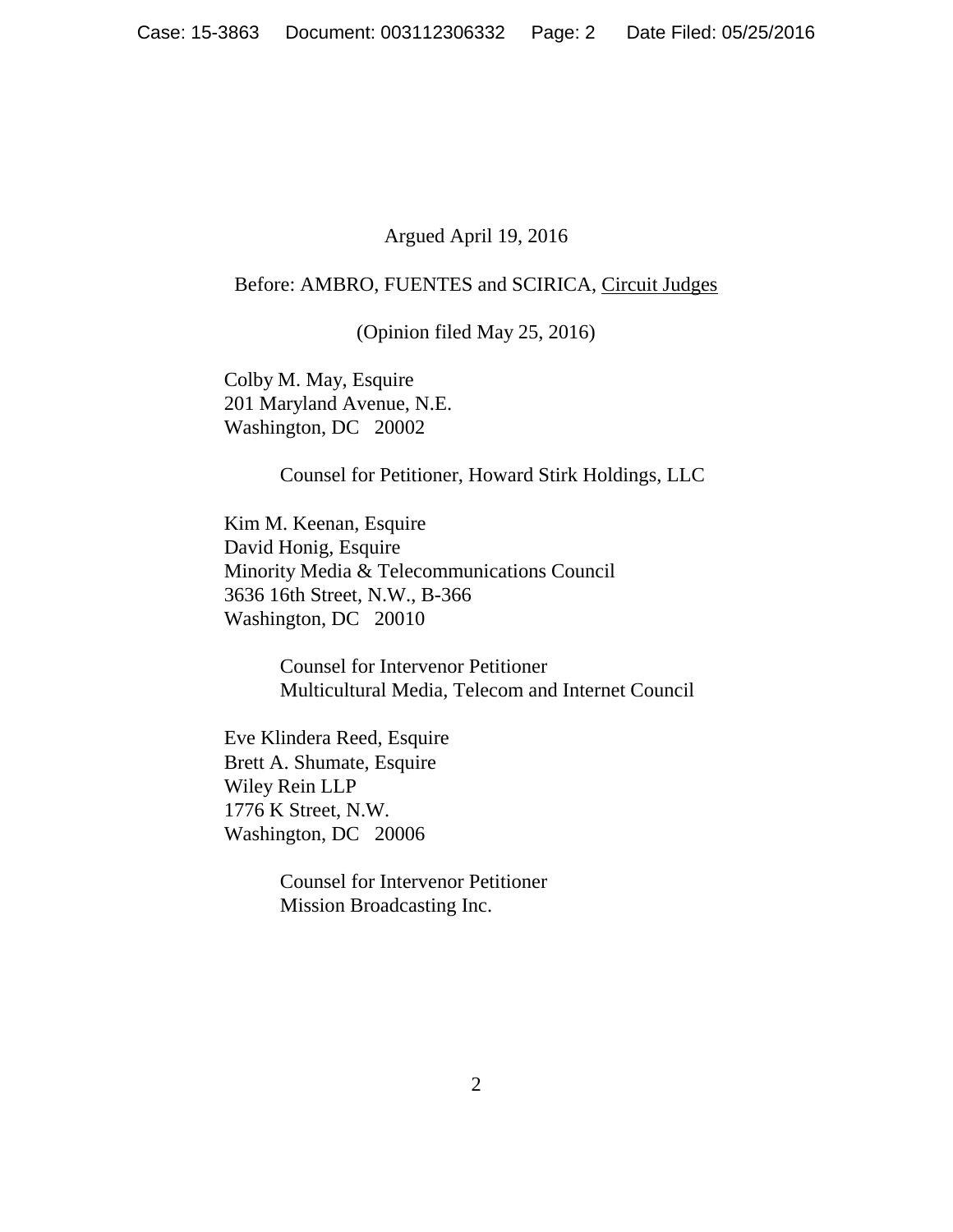Jonathan B. Sallet General Counsel David M. Gossett (Argued) Deputy General Counsel Jacob M. Lewis Associate General Counsel Clifford G. Pash, Jr., Esquire James M. Carr, Esquire Richard K. Welch, Esquire Federal Communications Commission Room 8-A833 445 12th Street, S.W. Washington, DC 20554

> Counsel for Respondent Federal Communications Commission

William J. Baer Assistant Attorney General Kristen C. Limarzi, Esquire Robert J. Wiggers, Esquire United States Department of Justice 950 Pennsylvania Avenue, N.W. Washington, DC 20530

> Counsel for Respondent United States of America

Helgi C. Walker, Esquire (Argued) Ashley S. Boizelle, Esquire Lindsay S. See, Esquire Gibson Dunn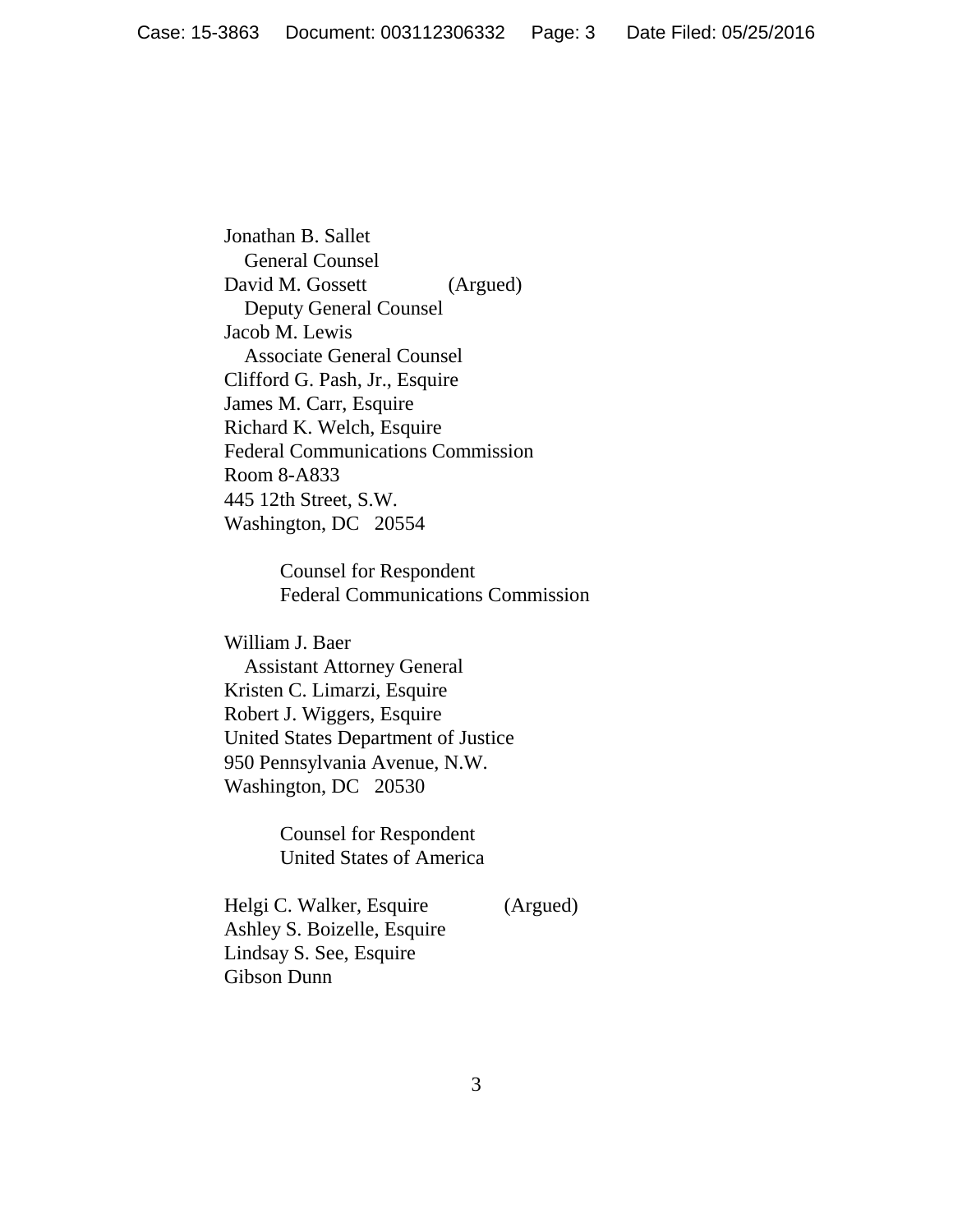1050 Connecticut Avenue, N.W., 9th Floor Washington, DC 20036

Rick Kaplan, Esquire Jerianne Timmerman, Esquire National Association of Broadcasters 1771 N Street, N.W. Washington, D.C. 20036

> Counsel for Petitioner/Intervenor Respondent National Association of Broadcasters

Patrick F. Philbin, Esquire (Argued) Kirkland & Ellis 655 15th Street, N.W., Suite 1200 Washington, DC 20005

> Counsel for Petitioner/Intervenor Respondent Nexstar Broadcasting, Inc.

Angela J. Campbell, Esquire (Argued) Eric G. Null, Esquire Andrew J. Schwartzman, Esquire Drew T. Simshaw, Esquire Institute for Public Representation Georgetown University Law Center 600 New Jersey Avenue, N.W. Washington, DC 20001

> Counsel for Petitioner/Intervenor Respondent Prometheus Radio Project Other Intervenor Respondents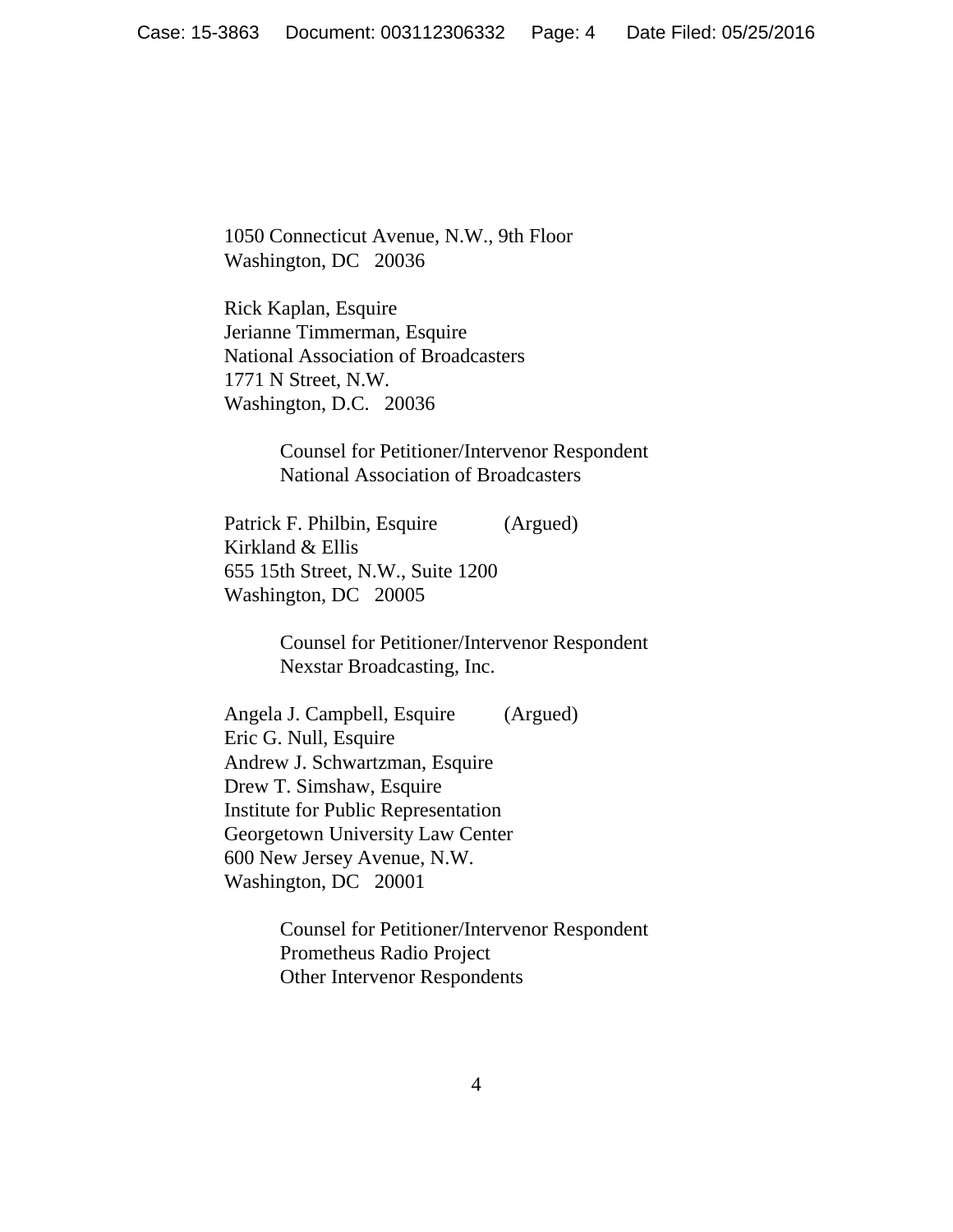Benton Foundation; Common Cause; Media Alliance; Media Council Hawaii; National Organization for Women Foundation; Office of Communication, Inc., of the United Church of Christ; National Association of Broadcast Employees and Technicians–Communications Workers of America

David E. Mills, Esquire Jason E. Rademacher, Esquire Cooley LLP 1299 Pennsylvania Avenue, N.W., Suite 700 Washington, DC 20004

Barry J. Ohlson, Esquire Cox Enterprises, Inc. 975 F Street, N.W., Suite 300 Washington, D.C. 20004

> Counsel for Amicus Petitioner Cox Media Group Inc.

William J. Kolasky, Jr., Esquire Kathleen M. Fones, Esquire Katherine L. Steele, Esquire Hughes Hubbard & Reed LLP 1775 I Street, N.W., Suite 600 Washington, DC 20006

Morgan J. Feder, Esquire Justin Ben-Asher, Esquire Sigrid Jernudd, Esquire Hughes Hubbard & Reed LLP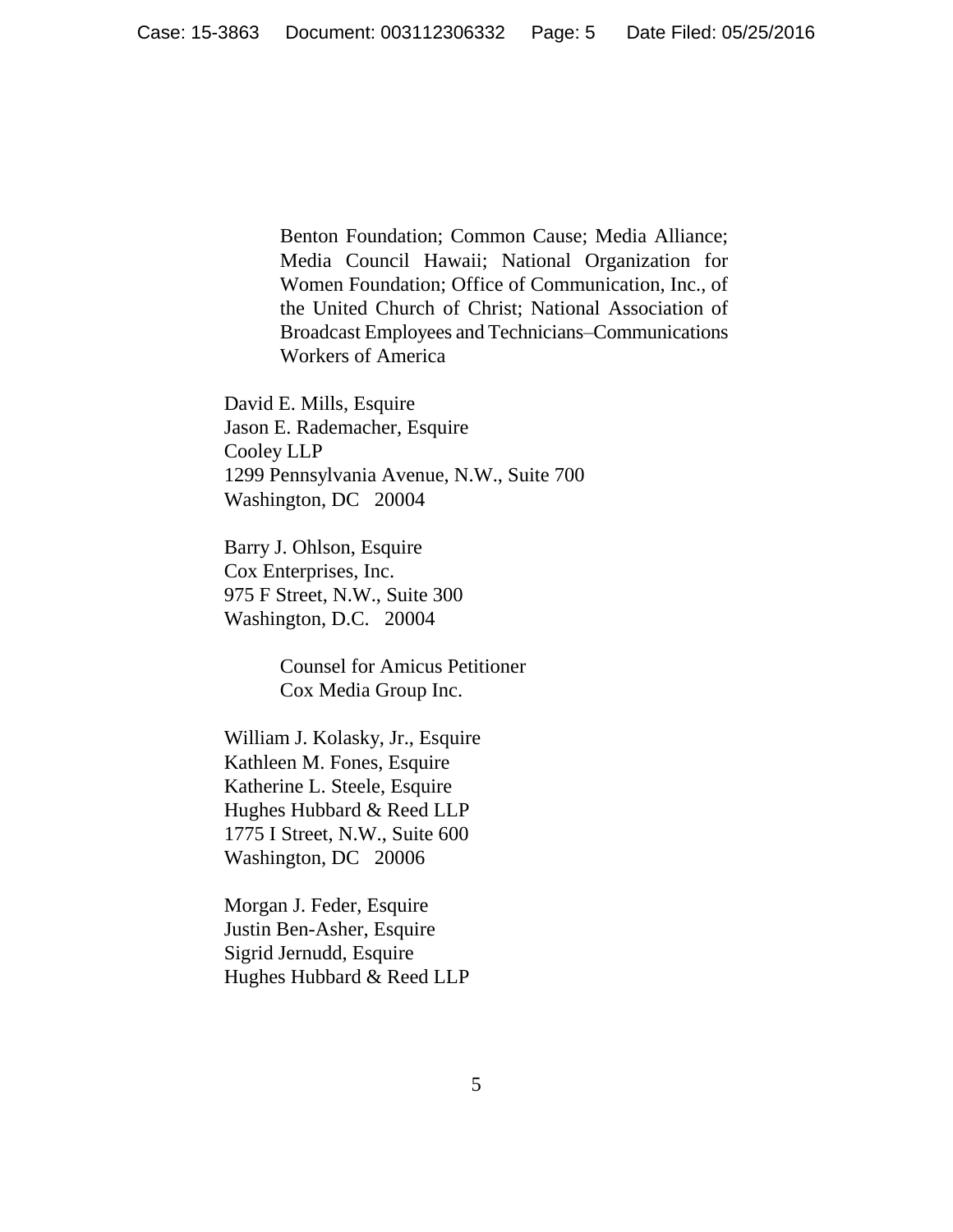One Battery Park Plaza New York, NY 10004-1482

Geoffrey A. Manne, Esquire R. Benjamin Sperry, Esquire International Center for Law and Economics 2325 E. Burnside Street, Suite 301 Portland, OR 97213

> Counsel for Amicus Petitioner International Center for Law and Economics

# OPINION OF THE COURT \_\_\_\_\_\_\_\_\_\_\_\_\_\_\_\_\_

\_\_\_\_\_\_\_\_\_\_\_\_\_\_\_\_\_

# AMBRO, Circuit Judge

# **TABLE OF CONTENTS**

| IV. Failure to Complete Quadrennial Review35 |  |
|----------------------------------------------|--|
|                                              |  |
|                                              |  |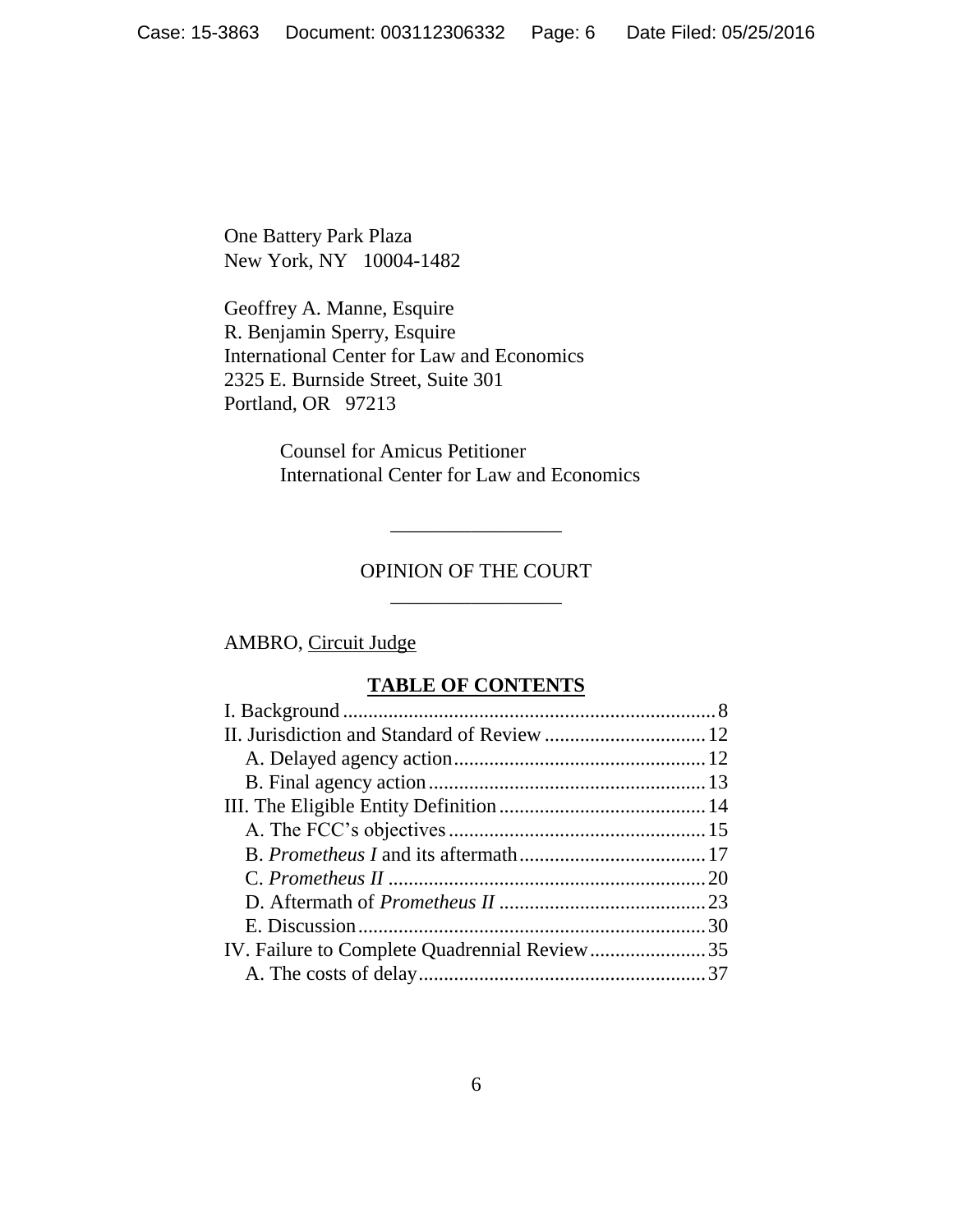| C. Deregulatory Petitioners have waived other forms of |  |
|--------------------------------------------------------|--|
|                                                        |  |
|                                                        |  |
|                                                        |  |
|                                                        |  |
|                                                        |  |
|                                                        |  |

Twelve years have passed since we first took up challenges to the broadcast ownership rules and diversity initiatives of the Federal Communications Commission ("FCC" or "Commission"). In some respects the Commission has made progress in the intervening years. In key areas, however, it has fallen short. These shortcomings are at the center of this dispute—the third (and likely not the last) round in a protracted battle over the future of the nation's broadcast industry. Specifically, the parties present challenges to the Commission's "eligible entity" definition, its Quadrennial Review process, and its rule on television joint sales agreements.

Although courts owe deference to agencies, we also recognize that, "[a]t some point, we must lean forward from the bench to let an agency know, in no uncertain terms, that enough is enough." *Public Citizen Health Research Group v. Chao*, 314 F.3d 143, 158 (3d Cir. 2002) (emphasis and internal quotation marks omitted). For the Commission's stalled efforts to promote diversity in the broadcast industry, that time has come. We conclude that the FCC has unreasonably delayed action on its definition of an "eligible entity"—a term it has attempted to use as a lynchpin for initiatives to promote minority and female broadcast ownership—and we remand with an order for it to act promptly.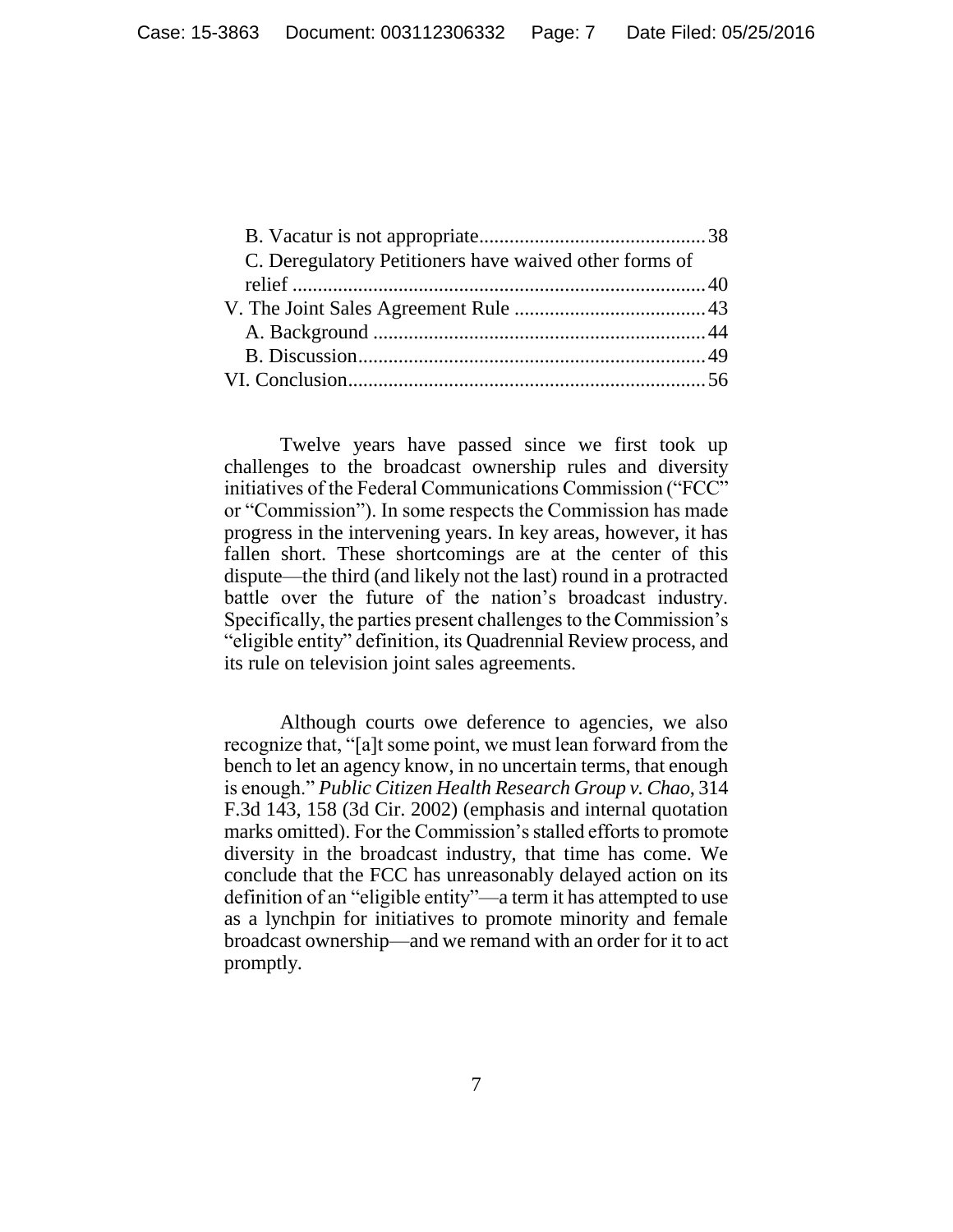Equally troubling is that nearly a decade has passed since the Commission last completed a review of its broadcast ownership rules. These rules lay the groundwork for how the broadcast industry operates and have major implications for television, radio, and newspaper organizations. Although federal law commands the Commission to conduct a review of its rules every four years, the 2006 cycle is the last one it has finished; the 2010 and 2014 reviews remain open. Several broadcast owners have petitioned us to wipe all the rules off the books in response to this delay—creating, in effect, complete deregulation in the industry. This is the administrative law equivalent of burning down the house to roast the pig, and we decline to order it. However, we note that this remedy, while extreme, might be justified in the future if the Commission does not act quickly to carry out its legislative mandate.

Whereas the first two issues before us involve agency delay, the third is a challenge to agency action. The Commission regulates the number of television stations a company can own. In 2014, it determined that parties were evading its ownership limits through the influence exerted by advertising contracts known as joint sales agreements. As a result, it created a rule designed to address this perceived problem. However, we conclude that the Commission improperly enacted the rule; hence we vacate it and remand the matter to the Commission.

#### **I. Background**

<span id="page-7-0"></span>This is the third volume in a long-running saga that has its roots in the Telecommunications Act of 1996, Pub. L. No. 104-104, 110 Stat. 56 (1996). Section 202(h) of that law imposes on the Commission what was initially a biennial—and is now a quadrennial—obligation to examine its broadcast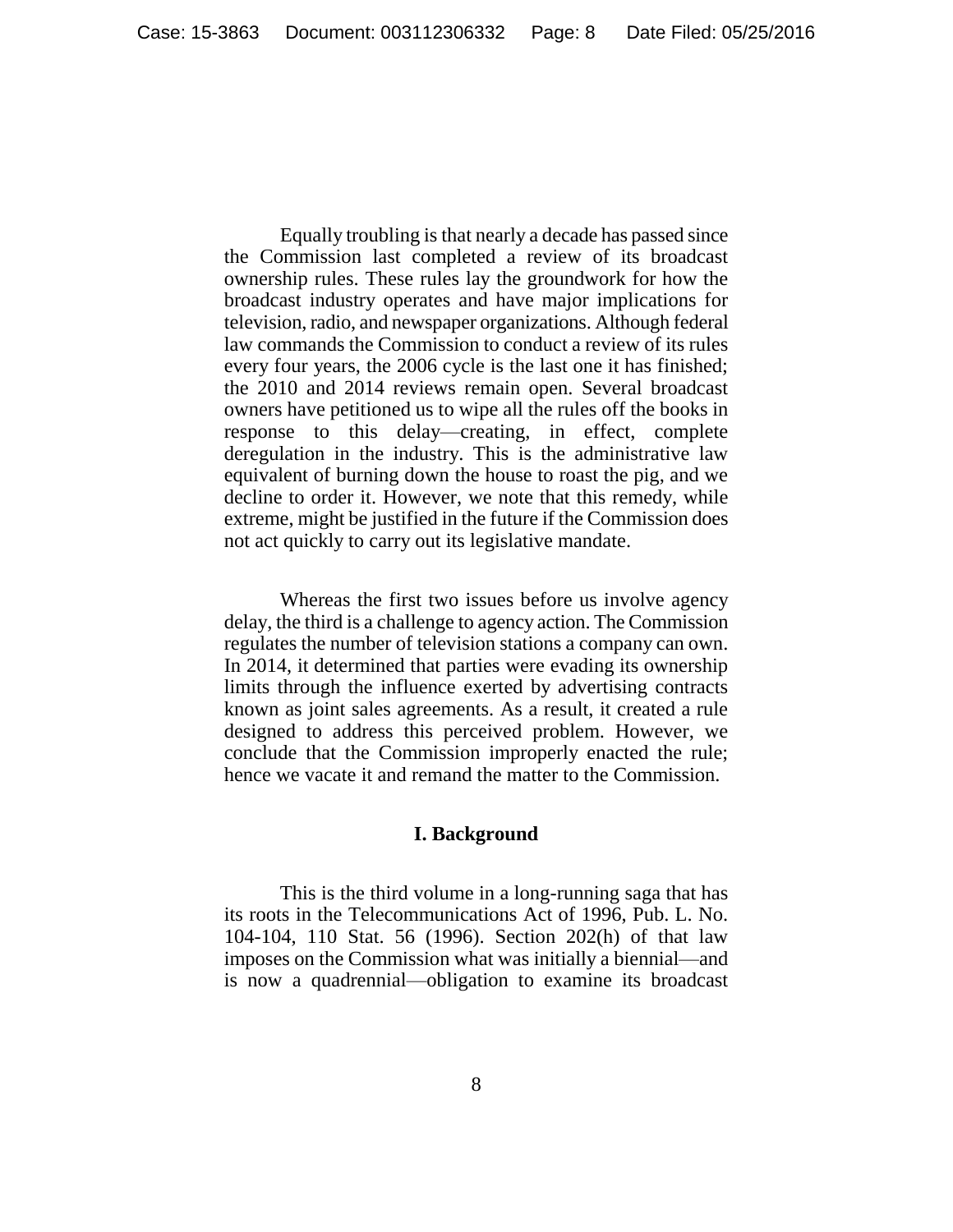ownership rules. Broadly speaking, the purpose of these rules is to limit consolidation in the industry by capping the amount of common control that is permissible. Section 202(h) provides that the Commission "shall" review its rules on broadcast ownership every four years, "shall determine whether any of such rules are necessary in the public interest as the result of competition," and "shall repeal or modify any regulation it determines to be no longer in the public interest." *Id.* § 202(h), 110 Stat. at 111–12, *as amended by* Pub. L. No. 108-199, § 629, 118 Stat. 3, 99–100 (2004) (making review quadrennial as opposed to biennial).

Our first foray into § 202(h) came in 2004 when we ruled on challenges to the Commission's 2002 review of its ownership rules. *See Prometheus Radio Project v. FCC*, 373 F.3d 372 (3d Cir. 2004) ("*Prometheus I*"). Though § 202(h) is limited to a review for whether ownership rules remain necessary in light of competition in the broadcast industry, *Prometheus I* also involved a challenge to the Commission's efforts to promote minority and female broadcast ownership.

Following our decision in *Prometheus I*, the Commission set about fine-tuning its minority and female ownership initiatives at the same time that it conducted its 2006 Quadrennial Review. In December 2007, it adopted two orders: the first completing the 2006 review and the second implementing diversity-related efforts. (Though adopted in late 2007, they were released in early 2008.) The former has become known as the "*2008 Order*." *See 2006 Quadrennial Regulatory Review—Review of the Commission's Broadcast Ownership Rules and Other Rules Adopted Pursuant to Section 202 of the Telecommunications Act of 1996, Report and Order and Order on Reconsideration*, 23 F.C.C.R. 2010 (Dec. 18, 2007). Meanwhile, the latter is called the "*Diversity Order*." *See Promoting Diversification of Ownership in the Broadcasting*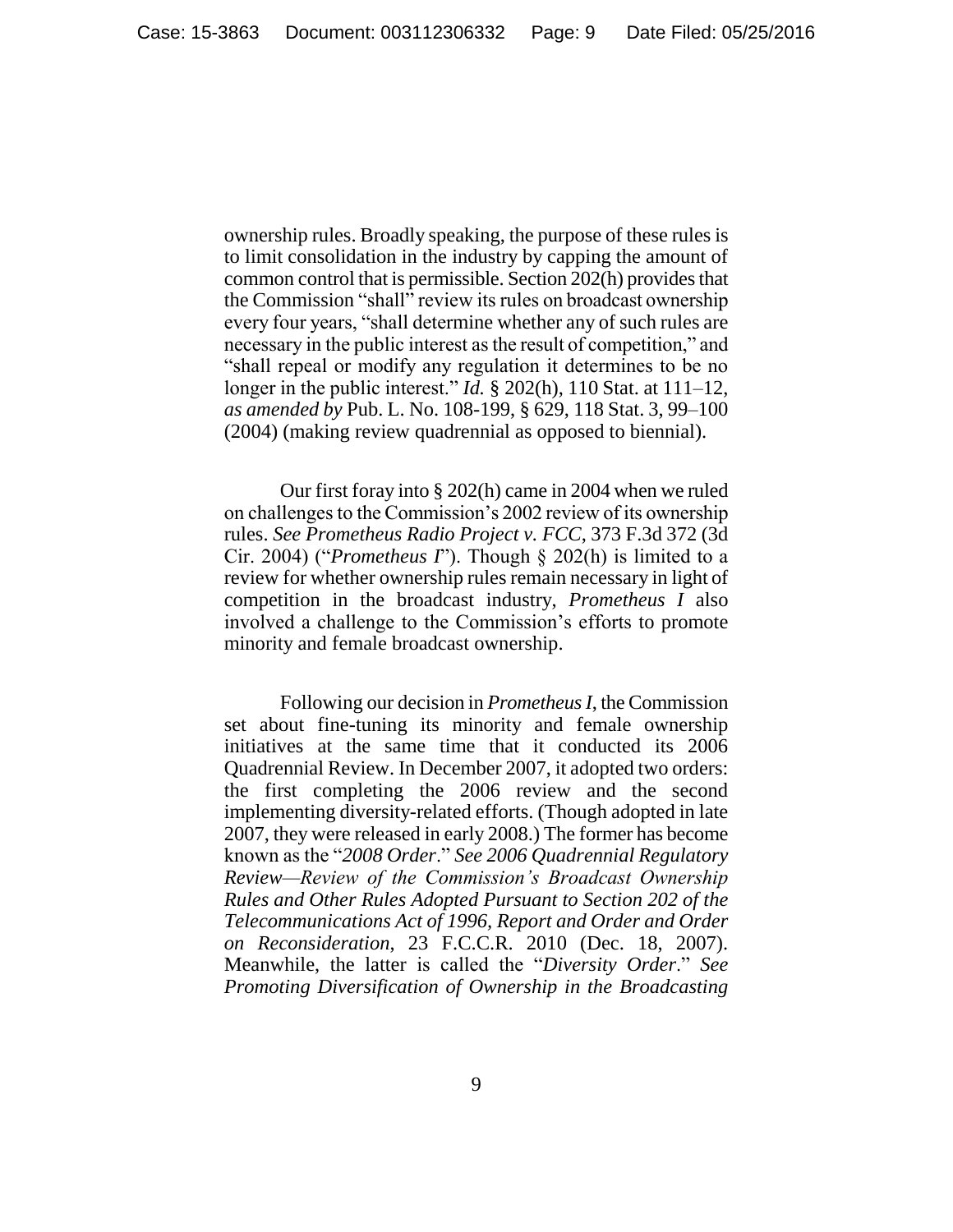*Services, 2006 Quadrennial Regulatory Review—Review of the Commission's Broadcast Ownership Rules and Other Rules Adopted Pursuant to Section 202 of the Telecommunications Act of 1996, Report and Order and Third Further Notice of Proposed Rulemaking*, 23 F.C.C.R. 5922 (Dec. 18, 2007). In 2011, we decided challenges to both the *2008 Order* and the *Diversity Order*. *See Prometheus Radio Project v. FCC*, 652 F.3d 431 (3d Cir. 2011) ("*Prometheus II*").

In *Prometheus I* and *Prometheus II* we reviewed challenges to completed § 202(h) review cycles. But, in the aftermath of *Prometheus II*, the process broke down. The 2010 Quadrennial Review, which was underway at the time of *Prometheus II*, is still not complete. It was rolled into the 2014 review cycle, which remains ongoing. With its Quadrennial Review process backed up and our remand instructions from *Prometheus II* unfulfilled, the Commission issued a combined order and notice of proposed rulemaking in 2014. *See 2014 Quadrennial Regulatory Review—Review of the Commission's Broadcast Ownership Rules and Other Rules Adopted Pursuant to Section 202 of the Telecommunications Act of 1996, Further Notice of Proposed Rulemaking and Report and Order*, 29 F.C.C.R. 4371 (Mar. 31, 2014) ("*2014 FNPRM & Order*").

That brings us to the current dispute. In May 2014, Prometheus filed in our Court a petition for review of the *2014 FNPRM & Order*. Shortly afterward, Howard Stirk Holdings, LLC; the National Association of Broadcasters; and Nexstar Broadcasting, Inc. filed separate petitions for review in the D.C. Circuit Court of Appeals. The FCC filed a notice of multi-circuit petitions pursuant to 28 U.S.C.  $\S$  2112(a)(3), and the Judicial Panel on Multidistrict Litigation randomly selected the D.C. Circuit as the venue for the petitions. That Court consolidated them, and the petitioners and various intervenors fully briefed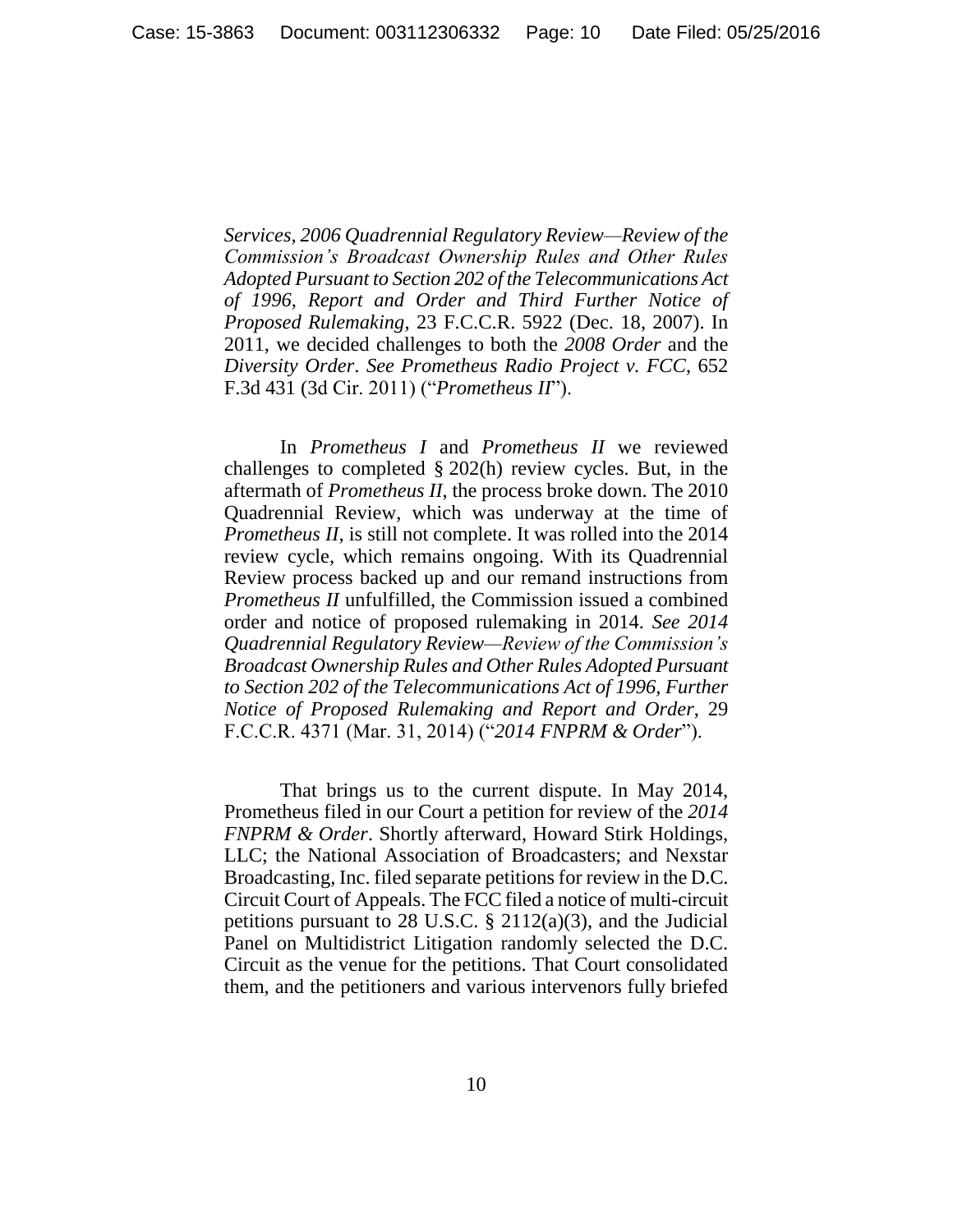the case. (Consistent with our past usage, we refer to petitioners and intervenors raising anti-deregulatory challenges as "Citizen Petitioners"<sup>1</sup> and to groups seeking deregulation as "Deregulatory Petitioners."<sup>2</sup>)

Citizen Petitioners argued that the D.C. Circuit should transfer the case to us because the petitions related, at least in part, to *Prometheus II*. Our decision there ended in a remand, and we retained jurisdiction over the remanded issues. *Prometheus II*, 652 F.3d at 472. Deregulatory Petitioners opposed transfer, maintaining that most of the issues in front of the D.C. Circuit were independent of *Prometheus II*. By order dated November 24, 2015, that Court transferred the consolidated petitions to us, and we heard argument on April 19,  $2016.<sup>3</sup>$ 

<sup>&</sup>lt;sup>1</sup> Citizen Petitioners here are Prometheus Radio Project; Office of Communication, Inc., of the United Church of Christ; National Association of Broadcast Employees and Technicians– Communications Workers of America; National Organization for Women Foundation; Media Alliance; Media Council Hawaii; Common Cause; Benton Foundation; and Multicultural Media, Telecom and Internet Council.

<sup>2</sup> Deregulatory Petitioners before us are Howard Stirk Holdings, LLC; National Association of Broadcasters; Nexstar Broadcasting, Inc.; and Mission Broadcasting, Inc.

<sup>&</sup>lt;sup>3</sup> In the D.C. Circuit, Howard Stirk was the lead petitioner. We have re-captioned the case to make Prometheus the lead petitioner for consistency with our previous two decisions.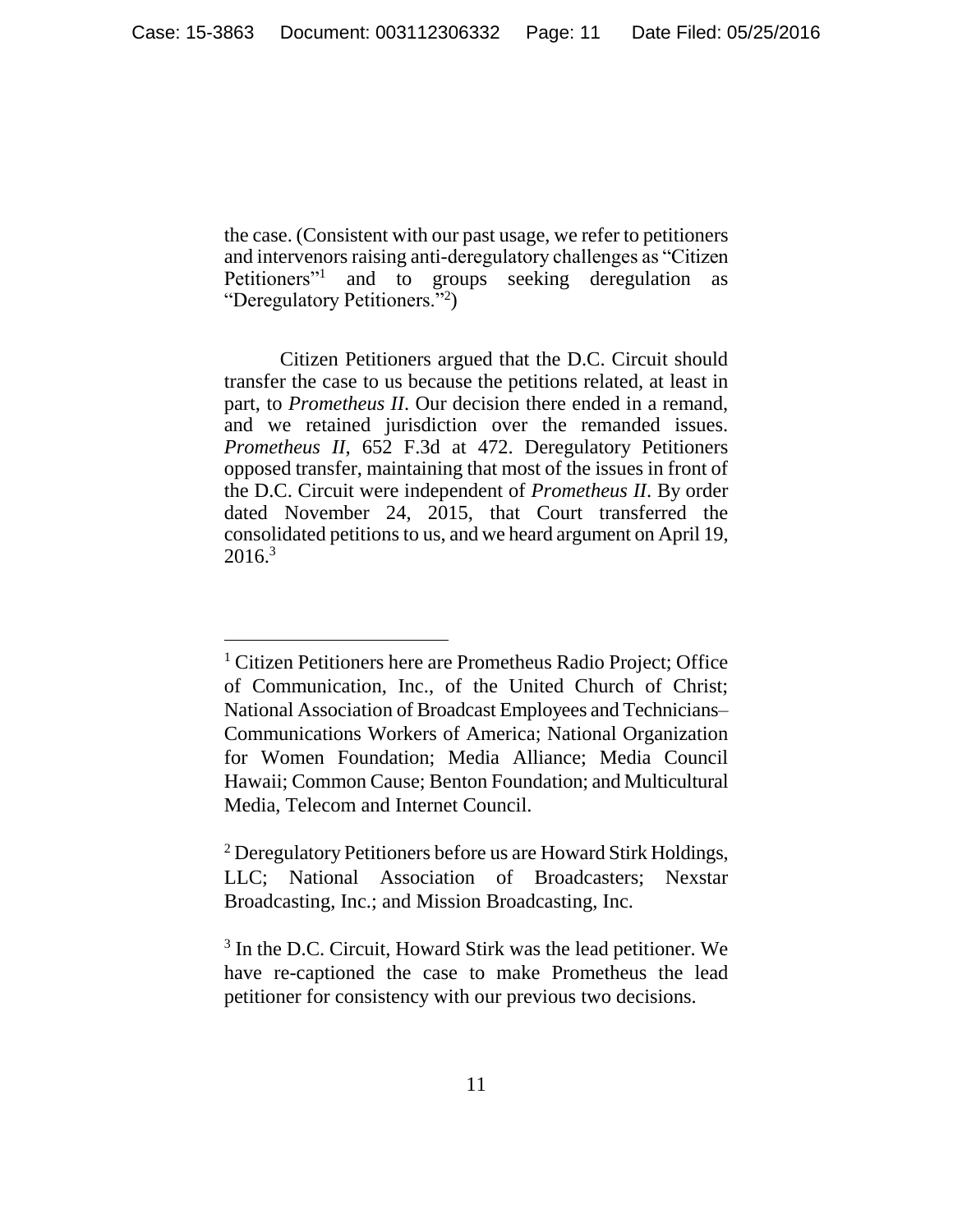### **II. Jurisdiction and Standard of Review**

<span id="page-11-0"></span>These petitions present challenges to both agency delay (the eligible entity definition and the failure to complete the Quadrennial Review) and agency action (the joint sales agreement rule). These two categories have different jurisdictional hooks and standards of review.

#### <span id="page-11-1"></span>*A. Delayed agency action*

Because circuit courts have exclusive jurisdiction over the FCC's final rulemaking action, *see infra* Section B, we also have exclusive jurisdiction to review claims of agency inaction. *See Oil, Chemical & Atomic Workers Union v. Occupational Safety & Health Admin.*, 145 F.3d 120, 123 (3d Cir. 1998) (citing *Telecommunications Research & Action Ctr. v. FCC*, 750 F.2d 70, 75 (D.C. Cir. 1984)). This serves a commonsense purpose: "Because the statutory obligation of a Court of Appeals to review on the merits may be defeated by an agency that fails to resolve disputes, a Circuit Court may resolve claims of unreasonable delay in order to protect its future jurisdiction." *Telecommunications Research & Action Ctr.*, 750 F.2d at 76.

Our standard of review comes from Administrative Procedure Act ("APA") § 706(1), which allows us to "compel agency action unlawfully withheld or unreasonably delayed." 5 U.S.C. § 706(1). Under this provision, our "polestar is reasonableness." *Public Citizen Health Research Group*, 314 F.3d at 151. We must "balance the importance of the subject matter being regulated with the regulating agency's need to discharge all of its statutory responsibilities under a reasonable timetable." *Oil, Chemical & Atomic Workers Union*, 145 F.3d at 123. We have held that,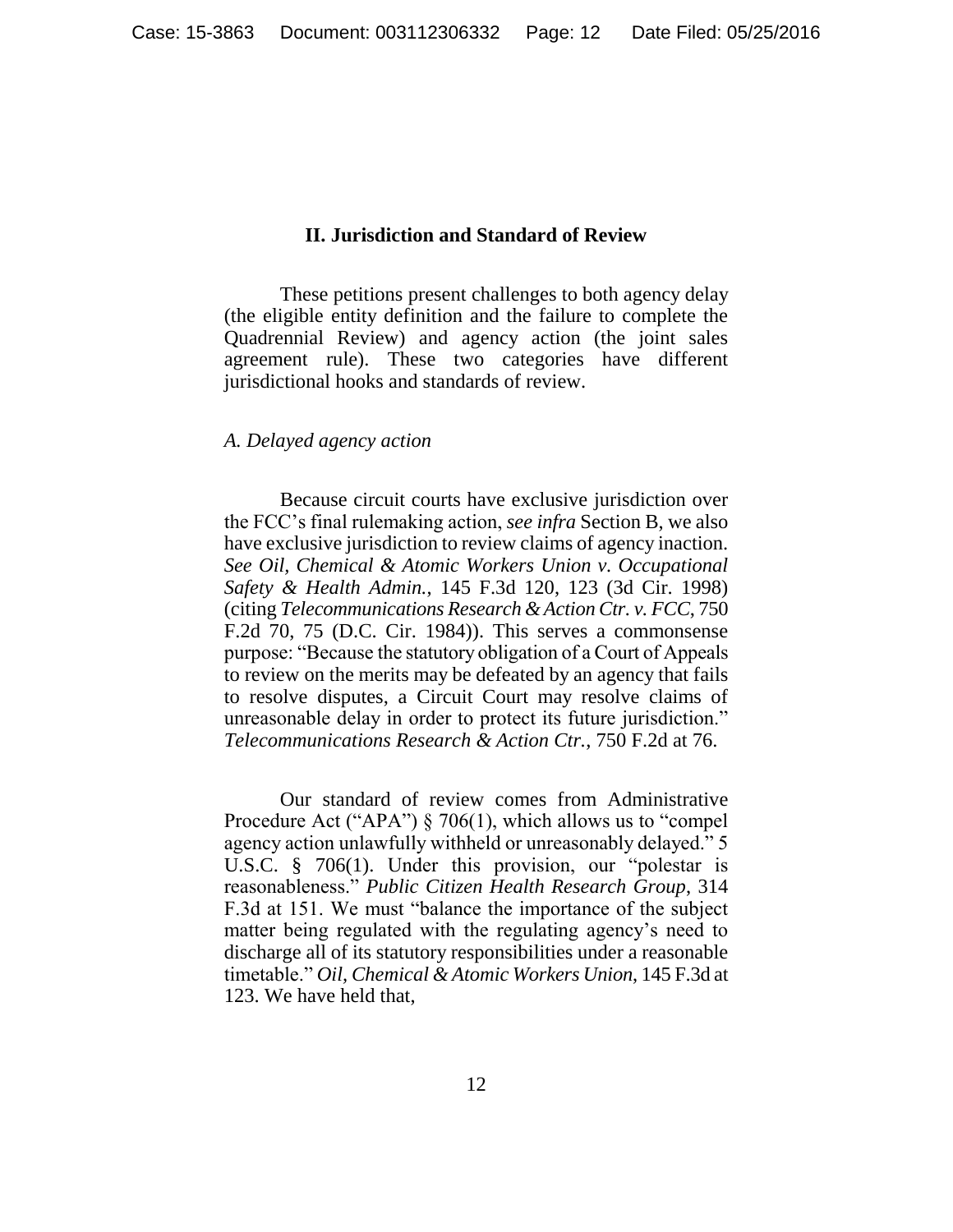[w]ith this balance in mind, unreasonable delay should be measured by the following factors: First, the court should ascertain the length of time that has elapsed since the agency came under a duty to act. Second, the reasonableness of the delay should be judged in the context of the statute authorizing the agency's action. Third, the court should assess the consequences of the agency's delay. Fourth, the court should consider any plea of administrative error, administrative inconvenience, practical difficulty in carrying out a legislative mandate, or need to prioritize in the face of limited resources.

*Id.* (internal quotation marks omitted). We refer to these here as the *Oil, Chemical & Atomic Workers Union* factors.

## <span id="page-12-0"></span>*B. Final agency action*

Circuit courts have exclusive jurisdiction over final FCC rulemaking under 47 U.S.C. § 402(a) and 28 U.S.C. § 2342(1). Per § 706(2) of the APA, we can set aside agency action that is arbitrary or capricious. 5 U.S.C. § 706(2). "The scope of review under the 'arbitrary and capricious' standard is narrow and a court is not to substitute its judgment for that of the agency." *Motor Vehicle Mfrs. Ass'n of U.S., Inc. v. State Farm Mut. Auto. Ins. Co.*, 463 U.S. 29, 43 (1983). Despite this deference, we require the agency to "examine the relevant data and articulate a satisfactory explanation for its action[,] including a rational connection between the facts found and the choice made." *Id.* (internal quotation marks omitted).

When the FCC conducts a Quadrennial Review under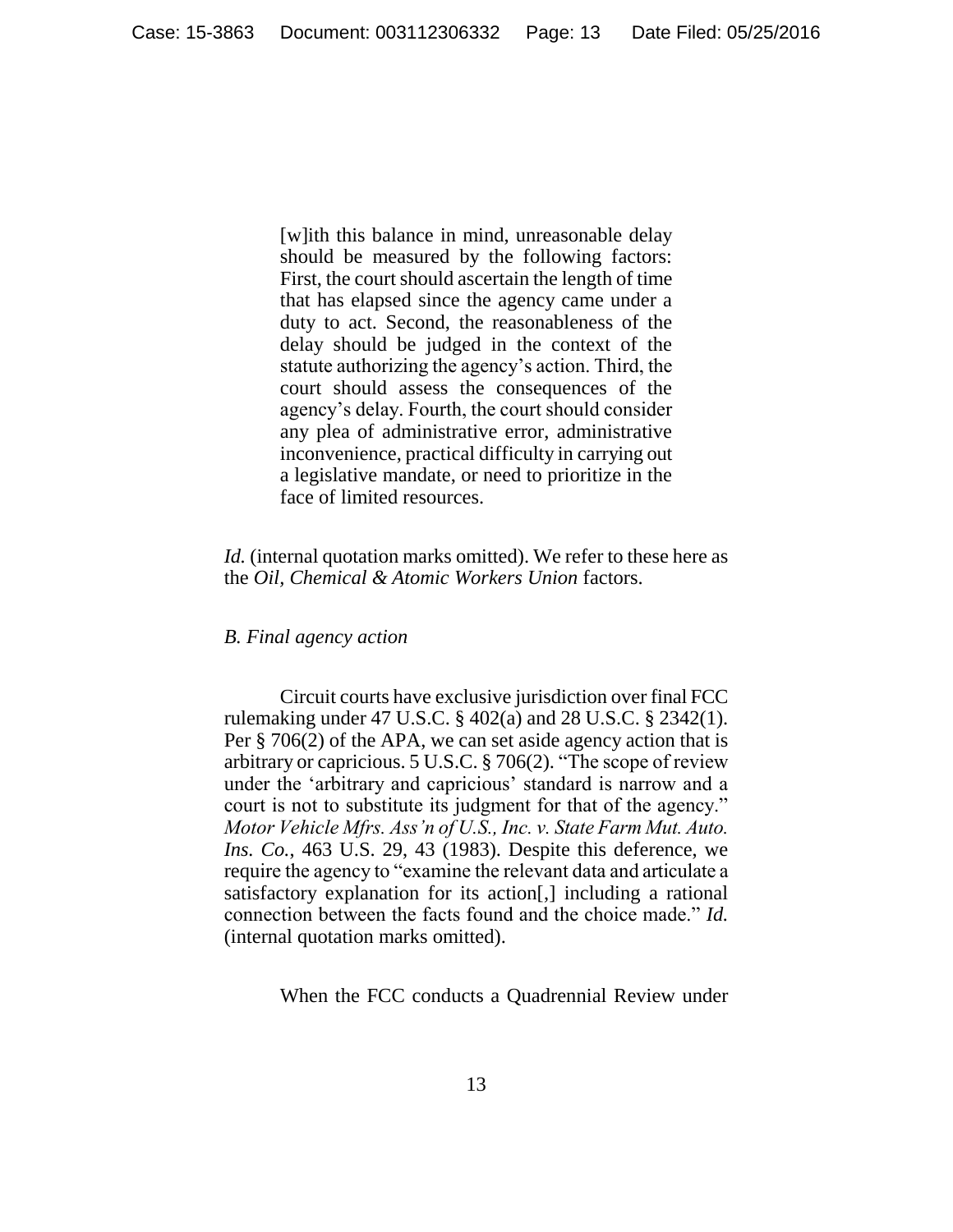§ 202(h), that provision also affects our standard of review, as it requires that "no matter what the Commission decides to do to any particular rule—retain, repeal, or modify (whether to make more or less stringent)—it must do so in the public interest and support its decision with a reasoned analysis." *Prometheus I*, 373 F.3d at 395. We have also concluded that, when § 202(h) refers to rules being "necessary," that term means "useful," "convenient," or "helpful." *Id.* at 394.

### **III. The Eligible Entity Definition**

<span id="page-13-0"></span>The FCC, in line with its statutory obligation to promote minority and female broadcast ownership, has attempted to give preferences to certain "eligible entities." Citizen Petitioners support the Commission's objectives but argue that its definition of eligible entities has not been helpful to minority and female ownership. They contend that the Commission, in failing to adopt a better definition, has violated our instructions from *Prometheus I* and *Prometheus II*. They ask us to grant them relief under APA § 706(1) or through a writ of mandamus. For its part, the Commission says that it has tried to comply with our previous two remands but that it lacks the administrative record necessary to implement a different definition. However, this conclusion is tentative, and the Commission has yet to determine in a final order that it cannot do what Citizen Petitioners ask.<sup>4</sup>

 $\overline{a}$ 

<sup>4</sup> Citizen Petitioners, in addition to requesting APA § 706(1) and mandamus relief, also ask us to conclude that the Commission has acted arbitrarily and capriciously. However, because they contest agency delay rather than agency action, APA § 706(1) and mandamus are the only available options. *See, e.g.*, *Oil, Chemical & Atomic Workers Union*, 145 F.3d at 123.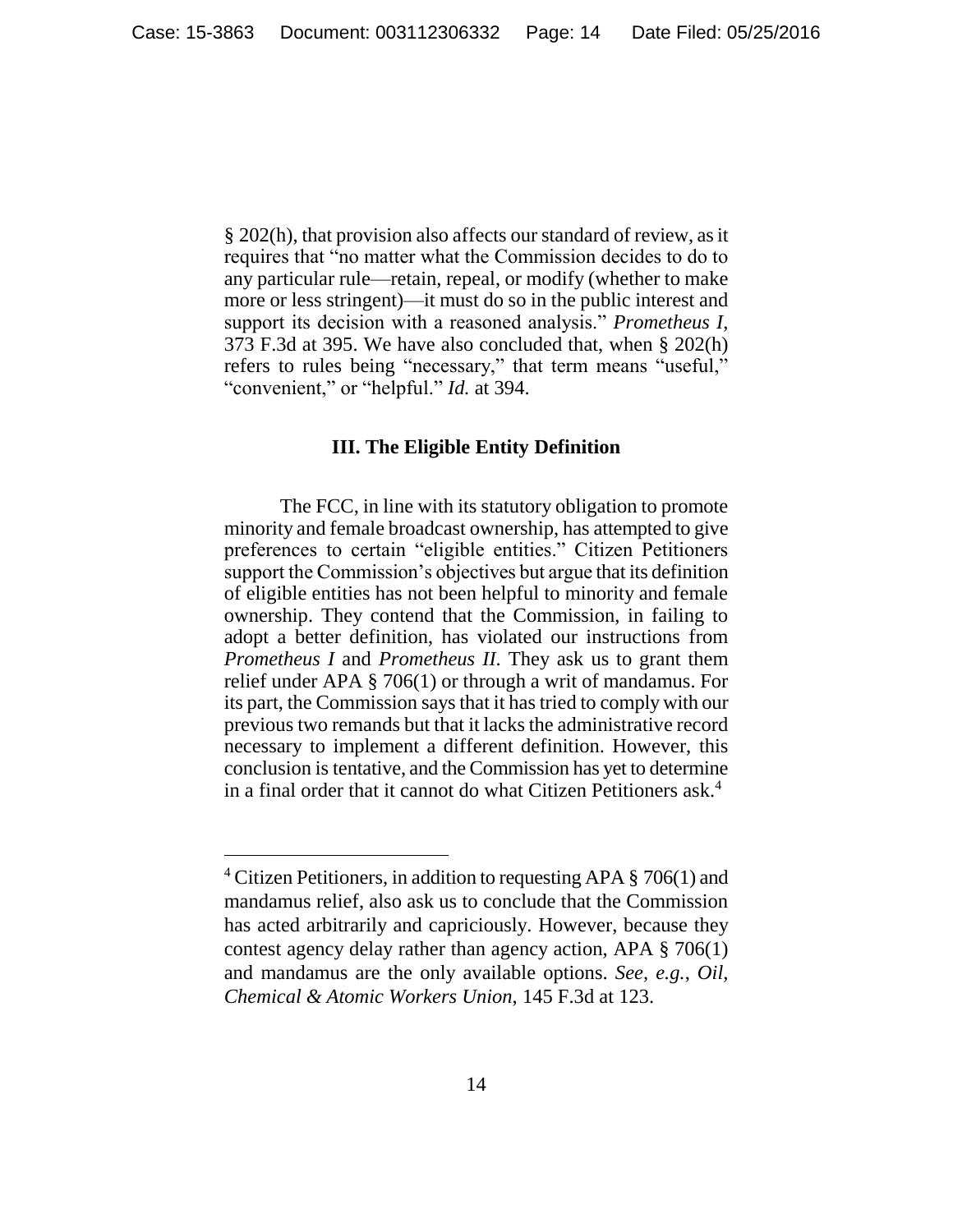## <span id="page-14-0"></span>*A. The FCC's objectives*

 $\overline{a}$ 

The Commission has a statutory obligation to promote minority and female broadcast ownership. For instance, Congress has provided, in the context of applications for licenses or construction permits, that a "significant preference shall be granted to any applicant controlled by a member or members of a minority group." 47 U.S.C. § 309(i). And for licenses and permits that the Commission awards using competitive bidding, one of its objectives must be promoting opportunities for "businesses owned by members of minority groups and women." *Id.* § 309(j).

As early as 1978, the FCC recognized that the inadequate representation of minorities in the broadcast industry was "detrimental not only to the minority audience but to all of the viewing and listening public." *Statement of Policy on Minority Ownership of Broadcasting Facilities*, 68 F.C.C. 2d 979, 980–81 (May 25, 1978). Twelve years later, in *Metro Broadcasting, Inc. v. FCC*, 497 U.S. 547 (1990), the Supreme Court upheld under intermediate scrutiny two types of racial preferences designed to remedy this problem. *Id.* at 566.<sup>5</sup> Not long afterward, however, the Supreme Court reversed course and held that "all racial classifications, imposed by whatever federal, state, or local governmental actor, must be analyzed by a reviewing court under strict scrutiny." *Adarand Constructors, Inc. v. Peña*, 515

<sup>5</sup> To pass intermediate scrutiny, preferences "must be substantially related to an important governmental objective." *Clark v. Jeter*, 486 U.S. 456, 461 (1988).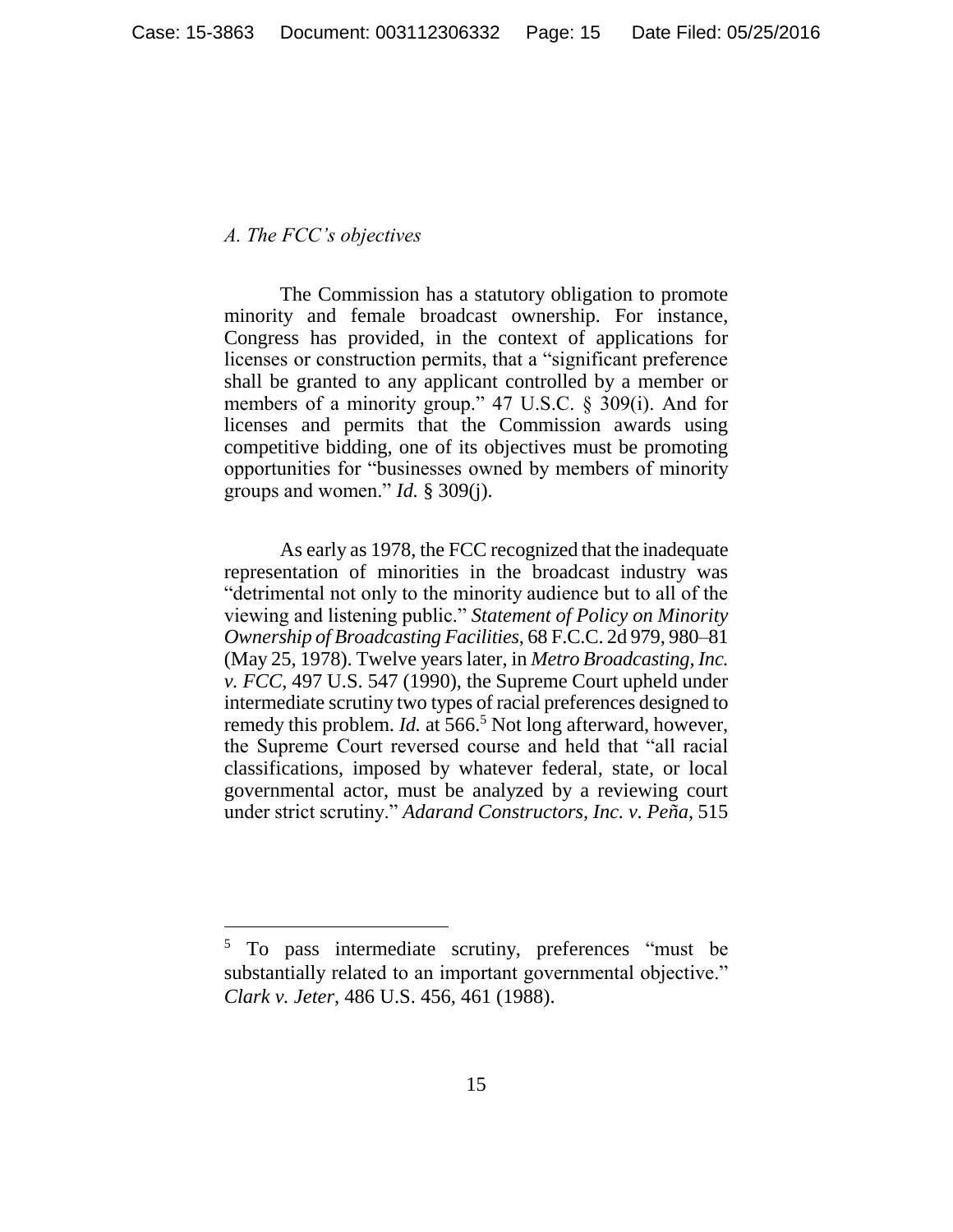U.S. 200, 227 (1995).<sup>6</sup> *Adarand* did not affect gender preferences, which received intermediate scrutiny prior to that decision and have continued in its aftermath to be subject to that standard. *See, e.g.*, *Mississippi Univ. for Women v. Hogan*, 458 U.S. 718, 724 (1982); *Tuan Anh Nguyen v. INS*, 533 U.S. 53, 60 (2001).

Following *Adarand*, one of the Commission's major initiatives for fulfilling its statutory obligation has been to give "eligible entities" certain preferences. This dates back to the 2002 § 202(h) review cycle. The Commission had established new caps on radio station ownership but agreed to a "grandfathering" provision that would allow companies that already owned stations in excess of the limits to continue to do so, with the caveat that they were not allowed to transfer the grandfathered combinations. The FCC concluded during the 2002 cycle that, notwithstanding the prohibition, licensees could transfer grandfathered combinations to eligible entities. *See 2014 FNPRM & Order* ¶ 264 (summarizing background). At the time, the Commission said that an eligible entity was one that qualifies as a small business under the revenue-based definition used by the Small Business Administration ("SBA"). *Id.* Later, the Commission expanded its use of the eligible entity definition by applying it in other contexts. For instance, its rules have aimed to give these entities financing preferences, provide them with construction extensions, and generally encourage them to own broadcast operations. *See Prometheus II*, 652 F.3d at 442 n.9.

The Commission, at least until recently, has defended its

 $\overline{a}$ 

<sup>6</sup> Strict scrutiny requires a showing that preferences "are narrowly tailored measures that further compelling governmental interests." *Adarand*, 515 U.S. at 227.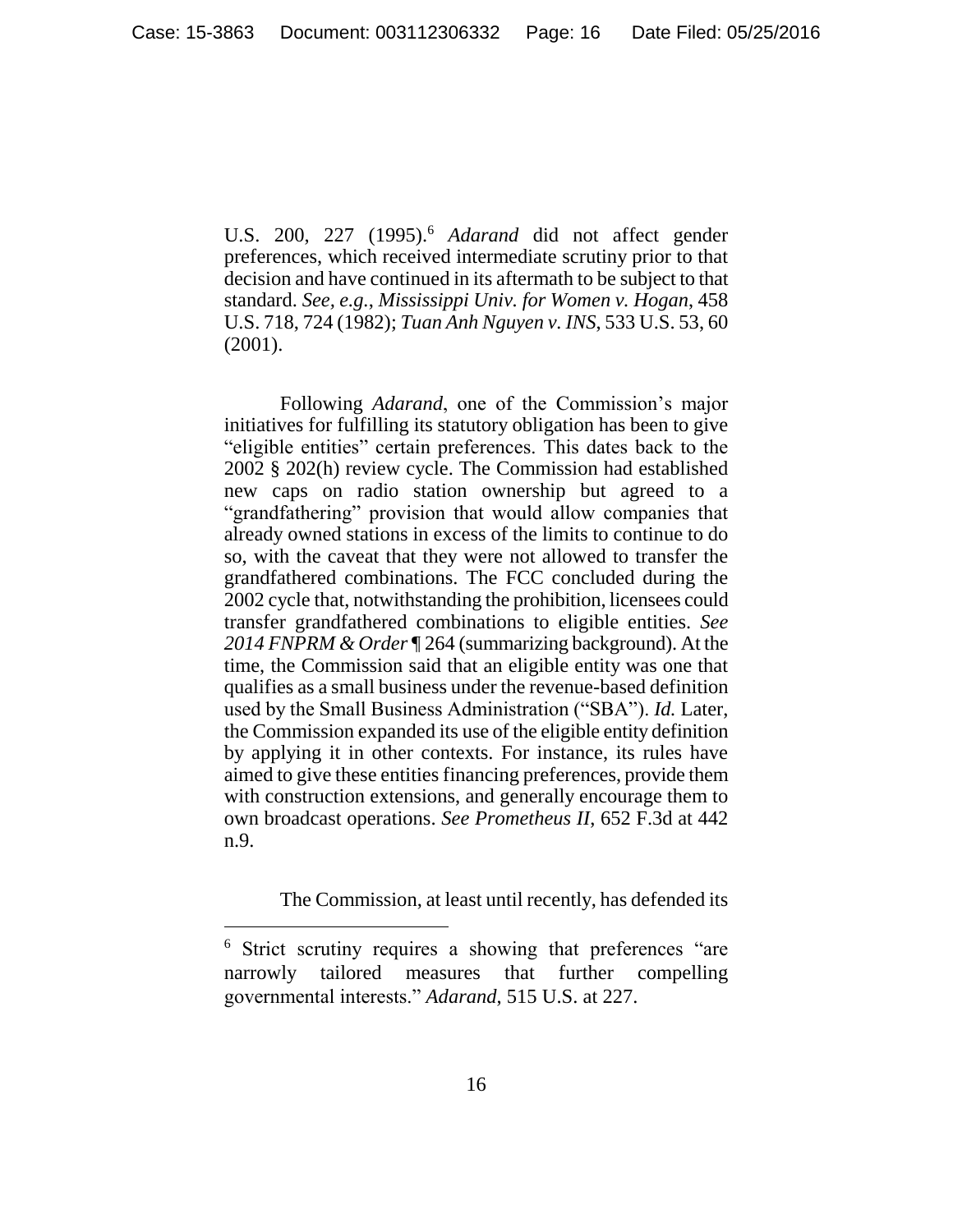revenue-based definition as a legally supportable means of promoting minority and female ownership because the criteria are race and gender neutral. However, the main criticism has been that there is a lack of evidence showing that small businesses are more likely to be owned by minorities or females. *See Prometheus II*, 652 F.3d at 470. Several parties have therefore asked the FCC to use a definition that gives preferences to "socially and economically disadvantaged businesses" ("SDBs").

### <span id="page-16-0"></span>*B. Prometheus I and its aftermath*

In *Prometheus I* we remanded portions of the Quadrennial Review proceedings to the FCC, but we rejected as premature a challenge to the revenue-based eligible entity definition. We credited the FCC's contention that, "because of pending legislation, the definition of SDBs is currently too uncertain to be the basis of its regulation." *Prometheus I*, 373 F.3d at 428 n.70. However, we noted our anticipation that "by the next quadrennial review the Commission will have the benefit of a stable definition of SDBs, as well as several years of implementation experience, to help it reevaluate whether an SDB-based [definition] will better promote the Commission's diversity objectives." *Id.* Our anticipation turned out to be overly optimistic, and to date the Commission still has not employed any alternative definitions for eligible entities.

The next Quadrennial Review after *Prometheus I* was the 2006 cycle. In connection with this review, the Commission released a notice of proposed rulemaking in the summer of 2006. This notice, however, sidestepped questions over how to define SDBs. Commissioner Copps argued at the time that the notice's failure to address minority and female ownership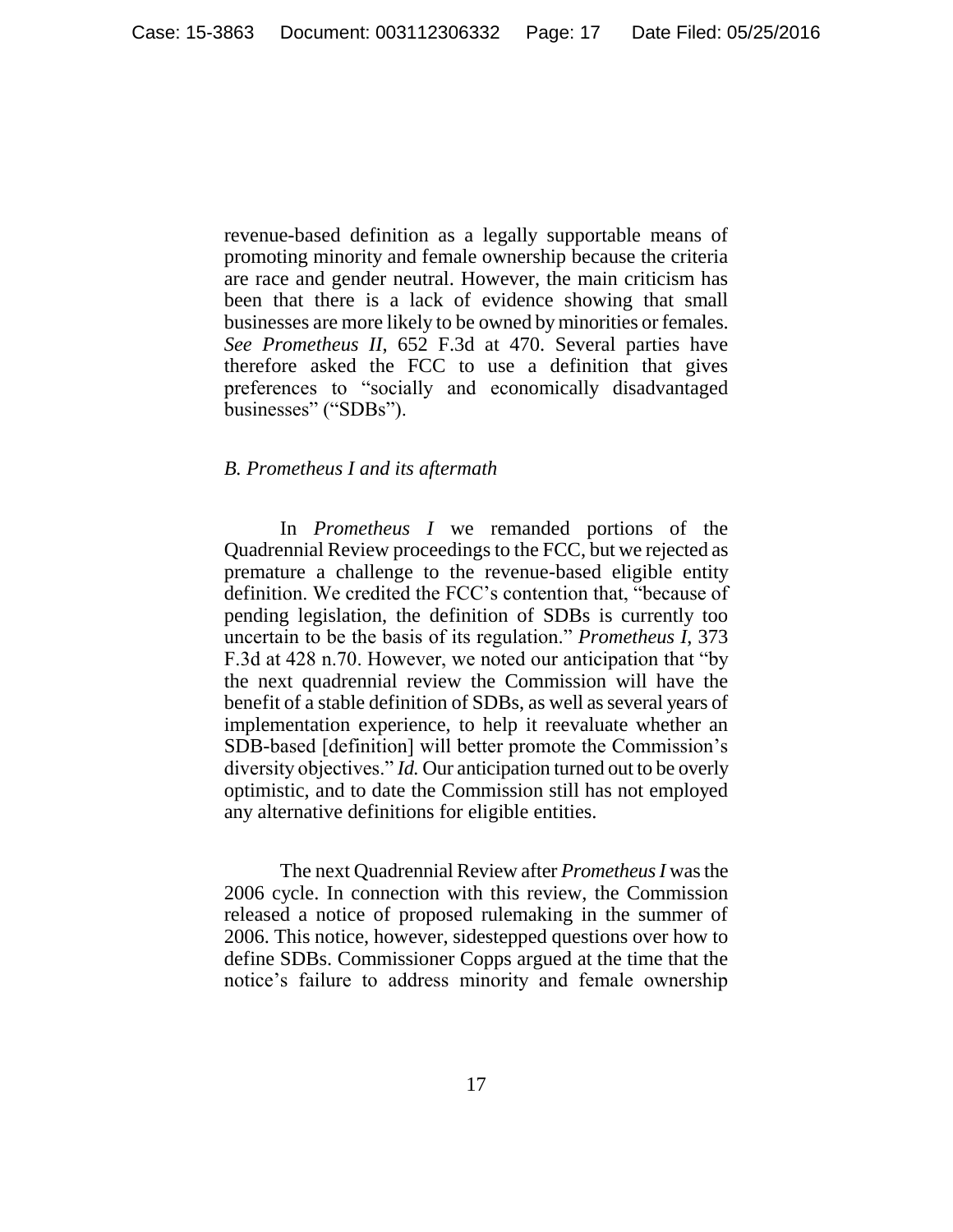violated our instructions from *Prometheus I*. *See Prometheus II*, 652 F.3d at 466 & n.33. The next year, the FCC issued another notice of proposed rulemaking that acknowledged the failings of the previous notice. It took note of two arguments that supporters of an SDB-based definition raised against the first notice: 1) that "the concept of SDBs is central to most... minority ownership initiatives" and 2) that "without a definition for SDBs, the Commission cannot effectively" comply with *Prometheus I*. *Id.* at 467 (internal quotation marks omitted).

Notwithstanding these contentions, the second notice "did not provide descriptions of any existing proposals for SDB definitions . . . or discuss the Commission's analysis of existing briefing on those proposals' constitutionality or efficacy." *Id.* Ultimately, the second notice did not do much with respect to the eligible entity definition. It "merely called for general comment on [the] proposal that the Commission define SDBs for purposes of analyzing policy initiatives in support of media ownership diversity." *Id.* (internal quotation marks omitted).

At the same time it overhauled a number of its rules in the *2008 Order* based on the 2006 Quadrennial Review, the Commission issued the *Diversity Order*. That order, however, did not consider proposed SDB-based definitions that had been submitted to the Commission. *Id.* at 468. A large part of the problem was inadequate data. An independent review concluded that "all the researchers (and the peer reviewers) agree that the FCC's databases on minority and female ownership are inaccurate and incomplete and their use for policy analysis would be fraught with risk." *Id.* (internal quotation marks omitted). Two Commissioners dissented in part from the order. Commissioner Copps specifically emphasized that the Commission already should have started "getting an accurate count of minority and female ownership." *Id.* at 469 (internal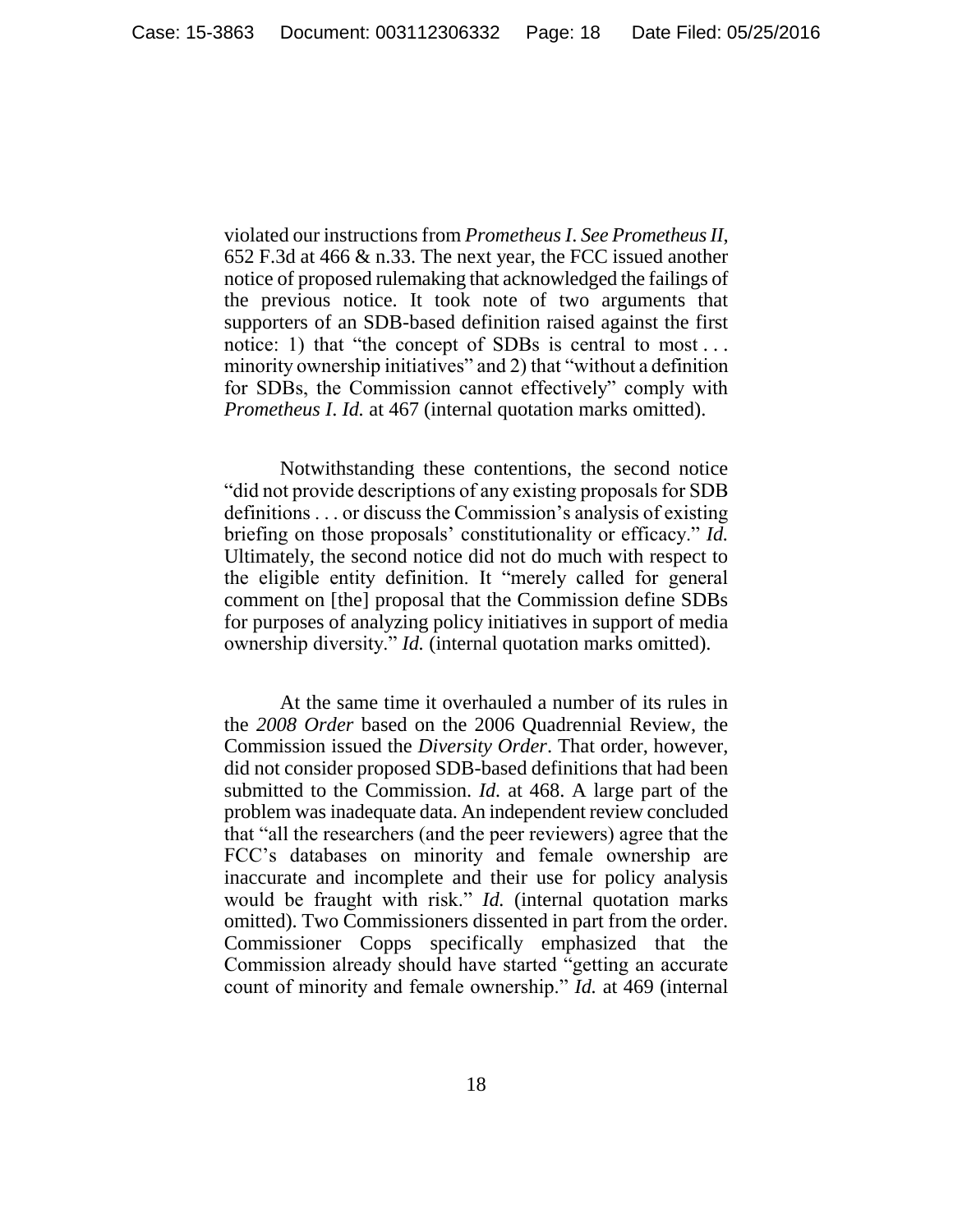quotation marks omitted). Ultimately, the order kept the revenue-based eligible entity definition.

In connection with the *Diversity Order*, the FCC also released another notice of proposed rulemaking that sought comment on using the SBA's definition of an SDB (as opposed to the SBA's revenue-based definition of a small business). Its SDB definition uses both social and economic criteria. For the former category, "[s]ocially disadvantaged individuals are those who have been subjected to racial or ethnic prejudice or cultural bias within American society because of their identities as members of groups and without regard to their individual qualities. The social disadvantage must stem from circumstances beyond their control." 13 C.F.R. § 124.103. Members of certain groups, including African Americans, Hispanic Americans, and Native Americans, get a rebuttable presumption that they qualify. *Id.* Meanwhile, the economic definition encompasses "socially disadvantaged individuals [as defined above] whose ability to compete in the free enterprise system has been impaired due to diminished capital and credit opportunities as compared to others in the same or similar line of business who are not socially disadvantaged." *Id.* § 124.104.

Two years later, in 2010, the Commission's own group of experts, the Advisory Committee on Diversity for Communications in the Digital Age, proposed another possible eligible entity definition. It would give a preference "for individuals who have faced substantial disadvantages and overcome those disadvantages." *See* Joint Appendix 984. This is known as the overcoming disadvantages preference ("ODP"). As examples of potential disadvantages, the Committee mentioned: 1) physical disabilities or psychological disorders; 2) physical or emotional trauma due to military service; 3) unequal access to higher education; 4) unequal access to credit; 5)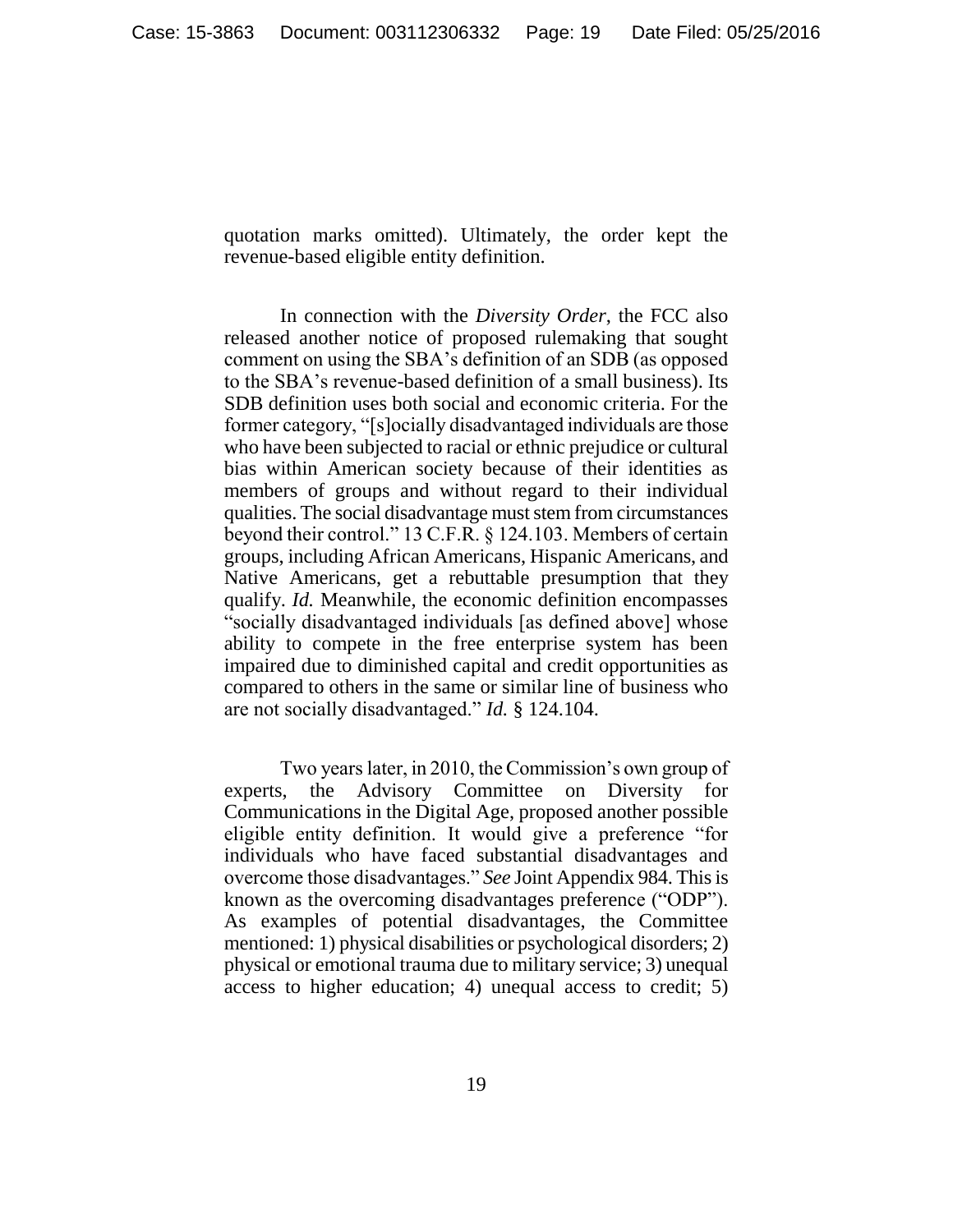unequal treatment in hiring or promotions; 6) exclusion without cause from business, professional, or social associations; 7) retaliatory or discriminatory behavior by an employer or school; and 8) social patterns or pressures. *Id.* at 987. The Committee concluded that the proposal would not trigger heightened scrutiny because "the program would not award preferences on the basis of an applicant's ethnicity or gender." *Id.* at 993. As a result, it predicted that courts would apply rational basis review. *Id.*<sup>7</sup>

## <span id="page-19-0"></span>*C. Prometheus II*

 $\overline{a}$ 

Although the Commission sought comments on using the SBA's social and economic criteria and the Advisory Committee on Diversity for Communications in the Digital Age separately proposed a definition based on having overcome disadvantages, the revenue-based definition was still the one in place (and the only one the FCC had formally considered) by the time we decided *Prometheus II*. In that decision we found the revenuebased definition to be arbitrary and capricious and remanded the matter to the Commission. *Prometheus II*, 652 F.3d at 469–71. This put a freeze on all ongoing initiatives that relied on an eligible entity definition. We concluded that, "[f]irst and foremost, the *Diversity Order* does not explain how the eligible entity definition adopted would increase broadcast ownership by

<sup>&</sup>lt;sup>7</sup> Under rational basis review, "a classification  $\ldots$  comes to us bearing a strong presumption of validity, and those attacking [its] rationality . . . have the burden to negat[e] every conceivable basis which might support it." *FCC v. Beach Communications, Inc.*, 508 U.S. 307, 314–15 (1993) (internal citations and quotation marks omitted).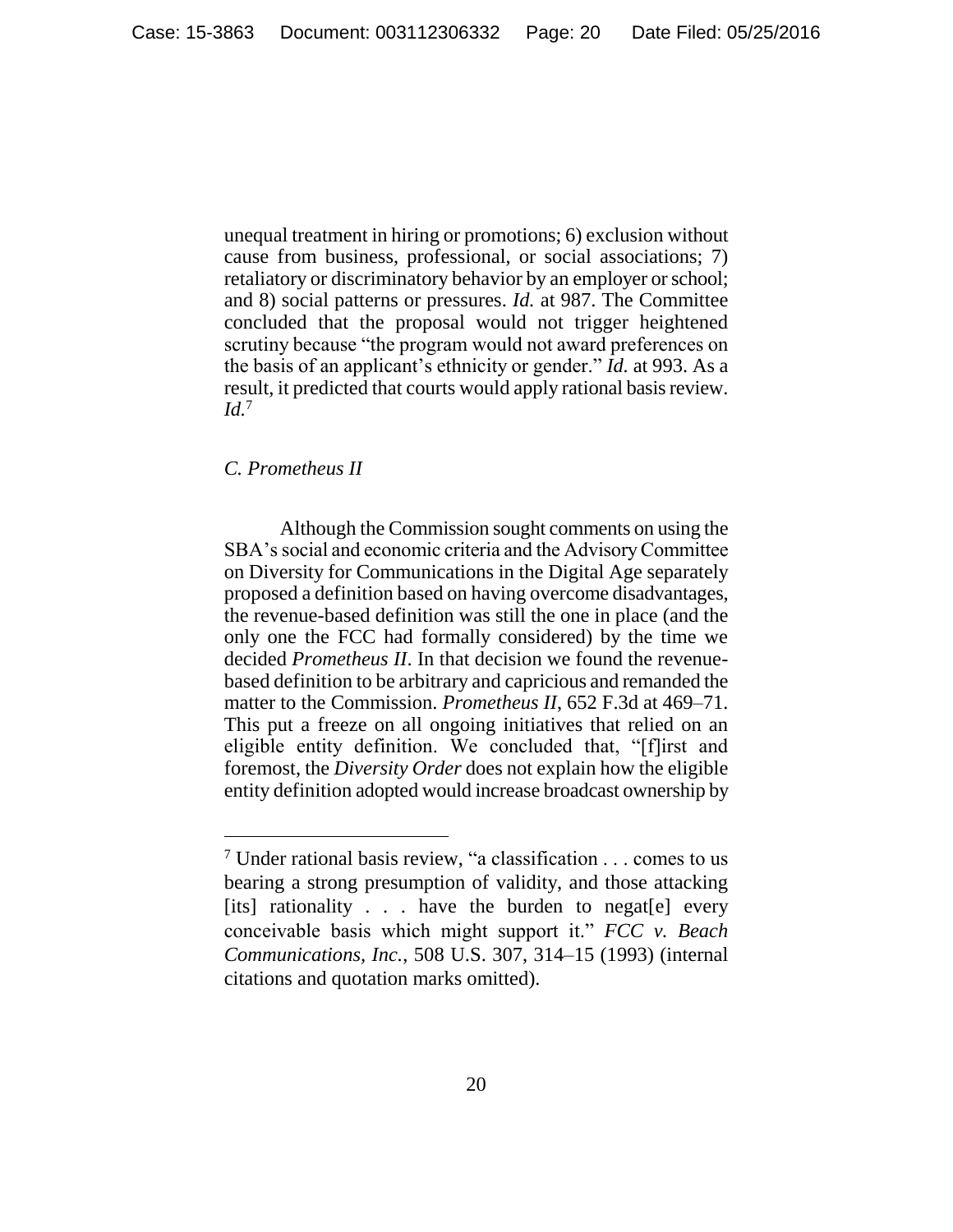minorities and women." *Id.* at 470. We also said that

it is hard to understand how measures using this definition would achieve the stated goal. For example, by the Commission's own calculations, minorities comprise 8.5% of commercial radio station owners that qualify as small businesses [under the revenue-based definition], but 7.78% of the commercial radio industry as a whole—a difference of less than 1%. Thus, these measures cannot be expected to have much effect on minority ownership.

*Id.* (internal citation omitted). We noted also that "the Commission referenced *no* data on television ownership by minorities or women and *no* data regarding commercial radio ownership by women. This is because, as the Commission has since conceded, it has no accurate data to cite." *Id.* (emphases in original).

At the time of *Prometheus II*, an FCC initiative to fix the data problem was underway. Specifically, in the spring of 2009 the Commission issued another notice of proposed rulemaking along with a report and order that instituted certain changes. The principal efforts related to Form 323, which the FCC uses to track race, ethnic origin, and gender data for broadcast licensees. Prior to 2009, full-power commercial AM, FM, and television broadcast stations typically had to file Form 323 biennially, but many other types of entities were exempt. The 2009 initiative ended the exemption for sole proprietorships, partnerships comprised of natural persons, and low-power television stations. *See Promoting Diversification of Ownership in the Broadcasting Services, 2006 Quadrennial Regulatory Review—Review of the*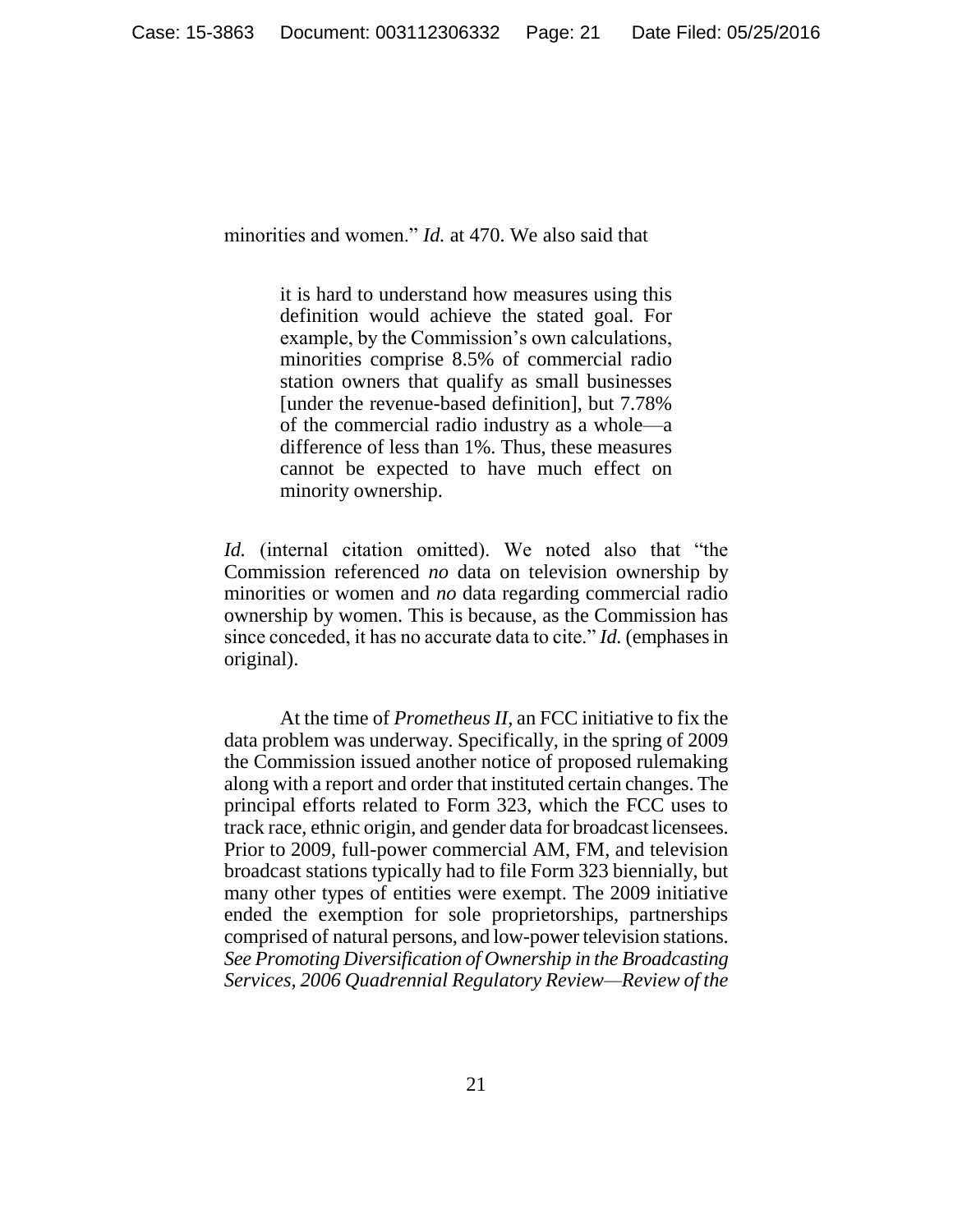*Commission's Broadcast Ownership Rules and Other Rules Adopted Pursuant to Section 202 of the Telecommunications Act of 1996, Report and Order and Fourth Further Notice of Proposed Rulemaking*, 24 F.C.C.R. 5896, ¶ 3 (Apr. 8, 2009). The FCC also directed that the format for filing Form 323 be changed so that a searchable database could be created. *Id.* ¶ 20.

The Commission expressed optimism that these changes, along with others outlined in the document, would fix the data gap. *Id.* ¶ 12 ("We believe that the changes we are adopting today adequately address [the] criticisms and will allow us to undertake studies that reliably analyze minority and female ownership."). Our reaction to these efforts in *Prometheus II* was that, while "this is certainly a welcome and long overdue step, it does not remedy the existing data gap in the *Diversity Order*." *Prometheus II*, 652 F.3d at 471.

After finding the eligible entity definition to be arbitrary and capricious in *Prometheus II*, we noted our expectations for how the FCC should proceed on remand. First, we "anticipate[d]" that the Form 323 changes would "lay necessary groundwork for the Commission's actions." *Id.* Next, we directed the Commission to consider proposed eligible entity definitions before completing the 2010 Quadrennial Review. *Id.* ("We conclude . . . that the FCC did not provide a sufficiently reasoned basis for deferring consideration of the proposed SDB definitions and remand for it to do so before it completes its 2010 Quadrennial Review."); *see also id.* at 472 ("[W]e reemphasize that the actions required on remand should be completed within the course of the Commission's 2010 Quadrennial Review of its media ownership rules."). Consideration of the proposals was particularly urgent because, "[d]espite our prior remand requiring the Commission to consider the effect of its rules on minority and female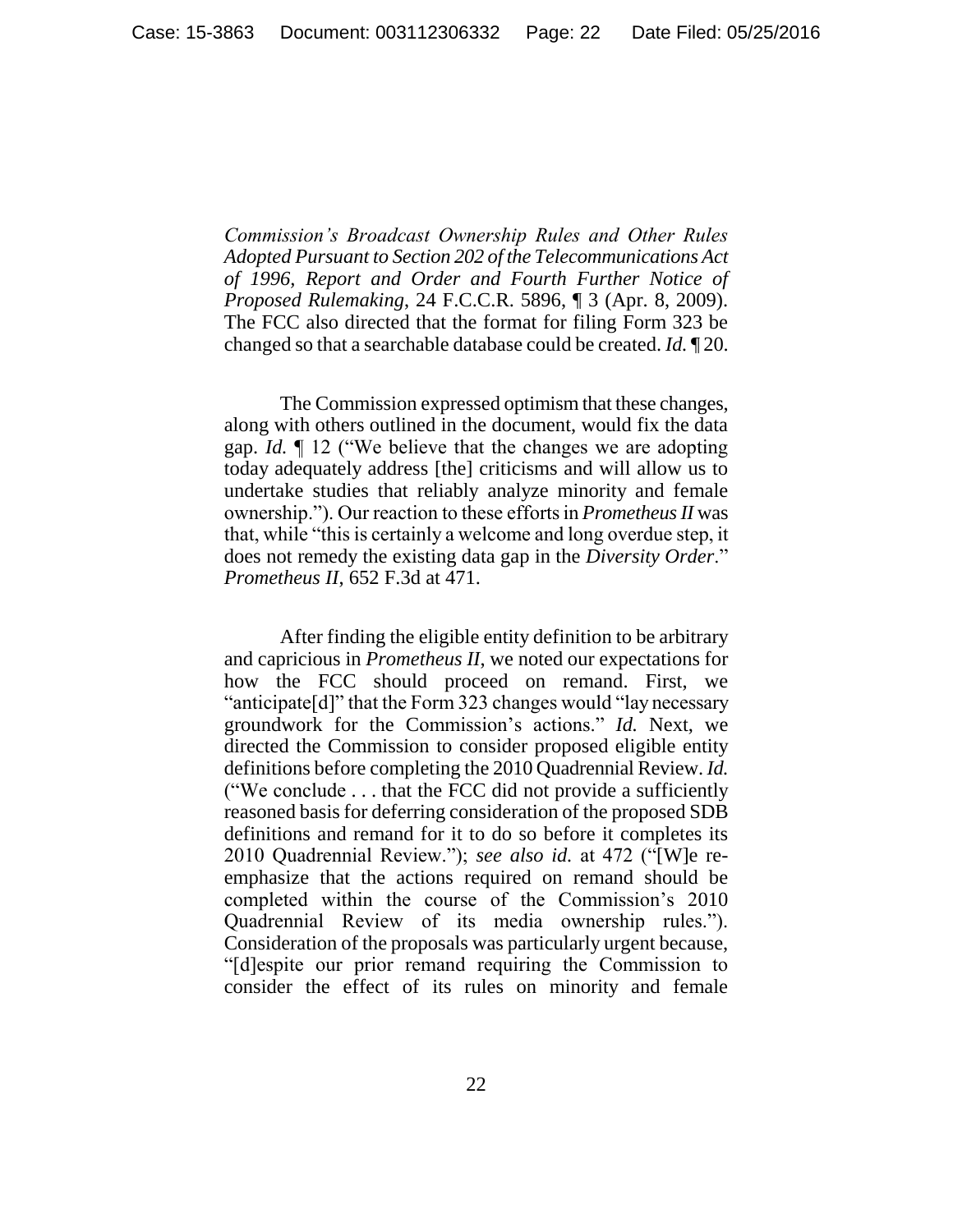ownership, and anticipating a workable SDB definition well before this rulemaking was completed, the Commission has in large part punted yet again on this important issue." *Id.* at 471.

We cautioned that the FCC could not merely fall back on *Adarand* to justify further delays: "Stating that the task is difficult in light of *Adarand* does not constitute 'considering' proposals using an SDB definition." *Id.* at 471 n.42. We also addressed the data gap, concluding that the "FCC's own failure to collect or analyze data, and lay other necessary groundwork, may help to explain, but does not excuse, its failure to consider the proposals presented over many years. If the Commission requires more and better data to complete the necessary *Adarand* studies, it must get the data and conduct up-to-date studies . . . ." *Id.* Despite these concerns, we were nonetheless "encouraged that the FCC has taken steps" to plug the data gap, and we anticipated that it would "act with diligence to synthesize and release existing data such that studies will be available for public review in time for the completion of the 2010 Quadrennial Review." *Id.*

## <span id="page-22-0"></span>*D. Aftermath of Prometheus II*

In December 2011 (five months after *Prometheus II*), as part of its report on the still ongoing 2010 Quadrennial Review, the Commission once again punted, citing data concerns. It wrote:

> We recognize that the data currently in the record of this proceeding are not complete and are likely insufficient either to address the concerns raised in *Prometheus II* or to support race- or genderbased actions by the Commission. Although we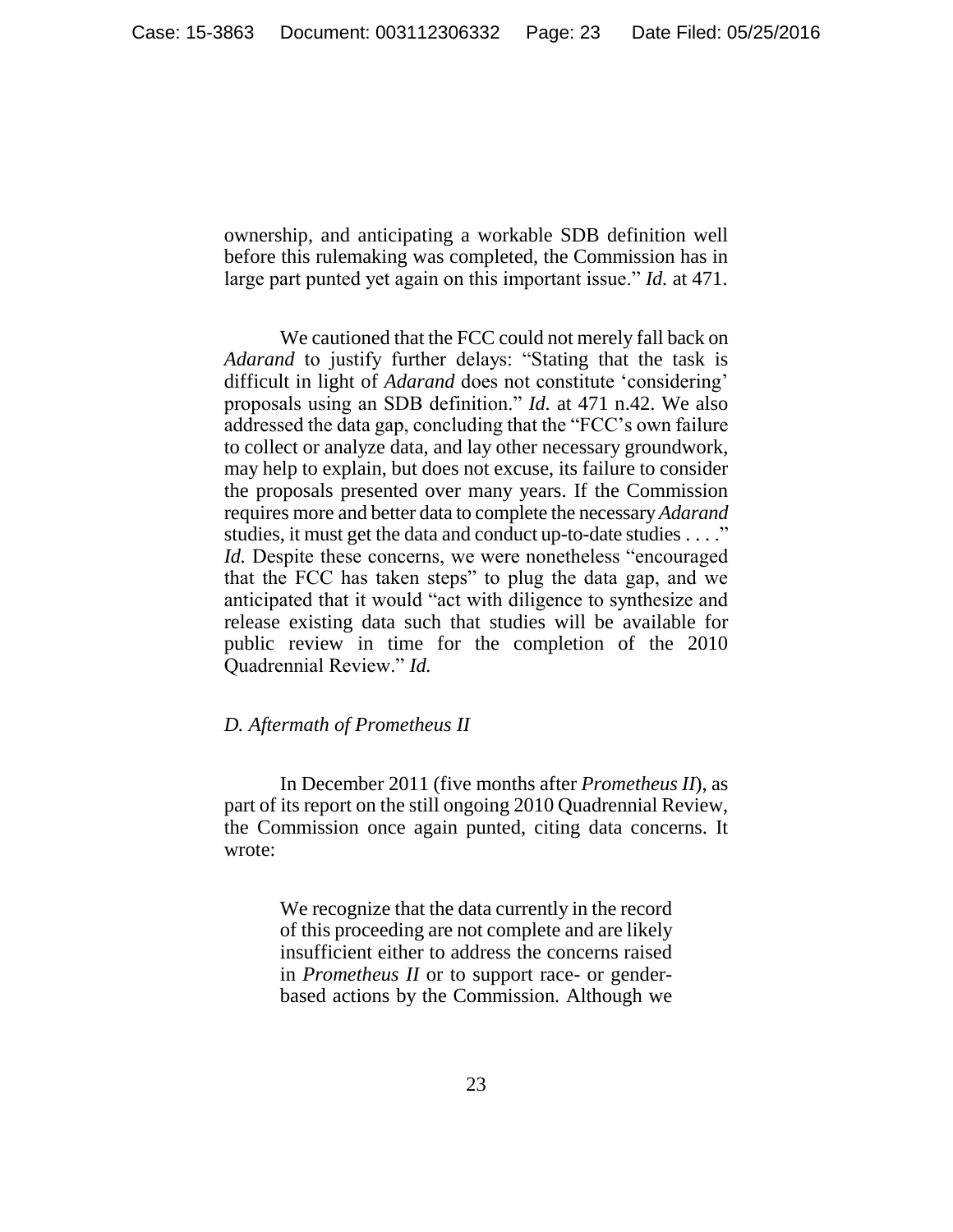would prefer to be able to propose specific actions in response to the Third Circuit's remand of the measures relying on the eligible entity definition . . ., we believe that making legally sound proposals would not be possible based on the record before us at this time.

*2010 Quadrennial Regulatory Review—Review of the Commission's Broadcast Ownership Rules and Other Rules Adopted Pursuant to Section 202 of the Telecommunications Act of 1996, Notice of Proposed Rulemaking*, 26 F.C.C.R. 17489, ¶ 158 (Dec. 22, 2011). It then committed to undertaking the following initiatives in anticipation of the 2014 Quadrennial Review:

1) Continue to improve our data collection so that we and the public may more easily identify the diverse range of broadcast owners, including women and minorities, in all services we license; 2) Commission appropriately-tailored research and analysis on diversity of ownership; and 3) Conduct workshops on the opportunities and challenges facing diverse populations in broadcast ownership. In addition, we ask interested parties to supplement the record and provide any and all data available that can complete a picture of the current state of ownership diversity, including minority and female ownership in the broadcast industry[,] and to justify any prospective actions the Commission may take on remand.

*Id.*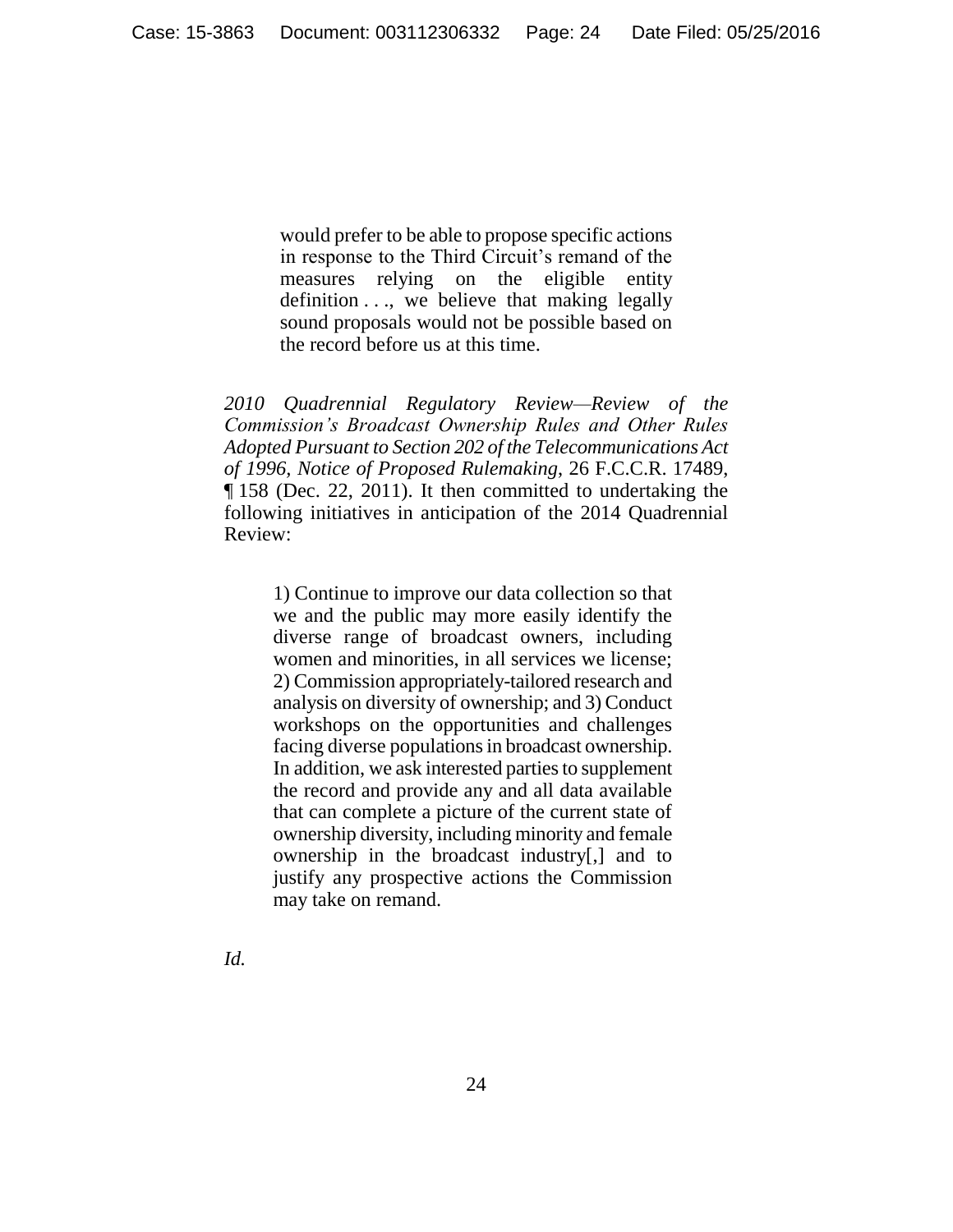Also in anticipation of the 2014 review, the Commission sought comments about whether it should keep the revenuebased eligible entity definition. Specifically, it asked whether there was any "additional evidence available that would show a stronger connection" between using that definition and promoting minority and female ownership. *Id.* ¶ 160. It also asked whether "other policy objectives aside from the promotion of minority and female station ownership," such as encouraging ownership by small businesses, might support using a revenuebased definition. *Id.* ¶ 161. With respect to alternative definitions of eligible entities, the FCC once again sought comment on whether to use the SBA's social and economic preferences. *Id.* ¶ 163. It also asked about any other definitions that commenters might suggest. *Id.*

The next year, the Commission released a document known as the *2012 323 Report*, which provides analysis of the first two rounds of reporting under the revised biennial Form 323 requirements. It concluded that the new approach was working: "These data represent the first two snapshots of broadcast ownership in a series of planned biennial data collections that, taken together, should provide a reliable basis for analyzing ownership trends in the industry, including ownership by racial and ethnic minorities and women." *2012 323 Report*, 27 F.C.C.R. 13814, ¶ 2 (Nov. 14, 2012). The results confirmed the underrepresentation of minorities and women. For instance, as of the 2011 Form 323 reporting period, racial minorities had majority ownership of just 2.2 percent of fullpower commercial television stations. *Id.* ¶ 7. For women, that number was 6.8 percent. *Id.* ¶ 5.

Finally, in the *2014 FNPRM & Order*, the FCC addressed our *Prometheus II* remand, saying: "As directed by the court, we consider the socially and economically disadvantaged business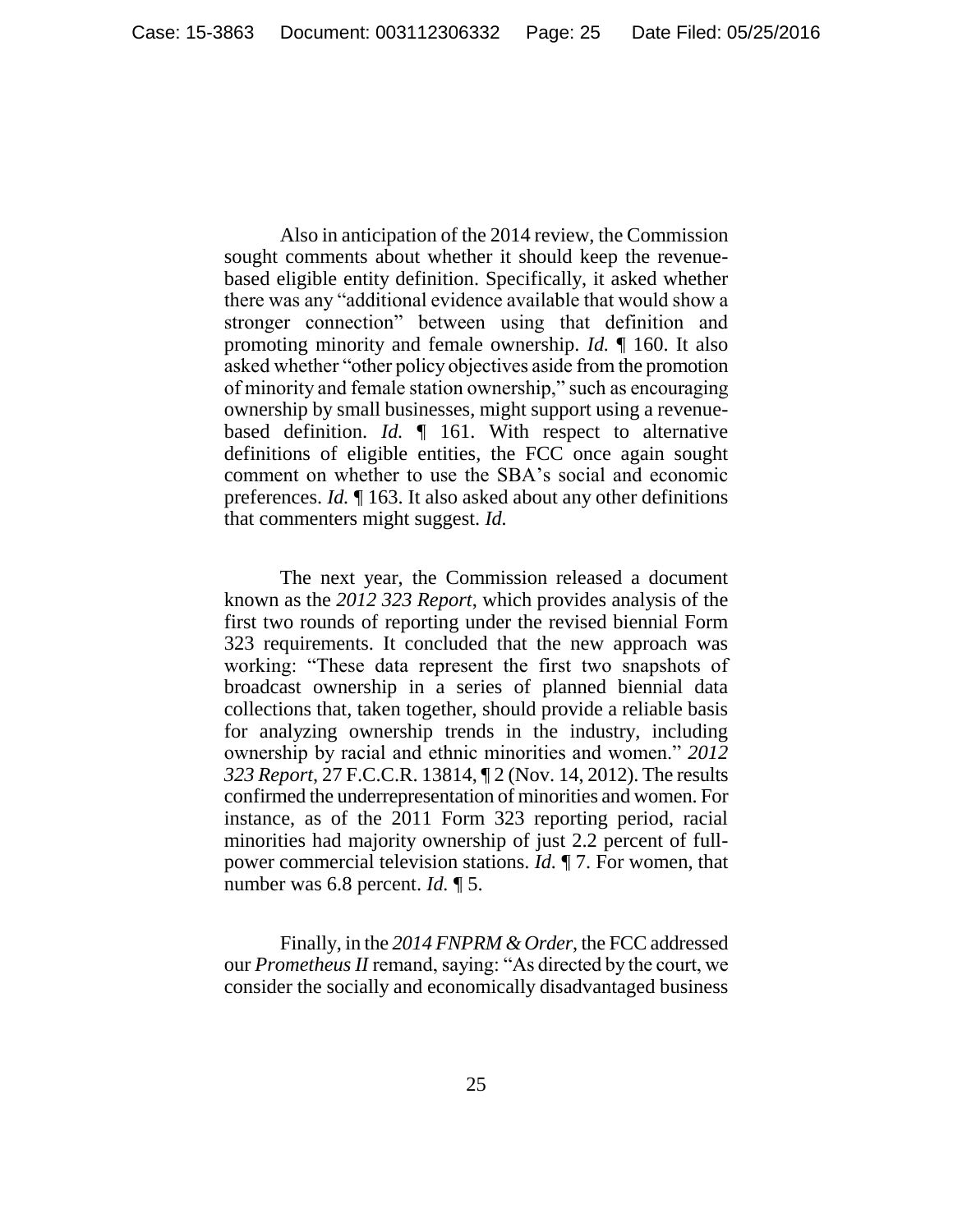definition as a possible basis for favorable regulatory treatment, as well as other possible definitions that would expressly recognize the race and ethnicity of applicants." *2014 FNPRM & Order* ¶ 7. However, it tentatively rejected them. And although it "concede[d] that we do not have an evidentiary record demonstrating that this standard specifically increases minority and female broadcast ownership," the Commission tentatively recommended reinstating the revenue-based standard that we had rejected in *Prometheus II* as arbitrary and capricious. *Id.* ¶ 267. It reasoned that, "even in the absence of such evidence, we believe that reinstatement of the revenue-based standard would serve the public interest by promoting small-business participation in the broadcast industry." *Id.*

In evaluating SDB-based—as opposed to revenuebased—proposals, the Commission never considered whether they would increase minority and female ownership. Rather, it rejected them on the ground that they would not, on the current record, survive constitutional scrutiny. First, the Commission considered whether it could establish a compelling governmental interest, as required to pass strict scrutiny. It concluded that its "interest in promoting a diversity of viewpoints could be deemed sufficiently compelling to survive strict scrutiny analysis." *Id.* ¶ 286. However, it determined that there was not enough record evidence to meet strict scrutiny's narrow tailoring requirement. *Id.* ¶ 282.

In support of that conclusion, the Commission walked through the studies in the administrative record. It determined that two "directly address the impact of minority ownership on viewpoint diversity." *Id.* ¶ 292. The first, Media Ownership Study 8A, found that "the relationship between minority ownership and viewpoint diversity is not statistically distinguishable from zero." *Id.* The second, Media Ownership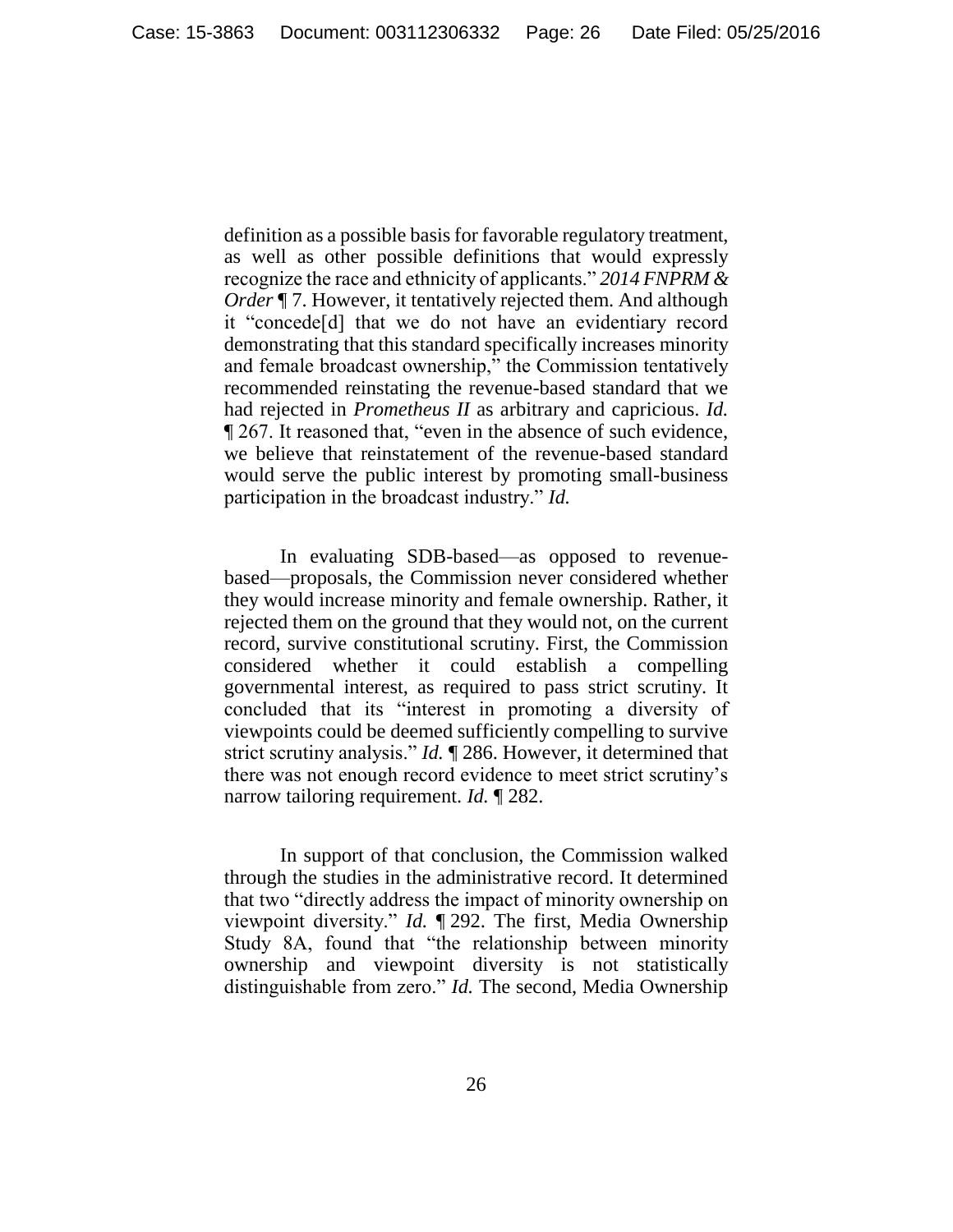Study 8B, found "almost no statistically significant relationship between [minority] ownership and . . . viewpoint diversity." *Id.* ¶ 293. The exception in 8B was a positive correlation between minority ownership and coverage of minority politicians. *Id.*

The Commission also looked at studies that found a connection between minority ownership and diversity of programming or format. For instance, Media Ownership Study 7 showed that the "presence of minority-owned stations increases the amount of minority-targeted programming and that the availability of minority-targeted formats attracts more minorities to listening." *Id.* ¶ 294. Another study determined that "72.5 percent . . . of minority-owned radio stations broadcast minorityoriented formats, including Spanish, Urban, Urban News, Asian, Ethnic and Religious formats geared to minority audiences." *Id.* ¶ 296. However, the FCC concluded that these studies were not helpful because, though they tie minority ownership to diversity, they do not relate to *viewpoint* diversity. *Id.* ¶ 294 ("We do not believe that evidence regarding program or other forms of diversity is as relevant as evidence regarding viewpoint diversity for the purpose of establishing narrow tailoring to a compelling interest."). The Commission based this determination on its reading of *Turner Broadcasting System, Inc. v. FCC*, 512 U.S. 622 (1994), which it said stands for the principle that viewpoint diversity in broadcasting is an interest "of the highest order." *2014 FNPRM & Order* ¶ 294 & n.888 (internal quotation marks omitted).

Based on this review, the FCC concluded that the studies "begin to answer" some of the questions necessary for a strict scrutiny analysis but "do not demonstrate the nearly complete or tightly bound nexus between diversity of viewpoint and minority ownership that would be required to justify a race-based eligible entity definition." *Id.* 1298 (internal quotation marks omitted).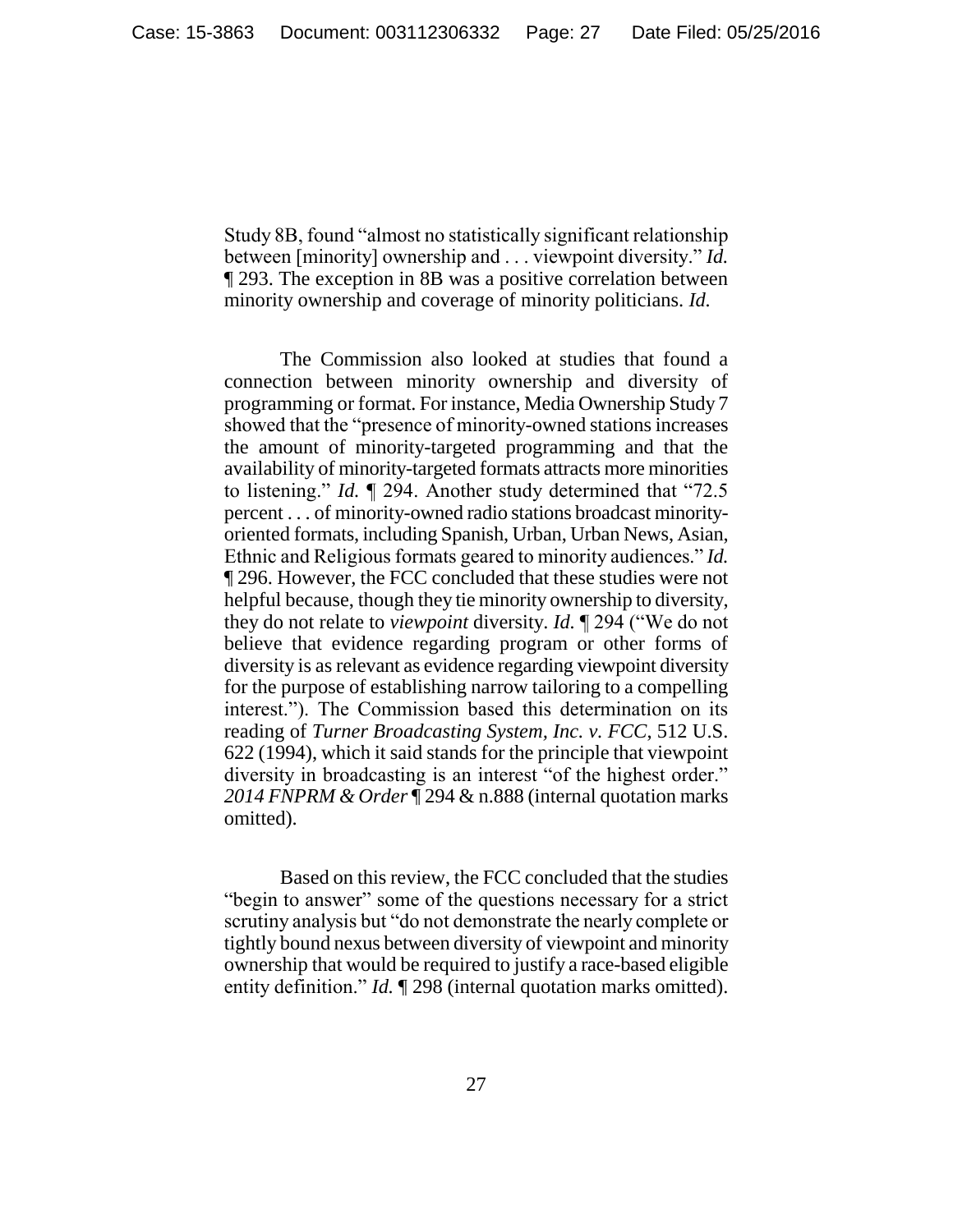The Commission also tentatively determined that the record did not "reveal a feasible means of carrying out the type of individualized consideration the Supreme Court has held is required to pass constitutional muster under strict scrutiny." *Id.* ¶ 299. It noted that, although the Supreme Court has approved the use of racial preferences in higher education, the "manner in which the Commission allocates broadcast licenses is different in many important respects from university admissions, and we believe that implementing a program for awarding or affording preferences related to broadcast licenses based on the 'individualized review' required in other contexts would pose a number of administrative and practical challenges for the Commission." *Id.*

The Commission also gave limited attention to the proposed ODP (overcoming disadvantages preference) standard. At the outset, it said that "it is not entirely clear whether the ... standard would be subject to heightened constitutional scrutiny." *Id.* 1300. This is so even if the standard would not mention race or gender and would instead focus on disadvantages that anyone could face. The Commission reasoned that a standard that does not "facially include race-conscious criteria, yet is constructed for the purpose of promoting minority ownership, might be subject to heightened scrutiny." *Id.* 1 300 n.915. It also noted:

> Among other issues, no commenter provided input on (1) what social or economic disadvantages should be cognizable under an ODP standard, $8(2)$  how the Commission could validate claims of eligibility for ODP status, (3)

 $\overline{a}$ 

<sup>8</sup> The Commission's apparent lack of awareness of the types of cognizable disadvantages is surprising. As discussed, its own advisory group supplied a list of proposed types in 2010.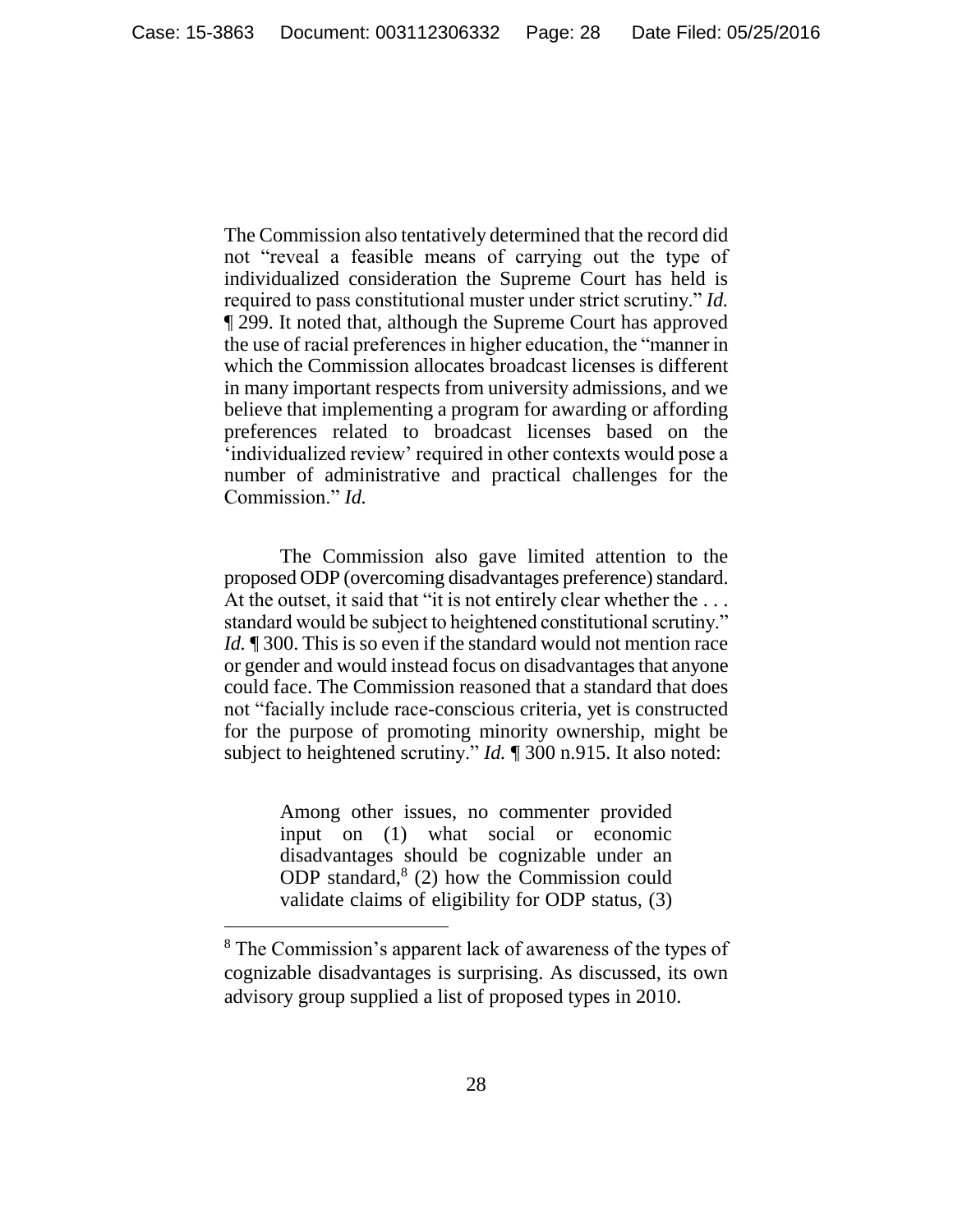whether applicants should bear the burden of proving specifically that they would contribute to diversity as a result of having overcome certain disadvantages, (4) how the Commission could measure the overcoming of a disadvantage if an applicant is a widely held corporation rather than an entity with a single majority shareholder or a small number of control persons, and (5) how the Commission could evaluate the effectiveness of the use of an ODP standard.

*Id.* ¶ 300.

Next, the Commission considered the possibility of preferences that focused on gender alone, as these would trigger intermediate rather than strict scrutiny. It concluded:

> While we acknowledge that the data show that women-owned stations are not represented in proportion to the presence of women in the overall population, we do not believe that the evidence available at this time reveals that the content provided via women-owned broadcast stations substantially contributes to viewpoint diversity in a manner different from other stations or otherwise varies significantly from that provided by other stations.

*Id.* ¶ 301.

Finally, the FCC rejected the notion that its approach violated our remand in *Prometheus II*. The crux of its argument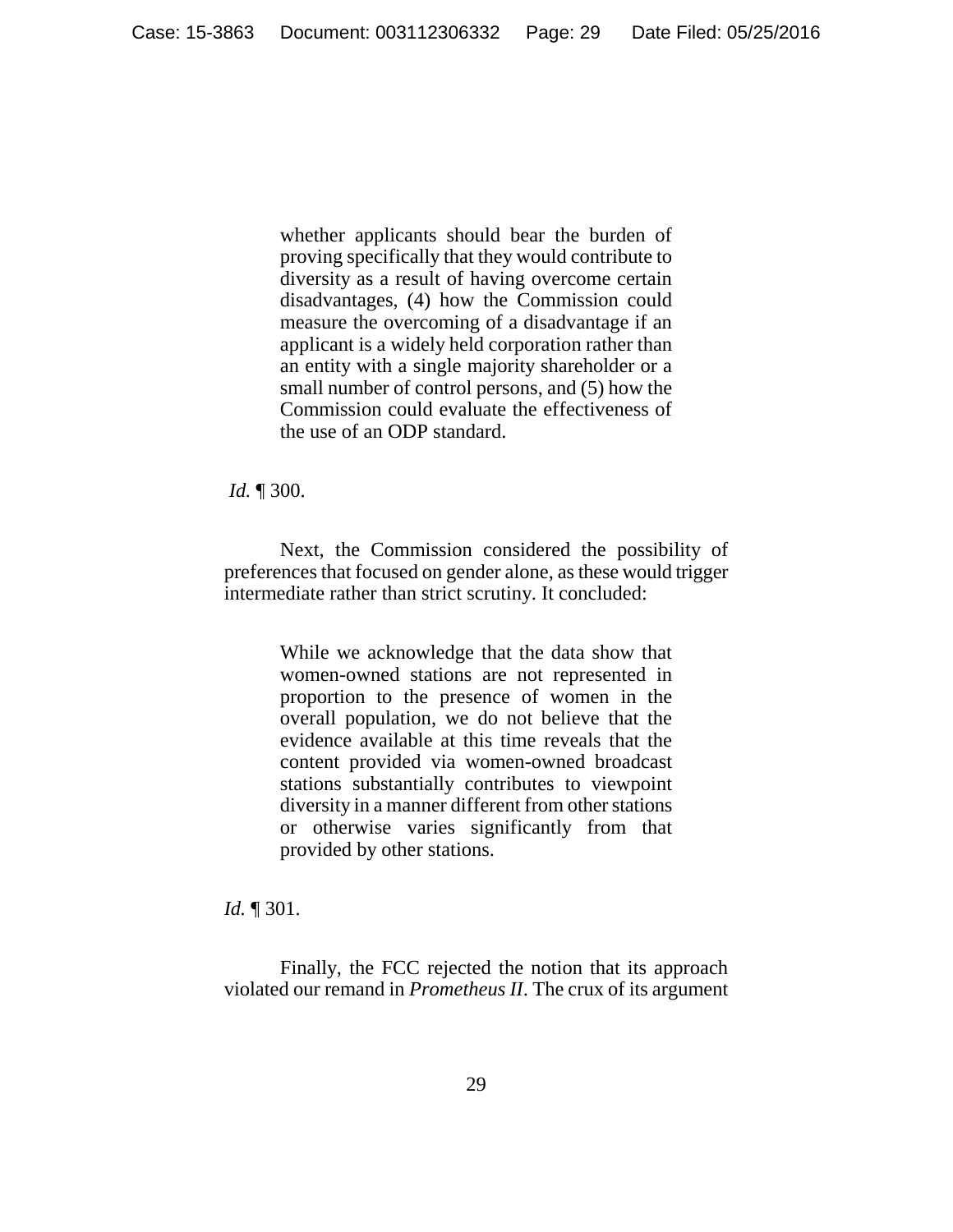is that we said it needed to consider adopting an SDB-based definition in connection with the 2010 Quadrennial Review, which technically has not ended yet because it was rolled into the 2014 cycle (which, in turn, is not yet complete). As it explained:

> The Commission intends to follow the Third Circuit's direction that we consider adopting an SDB definition before completion of this proceeding and evaluate the feasibility of adopting a race-conscious eligibility standard based on an extensive analysis of the available evidence. We do not believe that the Third Circuit intended to prejudge the outcome of our analysis of the evidence or the feasibility of implementing a race-conscious standard that would be consistent both with applicable legal standards and the Commission's practices and procedures.

*Id.* ¶ 283.

# <span id="page-29-0"></span>*E. Discussion*

With 12 years having passed since *Prometheus I*, we conclude that the Commission has had more than enough time to reach a decision on the eligible entity definition. We put it on notice of our concerns five years ago in *Prometheus II*. 652 F.3d at 471. We directed it to take action in the course of the 2010 Quadrennial Review, *id.*, and then we returned to that topic again to "re-emphasize" our directive, *id.* at 472. However, the Commission has not complied.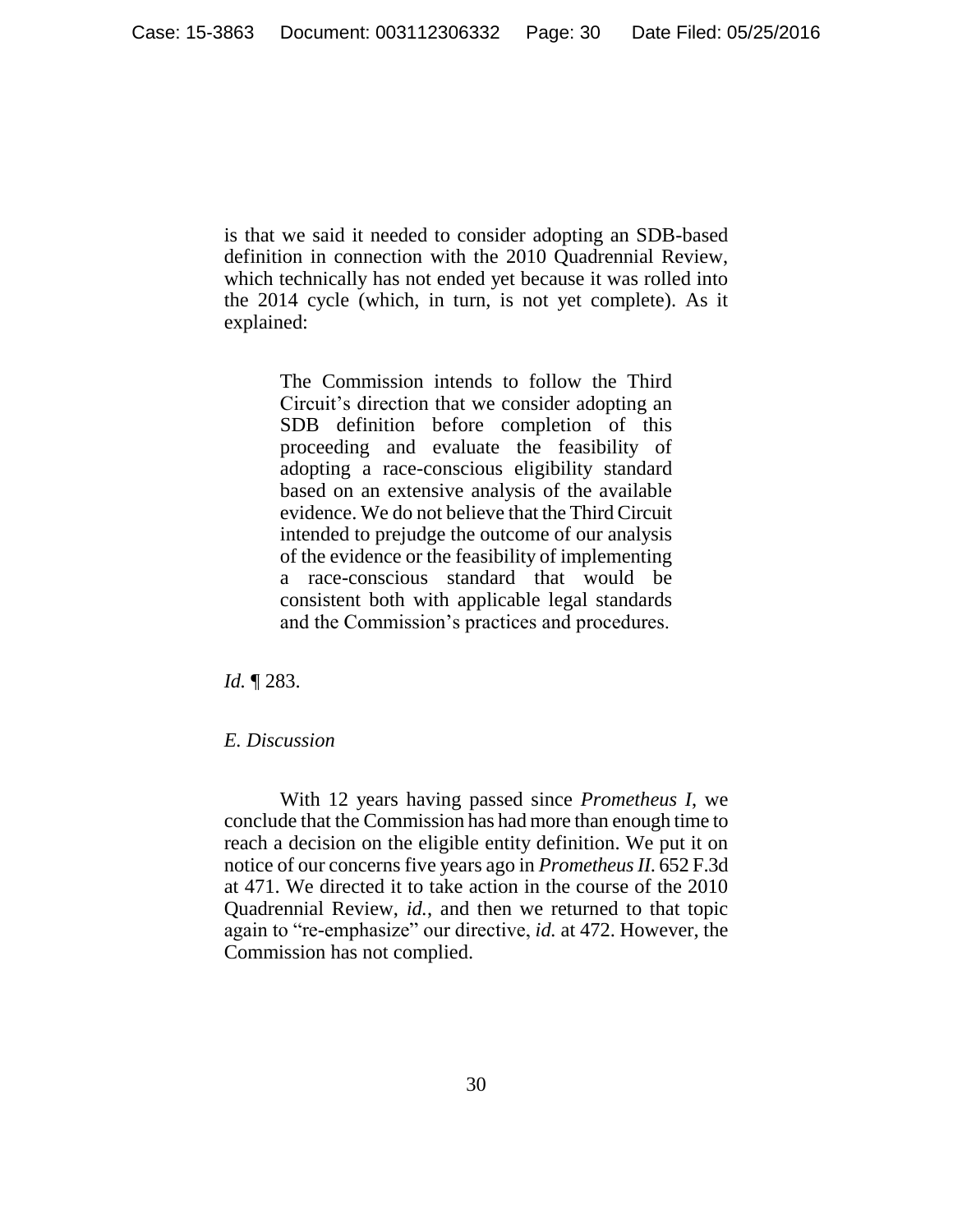In light of this history, the *Oil, Chemical & Atomic Workers Union* factors for evaluating requests under APA § 706(1) all counsel in favor of finding an unreasonable delay. First, we must consider "the length of time that has elapsed since the agency came under a duty to act." *Oil, Chemical & Atomic Workers Union*, 145 F.3d at 123. Here the duty to act arose as early as 2004 as a result of our *Prometheus I* decision and became even more explicit in *Prometheus II*. Second, we must judge "the reasonableness of the delay . . . in the context of the statute authorizing the agency's action." *Id.* Federal law imposes on the Commission an obligation to promote ownership by minorities and women. *See* 47 U.S.C. §§ 309(i), (j). As such, we have described promoting minority and female ownership as an "important aspect of the overall media ownership regulatory framework." *Prometheus II*, 652 F.3d at 472. Third, we need to "assess the consequences of the agency's delay." *Oil, Chemical & Atomic Workers Union*, 145 F.3d at 123. In our case, the consequence is that several initiatives pegged to a workable eligible entity definition cannot take effect. Finally, we have to look at "any plea of administrative error, administrative inconvenience, practical difficulty in carrying out a legislative mandate, or need to prioritize in the face of limited resources." *Id.* (internal quotation marks omitted). We already have determined that difficulty in collecting data does not justify the delay here. *See Prometheus II*, 652 F.3d at 471 n.42.

In another context, we have ordered action under APA § 706(1) when an agency had delayed for nine years. *See Public Citizen Health Research Group*, 314 F.3d at 153 ("We find extreme OSHA's nine-year (and counting) delay since announcing its intention to begin the rulemaking process, even relative to delays other courts have condemned in comparable cases."). Here more than a decade has passed since *Prometheus I*. Although "we are sympathetic to [the] claim that a thorough . . . analysis is both highly important and quite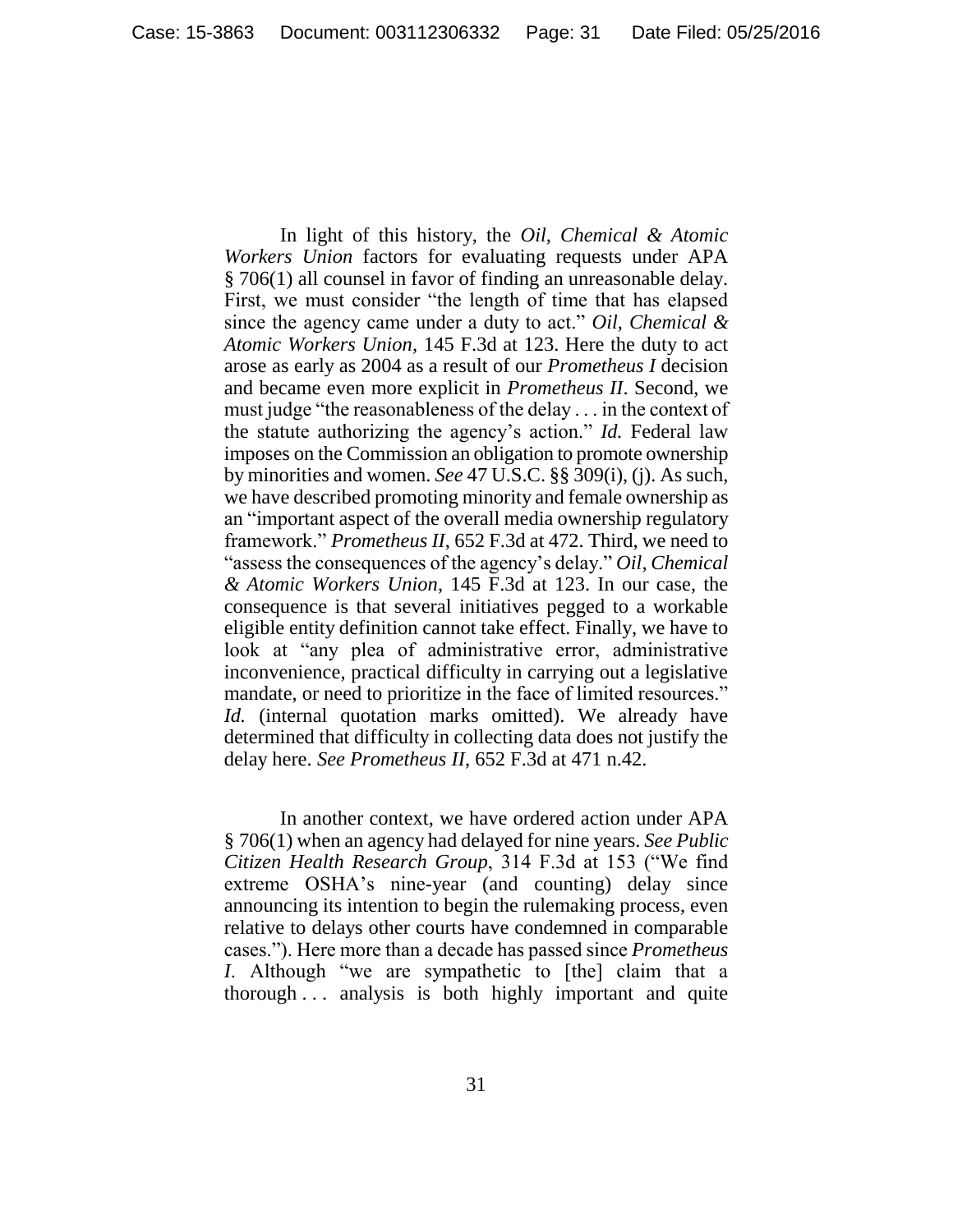difficult, we cannot allow an imperfect analysis to justify indefinite delay." *Id.* at 156.

The FCC presents two arguments for why we should not order relief. Both fail. The first is that it is not yet in violation of *Prometheus II* because we instructed it to address the eligible entity definition during the 2010 Quadrennial Review, which is still ongoing. This contention improperly attempts to use one delay (the Quadrennial Review) to excuse another (the eligible entity definition). By this logic, the Commission could delay another decade or more without running afoul of our remand. Simply put, it cannot evade our remand merely by keeping the 2010 review open indefinitely.

The second reason is that the FCC's Chairman has committed to circulating to the other Commissioners by June 30 of this year an order taking final action on the eligible entity definition. Counsel for the Commission said at oral argument that it was reasonable to expect that the order would be finalized and adopted by the end of year. *See* Oral Arg. Tr. at 46. The D.C. Circuit encountered a similar request from the FCC for forbearance in *In re Core Communications, Inc.*, 531 F.3d 849 (D.C. Cir. 2008). There, as the Court was considering whether to mandate action after the Commission had violated a remand order, counsel said that ordering relief was not necessary because "the Commission [was] on the brink of concluding" its obligations. *Id.* at 858. The Court rejected the request to stay its hand, observing that "[w]e have heard this refrain before." *Id.* So have we. The Commission justified delay in *Prometheus I* on the basis of pending legislation. In *Prometheus II* it did the same based on data concerns but said that better data was forthcoming due to the Form 323 revisions.

Moreover, although we appreciate the Chairman's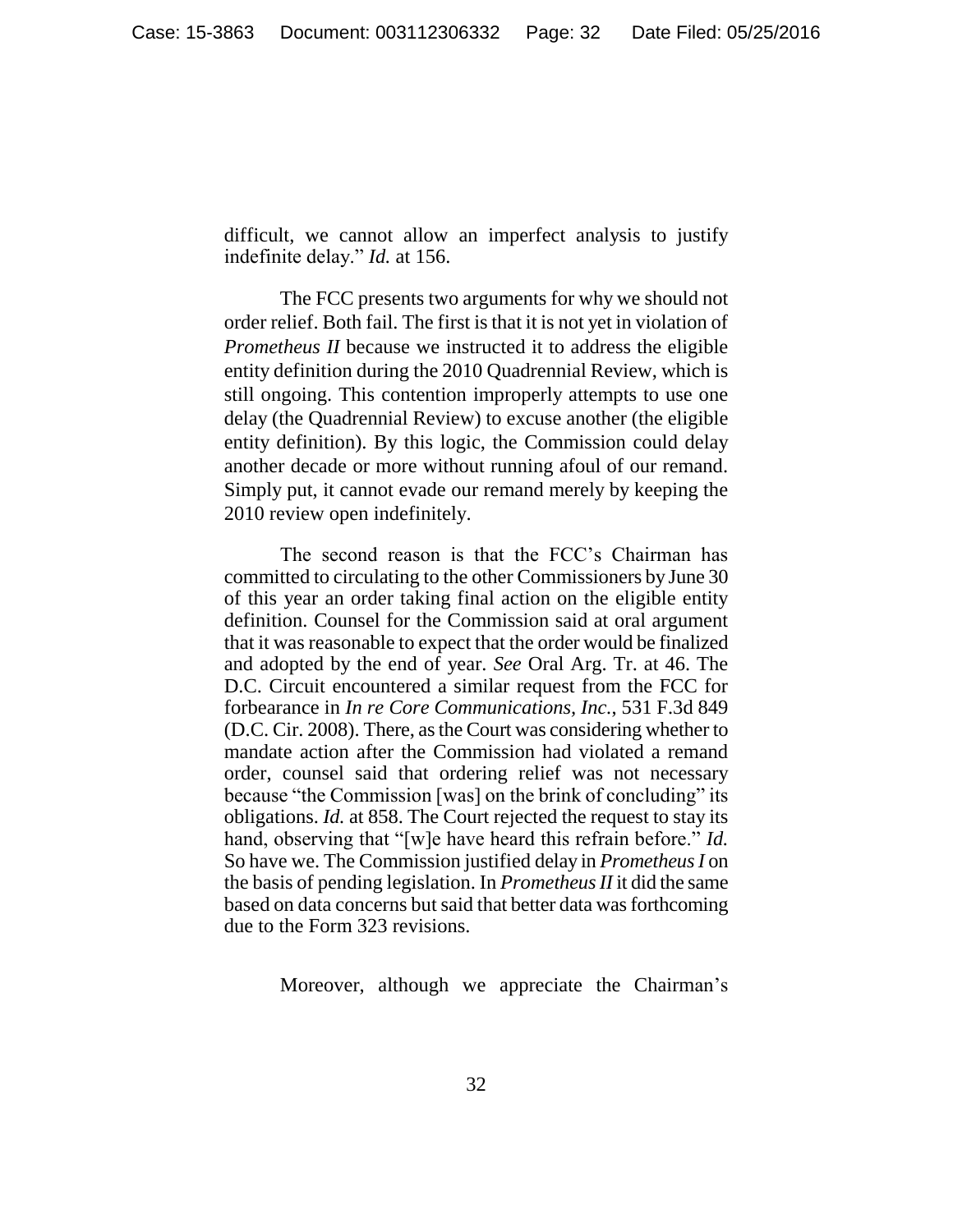commitment to prompt action, it is not reason enough to refrain from issuing an order, particularly because his desire to move quickly does not bind his fellow Commissioners. As the D.C. Circuit aptly explained,

> the Chairman's doing "everything he can" may not suffice, as he may not be able to enforce his will on his fellow Commissioners. In any event, the representation is not enforceable unless backed up by issuance of [an order]. At some point, promises are no longer enough, and we must end the game of administrative keep-away.

*Id.* at 859 (internal quotation marks omitted). Thus, although we expect that the Commission will meet the proposed deadline, in light of the previous delays we find it necessary to back up that expectation with an order.

We therefore remand and order the Commission, pursuant to APA  $\S 706(1)$ , to act promptly to bring the eligible entity definition to a close.<sup>9</sup> It must make a final determination as to whether to adopt a new definition. If it needs more data to do so, it must get it. We do not intend to prejudge the outcome of this analysis; we only order that it must be completed. Once the agency issues a final order either adopting an SDB- or ODPbased definition (or something similar) or concluding that it cannot do so, any aggrieved parties will be able to seek judicial review.

 $\overline{a}$ 

<sup>&</sup>lt;sup>9</sup> Because a writ of mandamus would not provide anything other than what we are granting under the APA, we need not rule on Citizen Petitioners' separate request for that form of relief.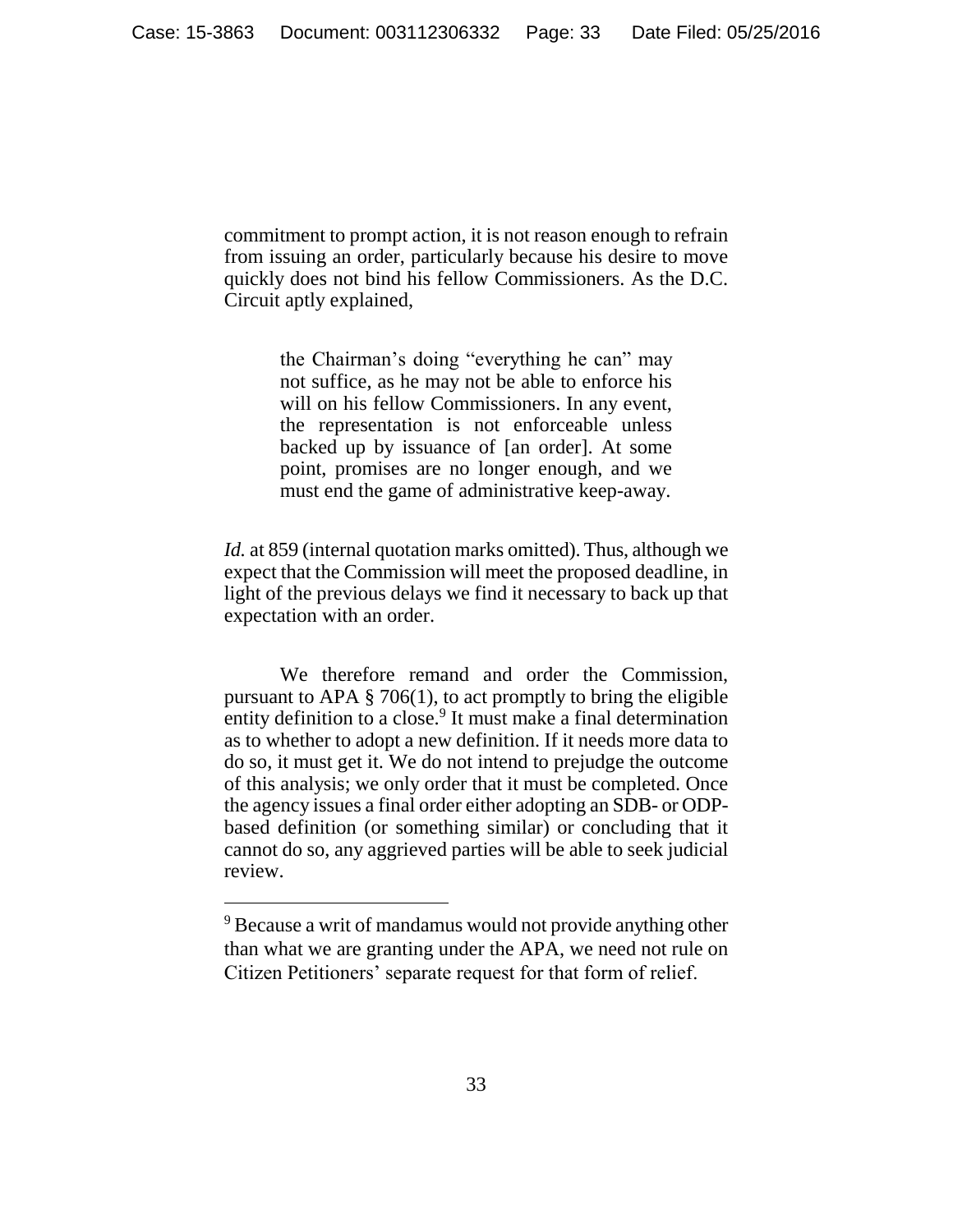Though we readily conclude that the time for prompt action has arrived, the harder issue is determining what "prompt" should mean. Recognizing that the parties are in a better position than us to understand the complexities of what is required, we proposed at oral argument the possibility of following our approach in *Public Citizen Health Research Group*, where we turned to mediation after ordering APA § 706(1) relief. The parties agreed to this approach, and as a result we order mediation between Citizen Petitioners and the Commission for purposes of fixing a timetable for final agency action.<sup>10</sup> However, we include here the same caveat that we did in *Public Citizen Health Research Group*: If the parties are not able to agree within 60 days on an appropriate timeline, we will promulgate a schedule that we deem appropriate. *See* 314 F.3d at  $159^{11}$ 

<sup>&</sup>lt;sup>10</sup> Apart from setting a schedule, we also encourage the parties to discuss the substance of the eligible entity proposals, as well as other ways, outside of the eligible entity context, for the Commission to fulfill its statutory obligation to foster diversity.

<sup>11</sup> Multicultural Media, Telecom and Internet Council ("MMTC"), an intervenor, raises an argument that relates in many ways to the eligible entity discussion. Specifically, MMTC contends that the Commission acted arbitrarily and capriciously in declining to address 24 diversity-related proposals that were suggested by a coalition of national organizations. Several of these proposals would benefit from a revised eligible entity definition. The Commission noted that the proposals "are accompanied by detailed and thoughtful analysis" and that "some of them may warrant further consideration." *2014 FNPRM & Order* ¶ 317. However, it tentatively determined that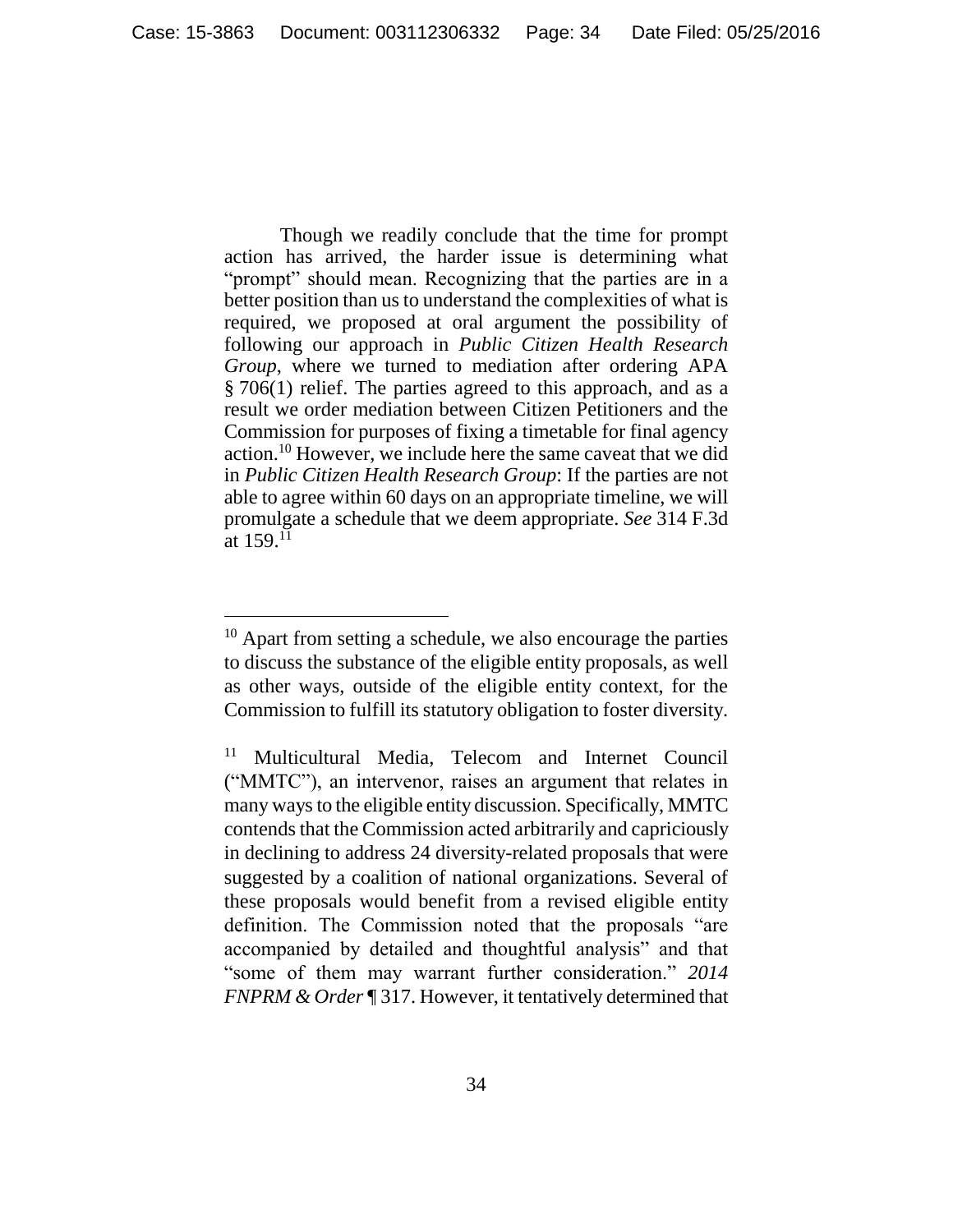# **IV. Failure to Complete Quadrennial Review**

<span id="page-34-0"></span>Section 202(h) of the Telecommunications Act of 1996 uses unmistakably mandatory language in describing the Commission's obligations. It provides that the Commission "shall" review its rules on broadcast ownership every four years, "shall determine whether any of such rules are necessary in the public interest as the result of competition," and "shall repeal or modify any regulation it determines to be no longer in the public interest." This repeated use of "shall" creates "an obligation impervious to . . . discretion." *Lexecon Inc. v. Milberg Weiss* 

it would not address them during the 2014 review because "they are outside the scope of this proceeding." *Id.* The FCC based this conclusion on its representation that the proposals "involve cable operators and other non-broadcast services that are outside the scope of our quadrennial review proceedings" and/or "ultimately would require legislative action or action by other federal entities aside from the Commission in order to create changes in rules or policies." *Id.* In supplemental briefing MMTC identified a substantial number of proposals to which it says neither reason applies.

The Commission responds that MMTC's challenge is premature because the decision not to consider the proposals was tentative rather than final. It also represents that it will deal with them in the document that the Chairman has committed to circulating by June 30, 2016. Because MMTC only seeks here to void agency action it considers to be arbitrary and capricious and does not raise a claim of undue delay, we set aside its challenge as premature but note our expectation that the Commission will meet its proffered deadline.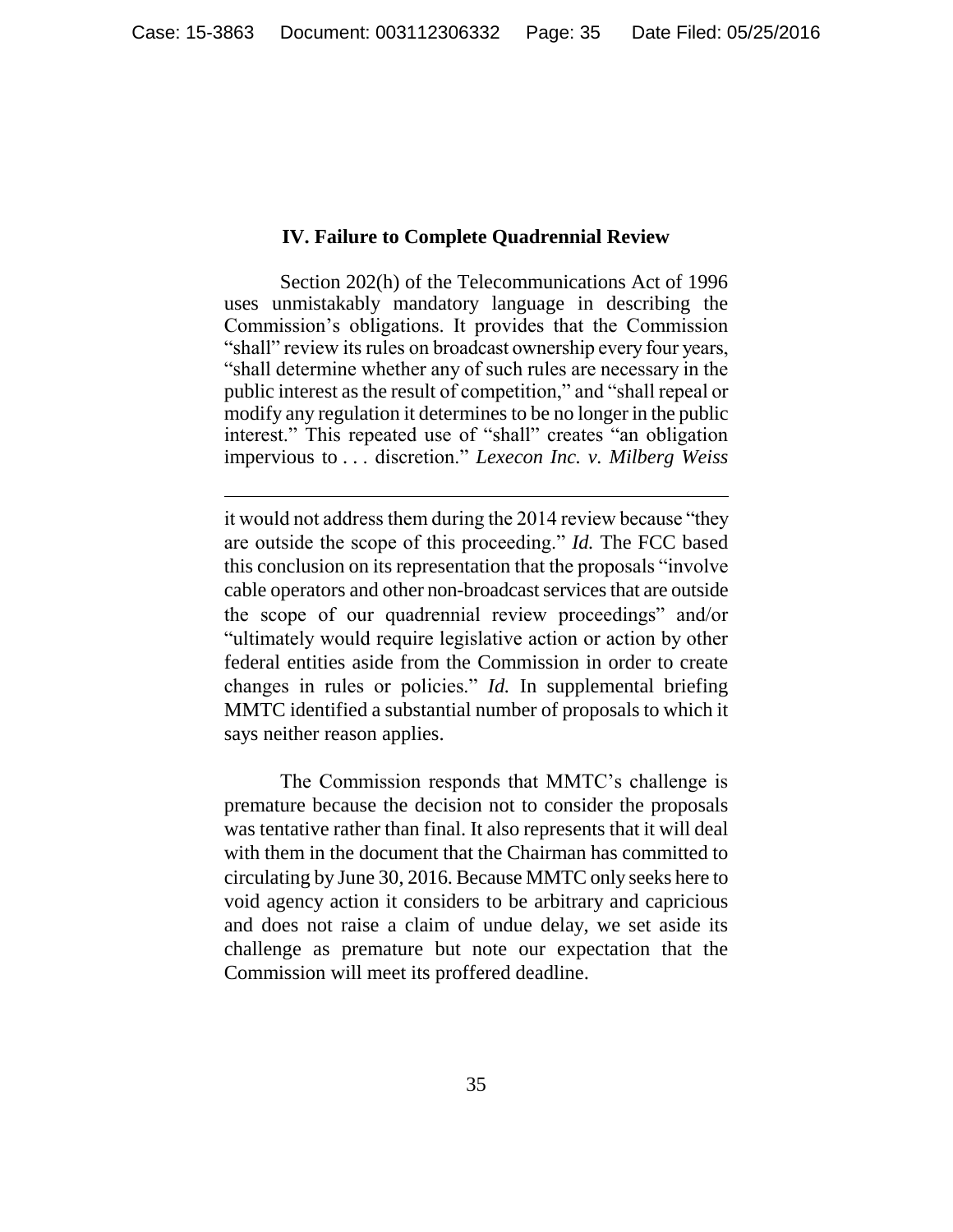*Bershad Hynes & Lerach*, 523 U.S. 26, 35 (1998). Indeed, the very purpose of § 202(h)—to function as an "ongoing mechanism to ensure that the Commission's regulatory framework would keep pace with the competitive changes in the marketplace," *Prometheus I*, 373 F.3d at 391 (internal quotation marks omitted)—reinforces the need for timeliness.

Despite this command from Congress, the last review that the Commission completed was, as noted, the 2006 cycle. The order ending that review was adopted in December 2007 and released in February 2008, and it led to *Prometheus II*. Since 2008, more than eight years—enough time for two review cycles—have passed without any final action. In 2014, the Commission said it was "cognizant" of its "statutory obligation to review the broadcast ownership rules every four years," but it concluded, based on deficiencies in the record, that it was unable to wrap up the 2010 review. *2014 FNPRM & Order* ¶ 1. As a result, it rolled that review into the 2014 cycle, which is still ongoing.

Asked repeatedly at oral argument to explain the reason for the delay, the Commission was unable to provide a cogent response. And we note that at least one Commissioner shares our confusion. *See Statement of Commissioner Ajit Pai, Dissenting*, 29 F.C.C.R. 4371, 4587 (Mar. 31, 2014) ("*Pai Dissent*") ("Our decision today—or, to be more accurate, our lack of decision—is a thumb in the eye of Congress and an evasion of our legal obligations. What makes it even worse is that [the *2014 FNPRM & Order*] contains no meaningful explanation for why we are not resolving the quadrennial review.").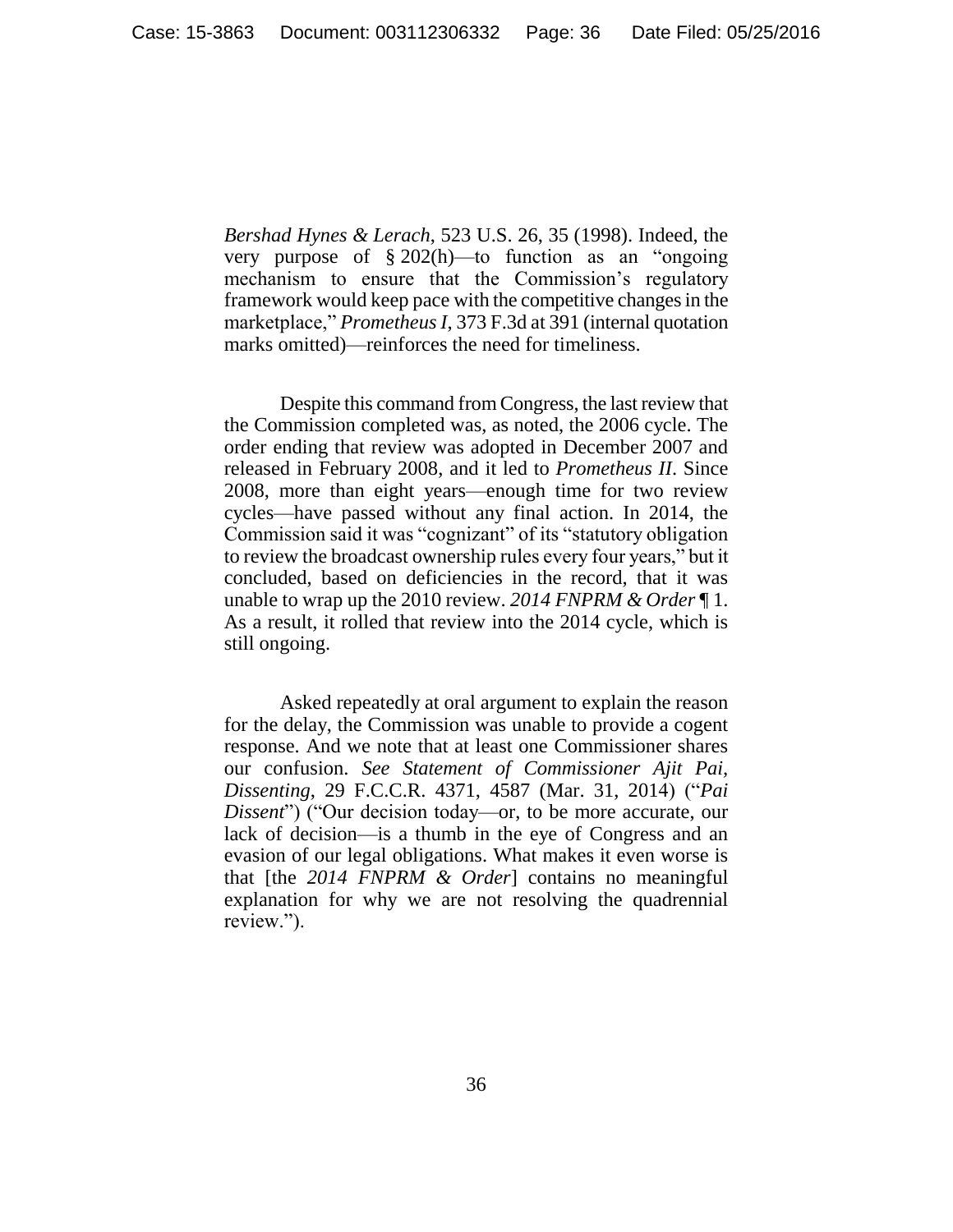#### <span id="page-36-0"></span>*A. The costs of delay*

 $\overline{a}$ 

The Commission's delay keeps five broadcast ownership rules in limbo: the local television ownership rule, the local radio ownership rule, the newspaper/broadcast cross-ownership ("NBCO") rule, the radio/television cross-ownership rule, and the dual network rule.<sup>12</sup> We provided an overview of these rules in our 2011 decision. *See Prometheus II*, 652 F.3d at 438–42. Because the challenge here is not to the content of the rules, but rather relates to the consequence of the Commission's delay, we need not repeat that summary here.

Though a full exploration of the rules is not necessary, a brief discussion of one of them, the NBCO rule, provides a telling example of why the delay is so problematic. The rule, which dates back to 1975, prohibits common ownership of a daily newspaper and a television or radio station in the same market. *See* 47 C.F.R. § 73.3555(d). As part of its 2002 review, the FCC determined that a complete ban was no longer in the public interest but that some restrictions were. *See Prometheus I*, 373 F.3d at 400–01. We agreed with this premise in *Prometheus I*. *Id.* at 398–400. However, we concluded that the particular proposal that the FCC adopted to replace the complete ban was arbitrary and capricious. *Id.* at 402. The result was to leave the 1975 ban in place.

The Commission tried again during the 2006 cycle, but we determined in *Prometheus II* that its new attempt did not comply with the APA's notice-and-comment requirements.

 $12$  The national television ownership rule used to be included in the review as well, but Congress has withdrawn it from the purview of § 202(h). *See Prometheus I*, 373 F.3d at 389.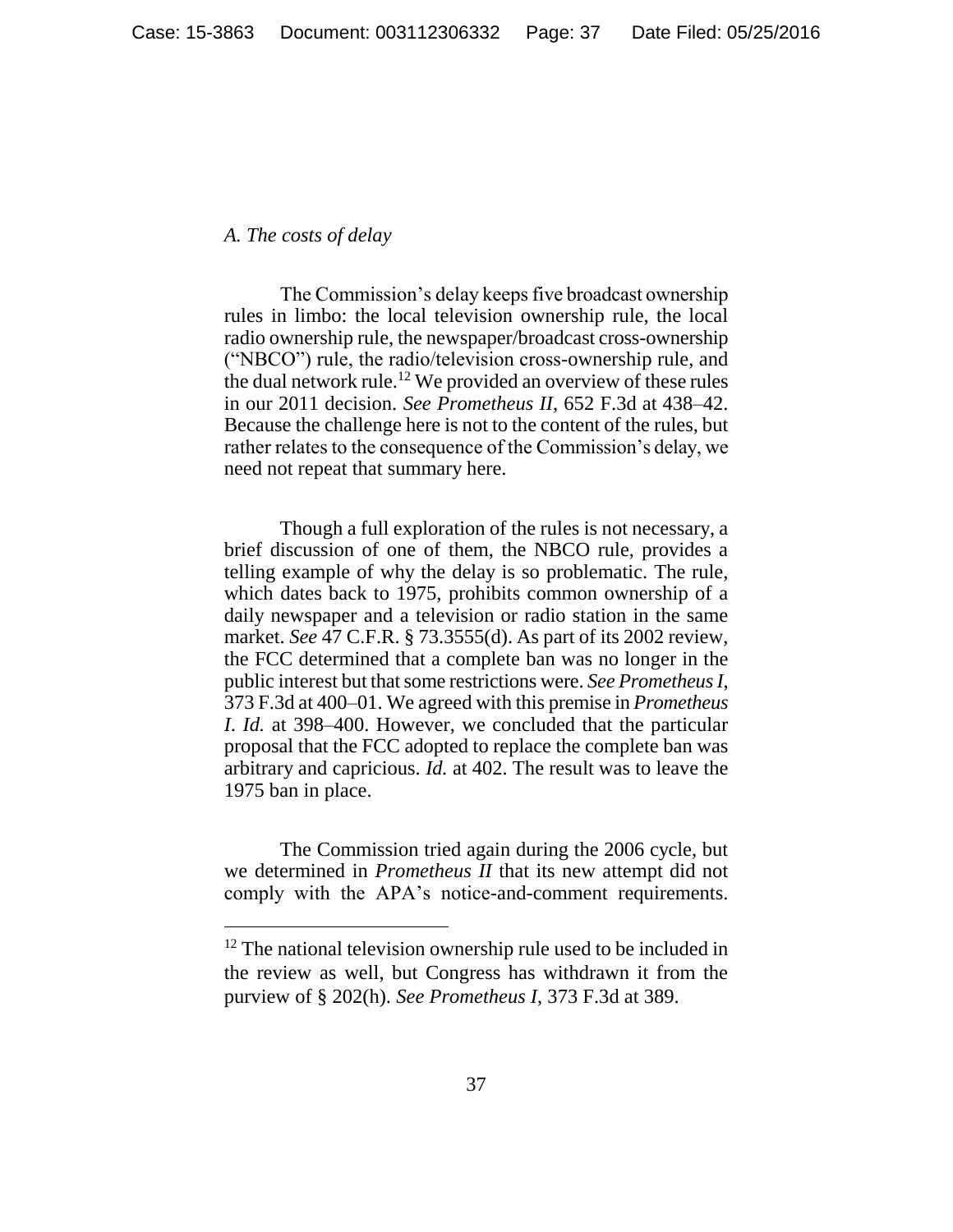*Prometheus II*, 652 F.3d at 445. Once again, our conclusion resulted in the complete ban staying on the books. In the *2014 FNPRM & Order*, the Commission struggled to find a way to make the rule work, and it discussed the possibility of leaving radio/newspaper combinations unregulated and limiting its restrictions to television/newspaper cross-ownership. *See 2014 FNPRM & Order* ¶¶ 113–20.

As a result, the 1975 ban remains in effect to this day even though the FCC determined more than a decade ago that it is no longer in the public interest. This has come at significant expense to parties that would be able, under some of the less restrictive options being considered by the Commission, to engage in profitable combinations. The delay also hampers judicial review because there is no final agency action to challenge. *Cf. Core Communications*, 531 F.3d at 856 ("Moreover, until the FCC states its explanation for its interim rules in a final order, Core cannot mount a challenge to those rules. In this way, the FCC insulates [itself] . . . from further review.").

## <span id="page-37-0"></span>*B. Vacatur is not appropriate*

Deregulatory Petitioners argue that the result of this delay should be to vacate all five broadcast ownership rules that are subject to § 202(h). This would wipe the slate clean. And, unless the Commission were immediately to issue new rules, it would lead to a degree of deregulation that is unprecedented in the modern broadcast industry.

Despite asking for such sweeping relief, Deregulatory Petitioners do not cite a single instance when a court has ordered mass vacatur in similar circumstances. There is a reason for this: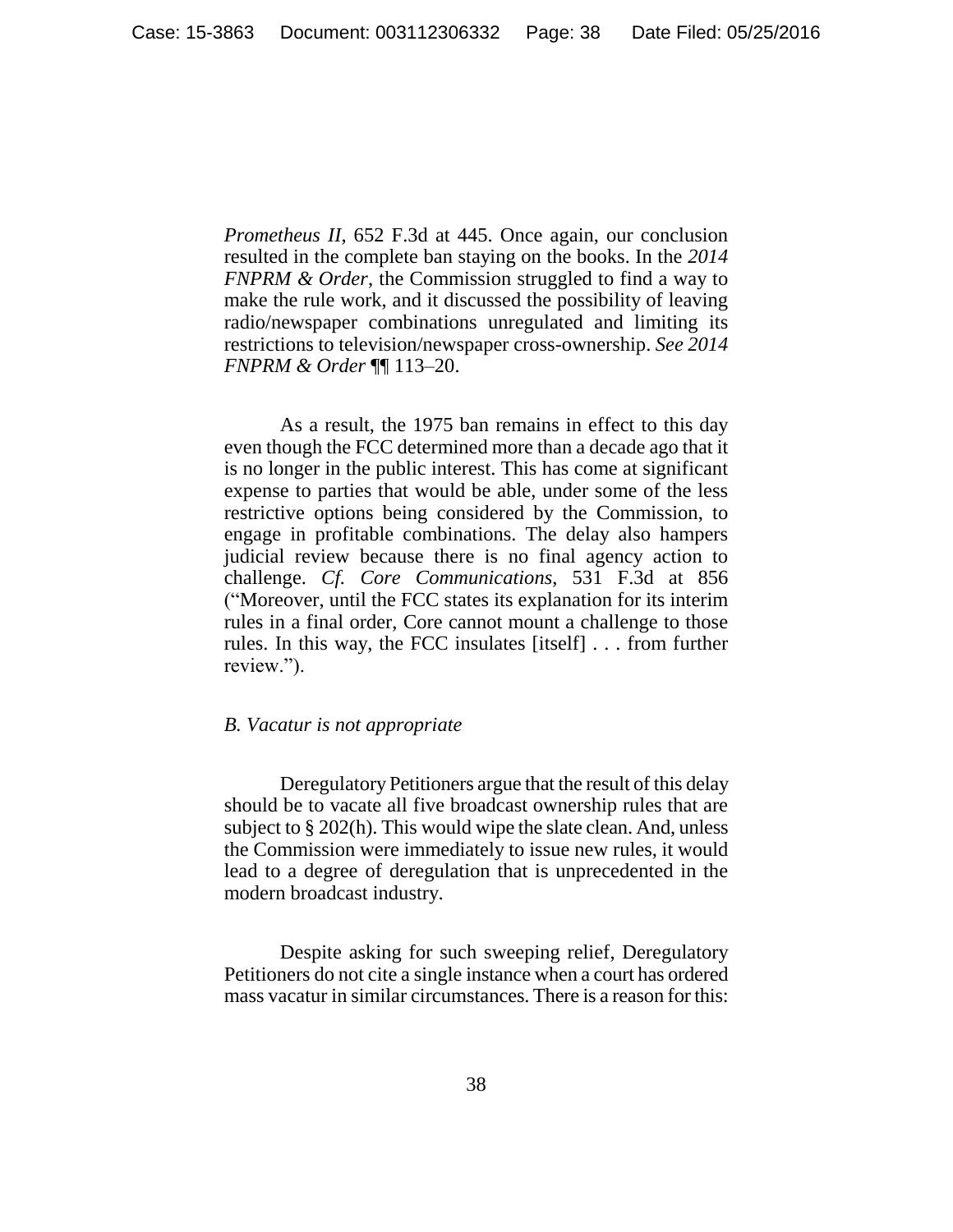Vacatur typically is inappropriate where it is "conceivable" that the Commission can, if given the opportunity, create a supportable rule. *See Allied-Signal, Inc. v. U.S. Nuclear Regulatory Comm'n*, 988 F.2d 146, 151 (D.C. Cir. 1993). Here, despite the delay, we have no reason to suspect that the Commission cannot justify at least some restrictions on broadcast ownership.

We must also consider the "disruptive consequences of vacating." *Id.* In this case, vacatur risks creating a temporary free-for-all in the broadcast industry, with companies racing to engage in previously prohibited combinations before the FCC comes forward with new regulations. This would invite chaos, and it presumably would lead to drawn-out litigation over whether combinations entered into during this vacuum could continue to exist even if the Commission later determined to outlaw them once again.

*Fox Television Stations, Inc. v. FCC*, 280 F.3d 1027 (D.C. Cir.), *opinion modified on reh'g*, 293 F.3d 537 (D.C. Cir. 2002), which Deregulatory Petitioners cite as support for vacatur, is not contrary to our conclusion. There the D.C. Circuit said that if "the reviewing court lacked the power to require the Commission to vacate a rule it had improperly retained [during a Quadrennial Review] and could require the Commission only to reconsider its decision, then the presumption in § 202(h) would lose much of its bite." *Id.* at 1048. This is a reference to the notion that "Section 202(h) carries with it a presumption in favor of repealing or modifying the ownership rules." *Id.*

At the outset, we note that there is little left of this presumption in light of subsequent clarifications from both the D.C. Circuit and our Court. *See Cellco P'ship v. FCC*, 357 F.3d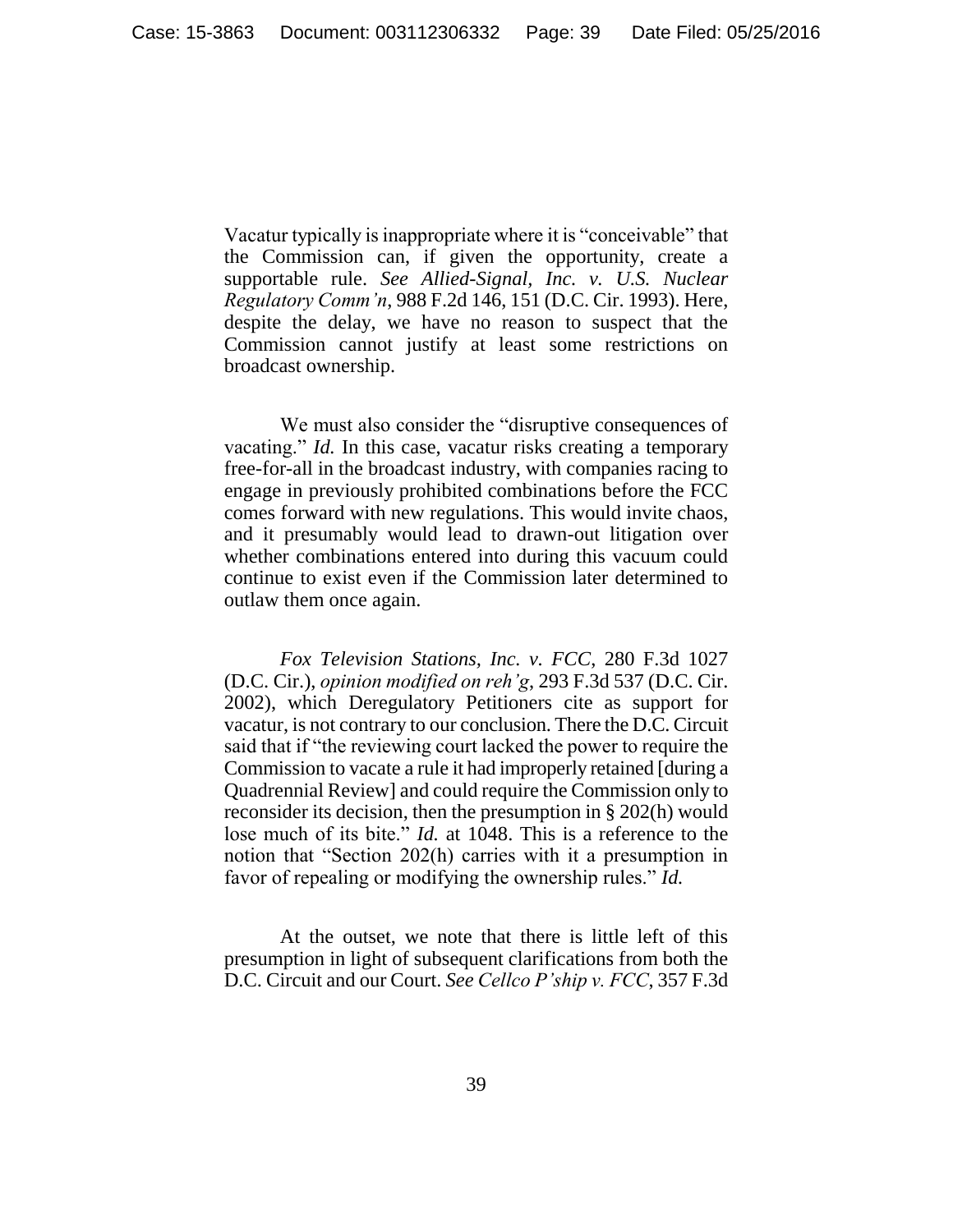88, 97–99 (D.C. Cir. 2004); *Prometheus I*, 373 F.3d at 394–95. Quibbling aside, we agree that vacatur is sometimes appropriate in the § 202(h) context. It is most likely appropriate in the setting the D.C. Circuit described in *Fox*—when the Commission has reached a final (but unsupportable) decision to retain, rather than repeal or modify, a rule. Here the Commission has not reached any final determinations. Deregulatory Petitioners are not complaining of improper agency *action*; rather, their problem is with agency *delay*. When an agency gives its reasoning for retaining a rule and a court concludes that it is insufficient and incapable of being cured, vacatur makes sense. With no final justifications to review, however, we cannot be convinced that it would be futile to allow the Commission to try to come to a supportable conclusion.

That is not to say that vacatur is never an appropriate response when the allegation is agency delay rather than arbitrary and capricious agency action. For instance, in *Core Communications* the D.C. Circuit gave the Commission six months to justify certain rules or have them wiped from the books. *Core Communications*, 531 F.3d at 861. There, however, the Court had twice remanded the issue to the Commission, which had delayed action for six years after the second remand. *Id.* at 850. That situation is analogous to the Commission's delays on the eligible entity definition. Here, by contrast, the delay did not begin until after *Prometheus II*. Though its delay is troubling, the Commission was not on notice that its tardiness might result in vacatur.

## <span id="page-39-0"></span>*C. Deregulatory Petitioners have waived other forms of relief*

There is yet another reason why vacatur is inappropriate: Deregulatory Petitioners could have sought relief in the form of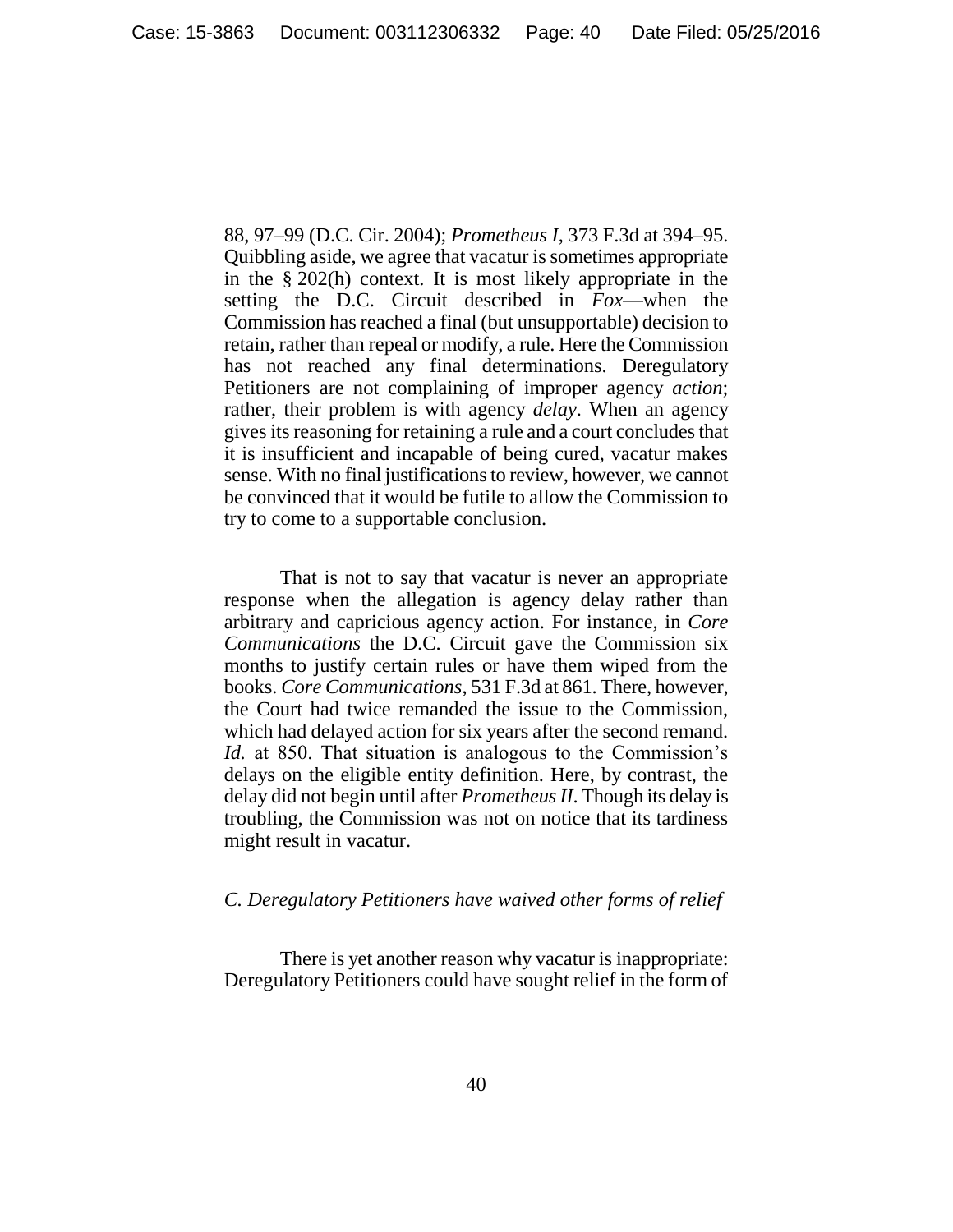an order under APA § 706(1) or a writ of mandamus. Under either of these provisions, we could have ordered the Commission to resolve promptly its 2010 and 2014 review cycles. This route, rather than vacatur, typically is the appropriate remedy to agency delay. *See Cellco P'ship*, 357 F.3d at 101. However, unlike Citizen Petitioners, who specifically sought APA § 706(1) and mandamus relief, Deregulatory Petitioners abandoned those requests.

Of the petitions for review, the only one to take issue with the delayed Quadrennial Review process was filed by the National Association of Broadcasters ("NAB"). It charges the Commission with "unlawfully withhold[ing]" action, but it requests vacatur as the remedy and never gives any indication (apart from a generic plea for any relief we deem appropriate) that it seeks an order mandating action. *See* NAB Petition for Review at 3, 5. Similarly, the sole remedy that Deregulatory Petitioners request in their opening brief is vacatur. They cite § 706(1) in their reply brief, but only in a footnote in that document do they even mention remedies other than complete vacatur. Specifically, they suggest that, if "the Court does not vacate the rules outright, it should *at minimum* vacate with a stay to urge quick action or remand with direction to act immediately." Deregulatory Petitioners' Reply Br. at 11 n.2 (internal citations omitted) (emphasis in original).

By focusing their energy on vacatur, Deregulatory Petitioners went for a home run. Instead, they have struck out. Now they find themselves with alternative requests that are not singly, but rather doubly, waived: first because they were raised for the first time in a reply brief, and second because they were relegated to a footnote. *See United States v. Pelullo*, 399 F.3d 197, 222 (3d Cir. 2005) ("It is well settled that an appellant's failure to identify or argue an issue in his opening brief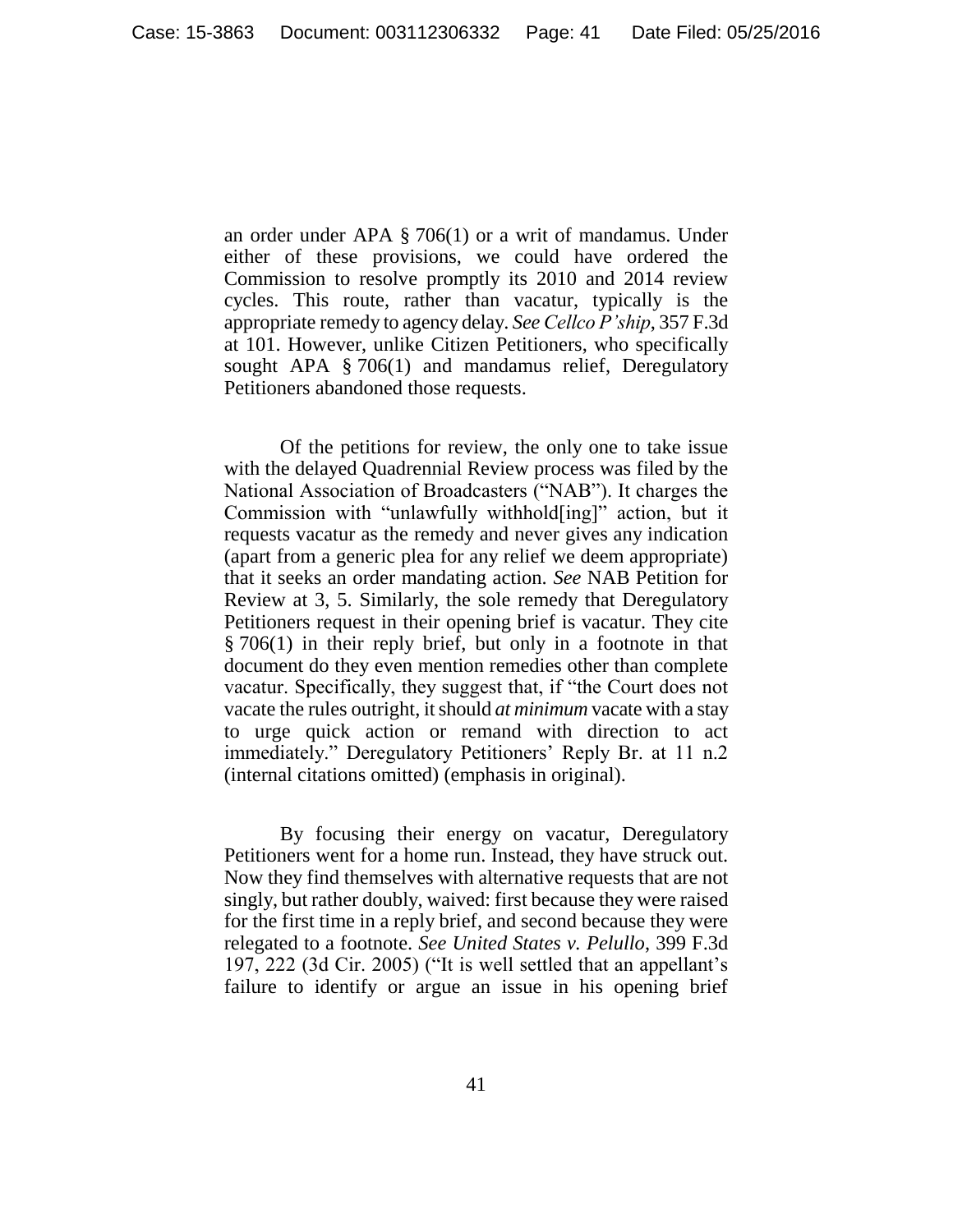constitutes waiver of that issue on appeal."); *John Wyeth & Bro. Ltd. v. CIGNA Int'l Corp.*, 119 F.3d 1070, 1076 n.6 (3d Cir. 1997) ("[A]rguments raised in passing (such as, in a footnote), but not squarely argued, are considered waived."). As a result, we decline to order APA § 706(1) or mandamus relief.

Our conclusion that Deregulatory Petitioners have litigated themselves out of relief, however, should not be confused with a green light for further agency delay. At oral argument, counsel for the Commission made the same assurance here as he did in the context of the eligible entity definition: that the Chairman intends to circulate an order to the other Commissioners by June 30 of this year, with the expectation being that it would be finalized and adopted by the end of the year. *See* Oral Arg. Tr. at 46. The order, we are told, would bring the 2010 and 2014 Quadrennial Reviews to a close. *Id.* at 41, 46.<sup>13</sup> We fully anticipate that the Commission will meet this deadline. However, if it fails to complete the reviews by then, it does so at its own risk. New litigation would likely result, and the outcome may well be different.

 $\overline{a}$ 

<sup>&</sup>lt;sup>13</sup> We note that, in addition to  $\S$  202(h)'s requirement to review the rules to see if they are necessary in light of competition, the Quadrennial Review must also, per our previous decisions, include a determination about "the effect of [the] rules on minority and female ownership." *Prometheus II*, 652 F.3d at 471. In studying this, the Commission should consider how the ongoing broadcast incentive auction affects minority and female ownership.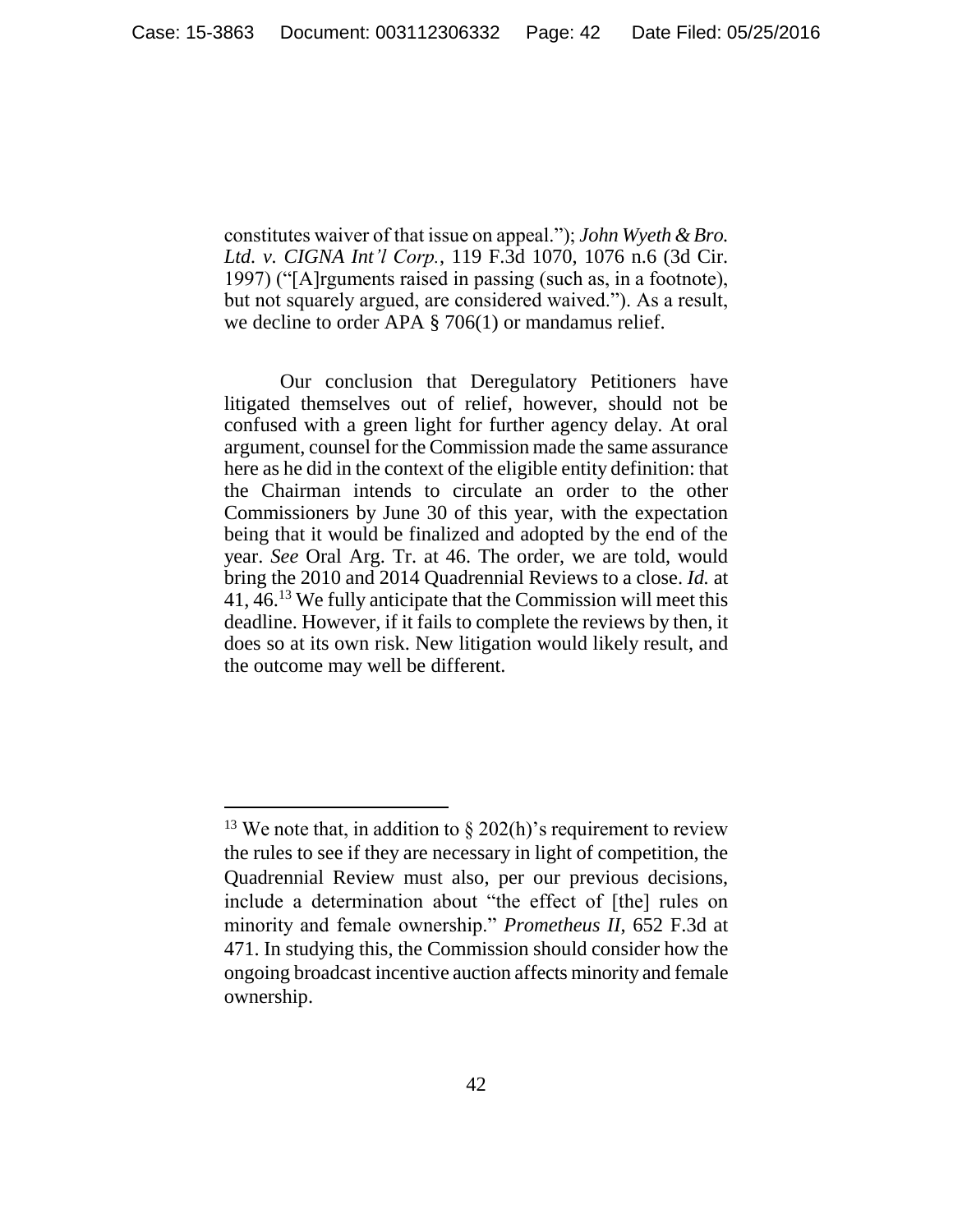### **V. The Joint Sales Agreement Rule**

<span id="page-42-0"></span>The Commission places restrictions on common ownership of broadcast television stations. For instance, the local television ownership rule allows "one entity to own two television stations [with overlapping contours] in a market (a television duopoly) as long as at least one of the stations was not ranked among the market's four largest stations and at least eight independently owned and operated stations (called 'eight voices') would remain post-merger." *Prometheus II*, 652 F.3d at 439. Imagine a market with ten overlapping stations: Stations A–J (with Stations A–D being the four largest). Clearly, the local television ownership rule prevents one company from owning Stations D, E, and F because there is a limit of two.

But what if a company owns Stations D and E and has a contract that gives it significant influence over station F? To answer this question, the Commission has "attribution" rules. If Station F is attributed to the owner of Stations D and E, it means that the latter is considered to own the former for purposes of the Commission's ownership caps. The purpose of attribution rules is to prevent companies from circumventing ownership limits by doing through clever contracting what they are not permitted to do through outright purchases of stations.

In 2014, the Commission created a new attribution rule for television joint sales agreements ("JSAs"). A JSA is a contract that allows one station (the brokering station) to sell advertising (but not programming) on a second station (the brokered station). Specifically, the FCC determined that samemarket JSAs involving the sale of more than 15 percent of the brokered station's weekly advertising will be attributed (*i.e.*, counted toward ownership caps). *See 2014 FNPRM & Order*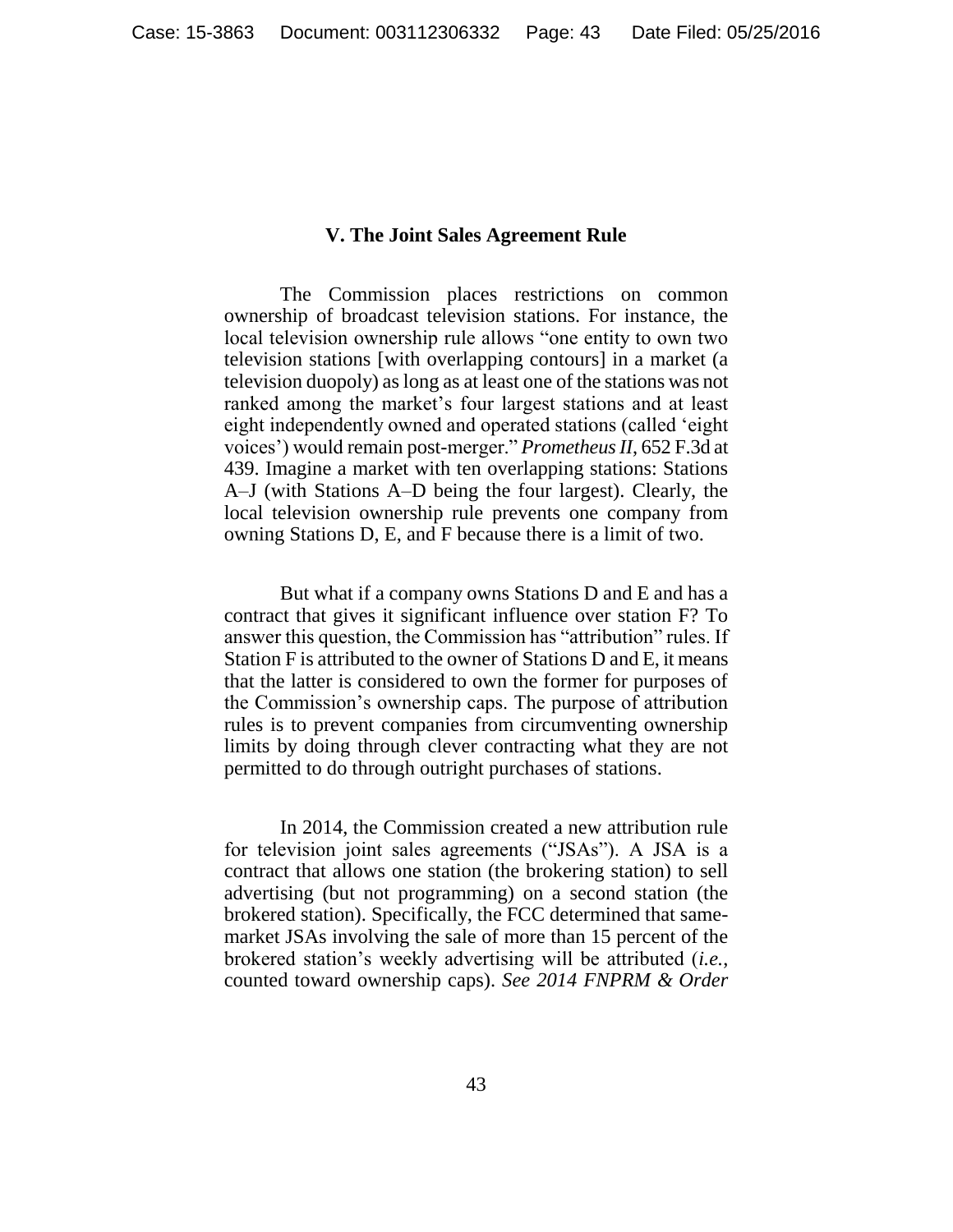¶ 340. Returning to our example, if the owner of Stations D and E has a JSA over the 15-percent threshold with Station F, that arrangement would violate the Commission's ownership rules. Importantly, the new rule does not outlaw JSAs over the 15 percent limit; it just means that they must be counted toward ownership caps. For instance, a company that only owns one television station can have an attributable JSA with a second station without running afoul of the ownership limits (as long as the eight-voices and the four-largest-stations rules are not violated). Deregulatory Petitioners challenge the television JSA rule and argue that its enactment violated § 202(h).

## <span id="page-43-0"></span>*A. Background*

The 2014 television JSA rule traces its roots to the 1990s, when the FCC first attributed local marketing agreements ("LMAs"). They are similar to JSAs, except that they involve the sale of programming as well as advertising on the brokered station. In 1992, the Commission attributed same-market radio LMAs over the 15-percent threshold. *Revision of Radio Rules and Policies, Report and Order*, 7 F.C.C.R. 2755, ¶ 65 (Mar. 12, 1992). Seven years later, it extended that rule to cover samemarket television LMAs and once again used 15 percent as the limit. *Review of the Commission's Regulations Governing Attribution of Broadcast and Cable/MDS Interests, Report and Order*, 14 F.C.C.R. 12559, ¶ 83 (Aug. 5, 1999).

The Commission moved on to same-market radio JSAs as part of the 2002 § 202(h) review. *2002 Biennial Regulatory Review—Review of the Commission's Broadcast Ownership Rules and Other Rules Adopted Pursuant to Section 202 of the Telecommunications Act of 1996, Report and Order and Notice of Proposed Rulemaking*, 18 F.C.C.R. 13620, ¶ 317 (June 2,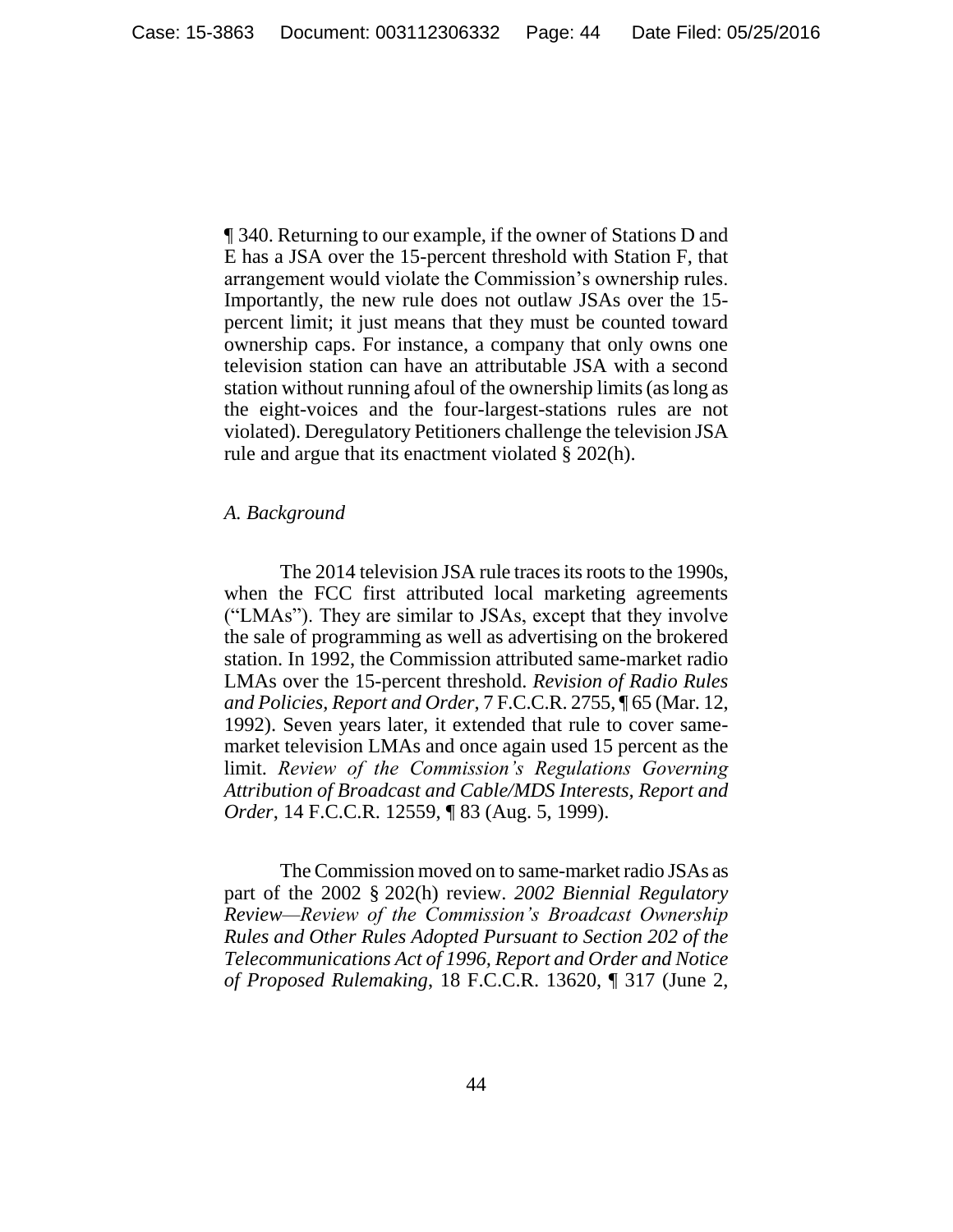2003). We upheld the radio JSA attribution rule, which used the same 15-perent threshold, in *Prometheus I*. We determined that it was a "modification 'in the public interest' under § 202(h)" because attribution "prevent[ed] [the] local radio rule from being undermined." *Prometheus I*, 373 F.3d at 429. We also concluded that the rule was neither arbitrary nor capricious because the FCC "sufficiently rationalize[d] its decision to jettison its prior nonattribution policy and replace it with one that more accurately reflects the conditions of local markets." *Id.* at 430.

In 2014, the Commission extended its rationale once more, this time to capture same-market television JSAs over the 15-percent threshold. *2014 FNPRM & Order* ¶ 340. It reasoned that the purpose of its attribution rules is to "identify those interests in licensees that confer on their holders a degree of influence or control such that the holders have a realistic potential to affect the programming decisions of licensees or other core operating functions." *Id.* ¶ 343 (internal quotation marks omitted). Employing this test, it found that television JSAs "have the potential to convey significant influence over a station's operations such that they should be attributable." *Id.* ¶ 350.

Essentially, the Commission's view is that JSAs over the 15-percent threshold look enough like ownership to count as such. It wrote that

> JSAs provide incentives for joint operation that are similar to those created by common ownership. For example, when two stations are commonly owned, the paired stations may benefit by winning advertising accounts that are new to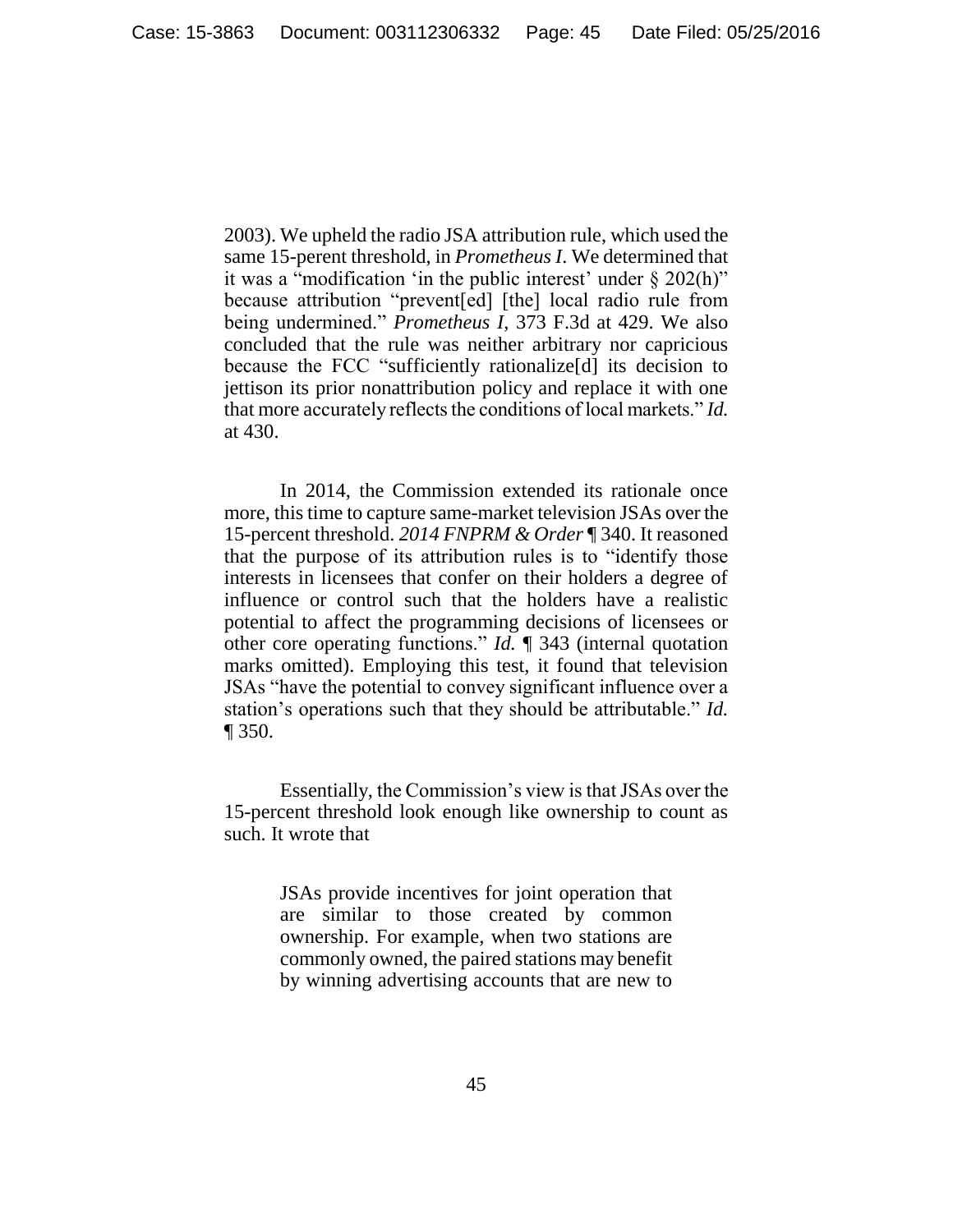both of them (rather than by having one co-owned station win an account from the other) and, possibly, by being able to raise advertising prices above those that they would obtain if the stations were independently owned. A broker selling advertising time on two stations, one of which is owned by the broker, has incentives similar to those of an owner of two stations to coordinate advertising activity between the two stations.

### *Id.* ¶ 351.

The FCC said that its decision on television JSAs was "informed by our experience with the attribution of radio JSAs, which has operated to ensure that the goals of our radio ownership rules are not undermined by nonattributable agreements conferring the potential for significant influence over a station's core operating functions." *Id.* ¶ 349. *See also id.* ¶ 350 ("Consistent with the Commission's analysis supporting attribution of radio JSAs . . ., we now find that television JSAs involving a significant portion of the brokered station's advertising time convey the incentive and potential for the broker to influence program selection and station operations."). The FCC acknowledged that its decision to attribute samemarket television JSAs was a break from its past practice, and it described its previous nonattribution policy as "incorrect." *Id.*

The Commission also dismissed as irrelevant comments that the public interest benefits of JSAs outweigh the concerns about undue influence: "We find . . . that those arguments bear on the issue of liberalization of [ownership caps] and not on the question of whether JSAs give the brokering station a degree of influence and control that rises to the level of attribution, which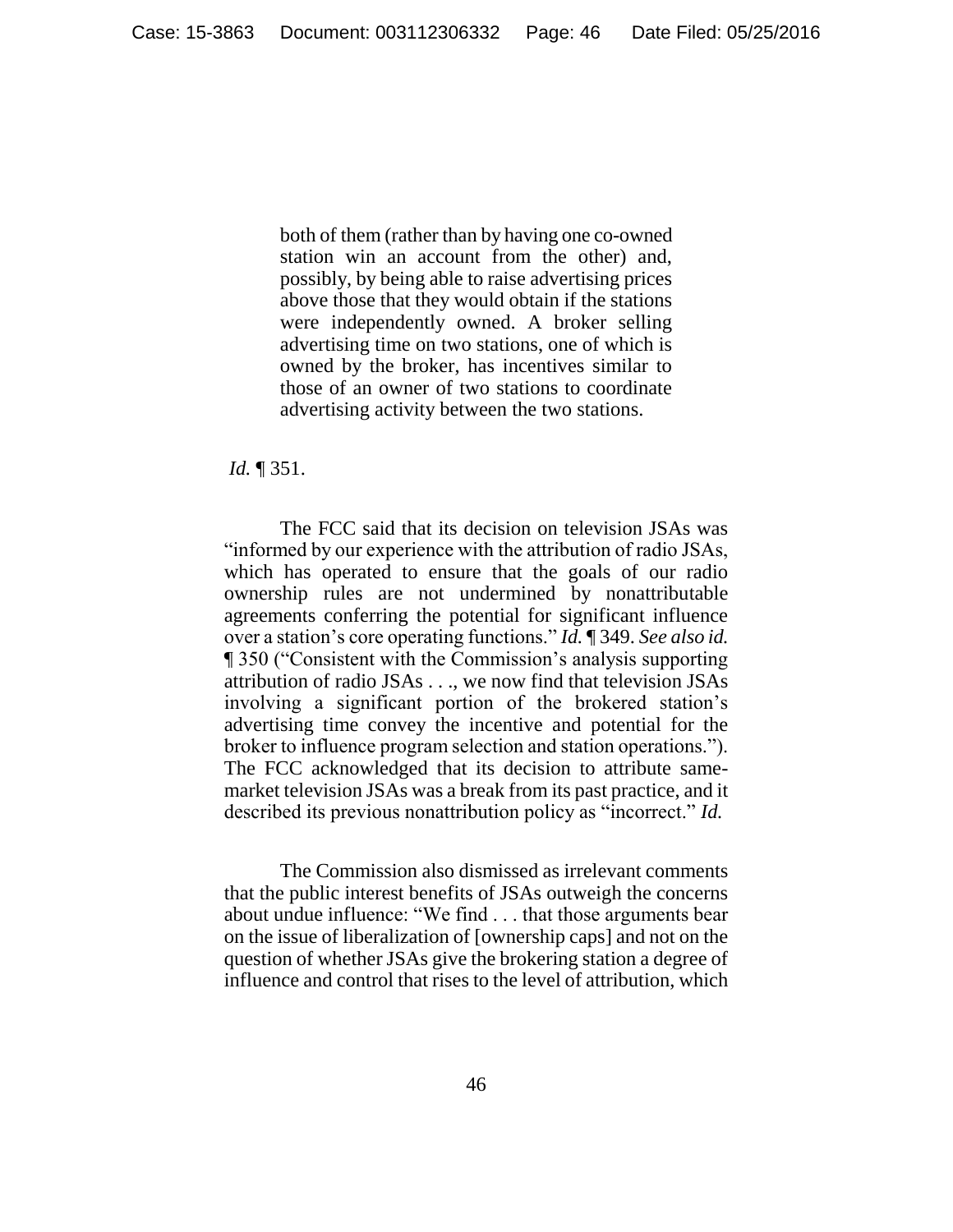is the sole focus of our inquiry here." *Id.* ¶ 349. In other words, the Commission's view is that if anyone wants to complain about the harm stemming from ownership restrictions, the proper thing to attack is the caps themselves. But as long as it is in the public interest to regulate ownership, the Commission says it has flexibility to prevent end-runs around its rules by regulating agreements that are the functional equivalent of ownership control.

As for setting the threshold at 15 percent, the FCC reasoned that it has "consistently applied [this number] to determine whether to attribute JSAs in radio markets and LMAs in both television and radio markets, and we find that it is appropriate to use that same [number] here." *Id.* ¶ 360. It further explained that its rule

> will allow a station to broker a small amount of advertising time through a JSA with another station in the same market without triggering attribution, yet will fall short of providing the broker a significant incentive or ability to exert influence over the brokered station's programming or other core operating functions because it will not be selling the advertising time in a substantial portion of the station's programming.

*Id.*

Finally, the Commission declined to include a grandfathering provision that would safeguard existing samemarket television JSAs over the 15-percent threshold. It found that "such grandfathering would allow arbitrary and inconsistent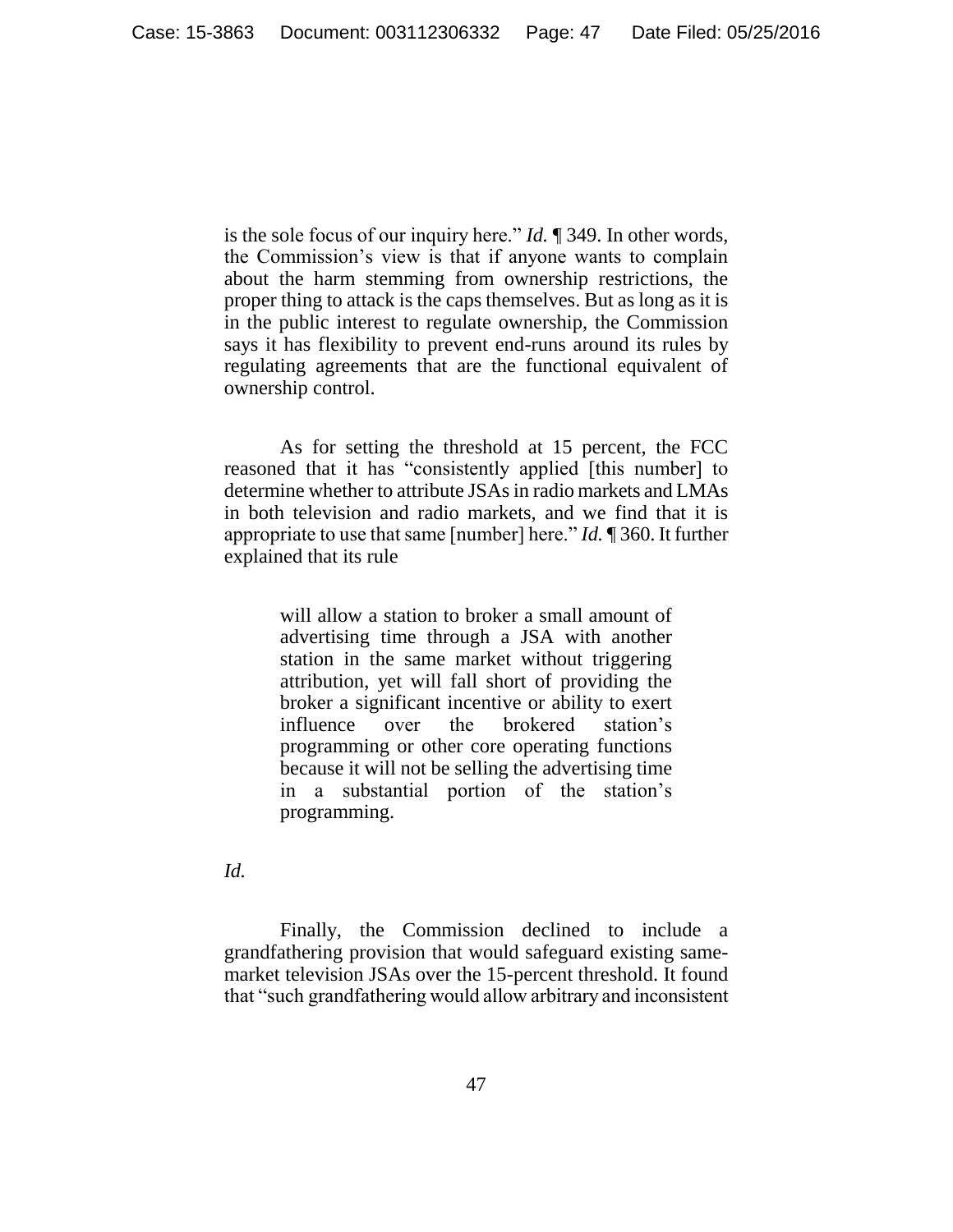changes to the level of permissible common ownership on a market-by-market basis based not necessarily on where the public interest lies, but rather on the current existence or nonexistence of television JSAs in that market when the new attribution rule becomes effective." *Id.* ¶ 367. The Commission gave entities with existing JSAs two years to come into compliance with the new regulations, *see id.*, but Congress has extended the deadline to 2025, *see* Pub. L. No. 114-113, § 628, 129 Stat. 2242, 2469 (2015).

Of all the Commission's ownership limits, the one most affected by the new policy is the local television ownership rule.<sup>14</sup> In a dissent, Commissioner Pai faulted the Commission for changing the television JSA rule without determining, as part of a § 202(h) Quadrennial Review, that the local television ownership caps remain in the public interest. His view was that the Commission, before telling companies that they need to reduce the number of stations they own if counting JSAs puts them over the limit, needs to determine that it remains necessary even to have a limit in the first instance.

He wrote that the "merits of our attribution rules can't be separated from the merits of our local television ownership rules. If, as the Commission submits, it is taking action today to 'prevent the circumvention of our ownership limits,' then it follows that we are obliged to take into consideration arguments regarding the adequacy of those ownership limits." *Pai Dissent*

 $\overline{a}$ 

<sup>&</sup>lt;sup>14</sup> Although most of the debate about television JSA attribution has related to its effect on the local television ownership rule, the Commission has said the attribution standard would also apply to other rules that restrict television ownership. *See 2014 FNPRM & Order* ¶ 363 & n.1119.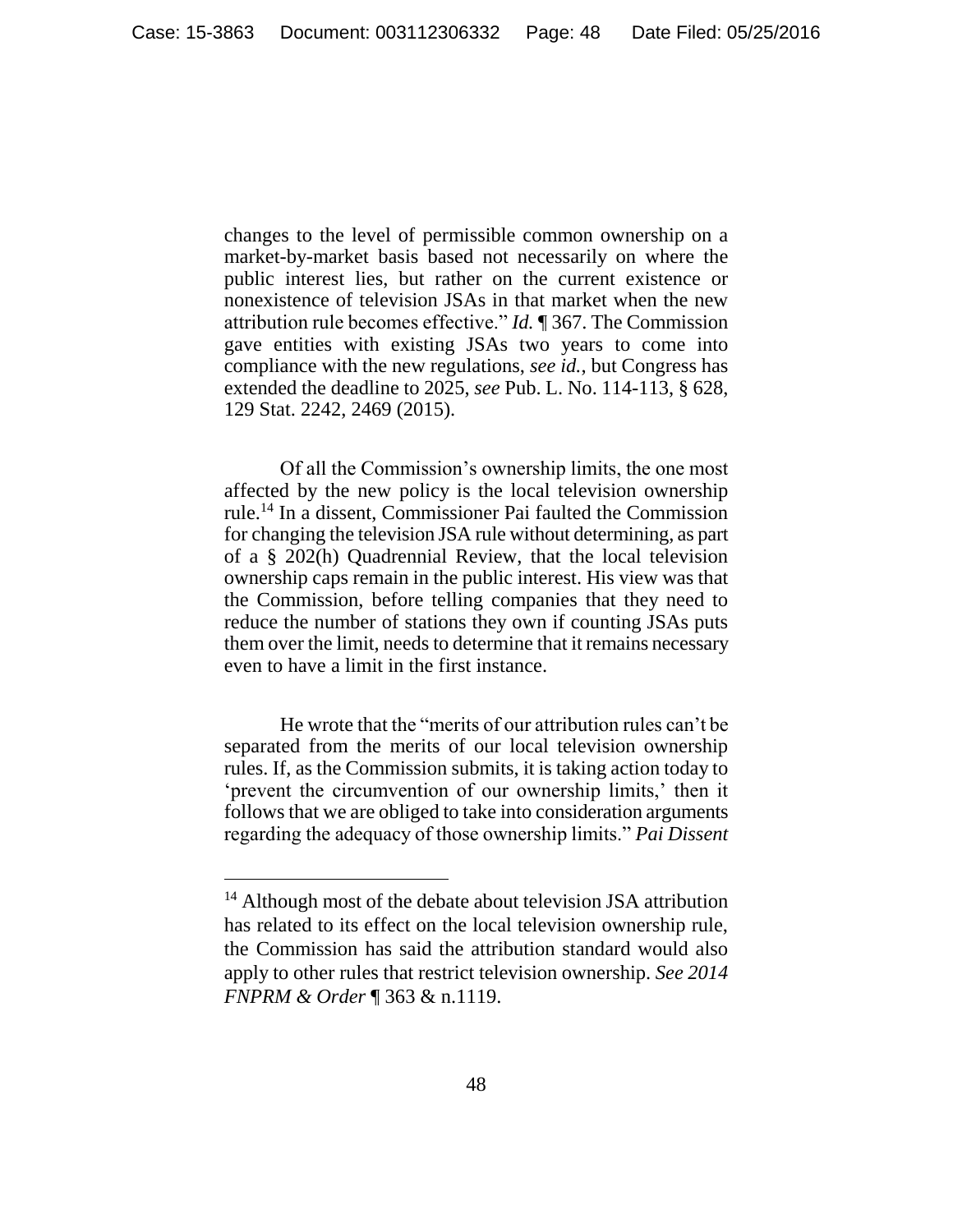at 4596 (footnote omitted). He contrasted this with the 2002 review, where the Commission "affirmatively decided" to maintain radio ownership limits (upon a finding that they were in the public interest) before determining that radio JSAs are attributable. *Id.* ("There was no attempt to dodge consideration of uncomfortable or inconvenient facts. By contrast, today's item fails to decide whether our current local television ownership rule remains in the public interest, reserving the issue for another day—or more accurately, another year."). Commissioner O'Rielly echoed Commissioner Pai's statements, writing that "there is a distinct possibility that the record that develops as a result of our 2014 Quadrennial Review could require us to relax some of our TV ownership rules. That could make this effort to unwind JSAs a complete waste of time and money." *Statement of Commissioner Michael O'Rielly, Dissenting*, 29 F.C.C.R. 4371, 4604 (Mar. 31, 2014).

#### <span id="page-48-0"></span>*B. Discussion*

In this context, Deregulatory Petitioners claim that the 2014 television JSA rule violates § 202(h) because it amends the Commission's ownership limits—in particular, the local television ownership rule—without concluding that the preexisting caps are in the public interest. Their argument is that, even if the failure to complete the Quadrennial Review does not lead to vacatur of all ownership limits, the Commission cannot expand a rule without first justifying it in its current form. The Commission responds that the television JSA rule is not subject to § 202(h), which in its view is limited to a review of where ownership levels are set (*i.e.*, how many stations can be commonly owned) and does not extend to decisions about attribution (*i.e.*, how much influence or control over a station creates the equivalent of ownership).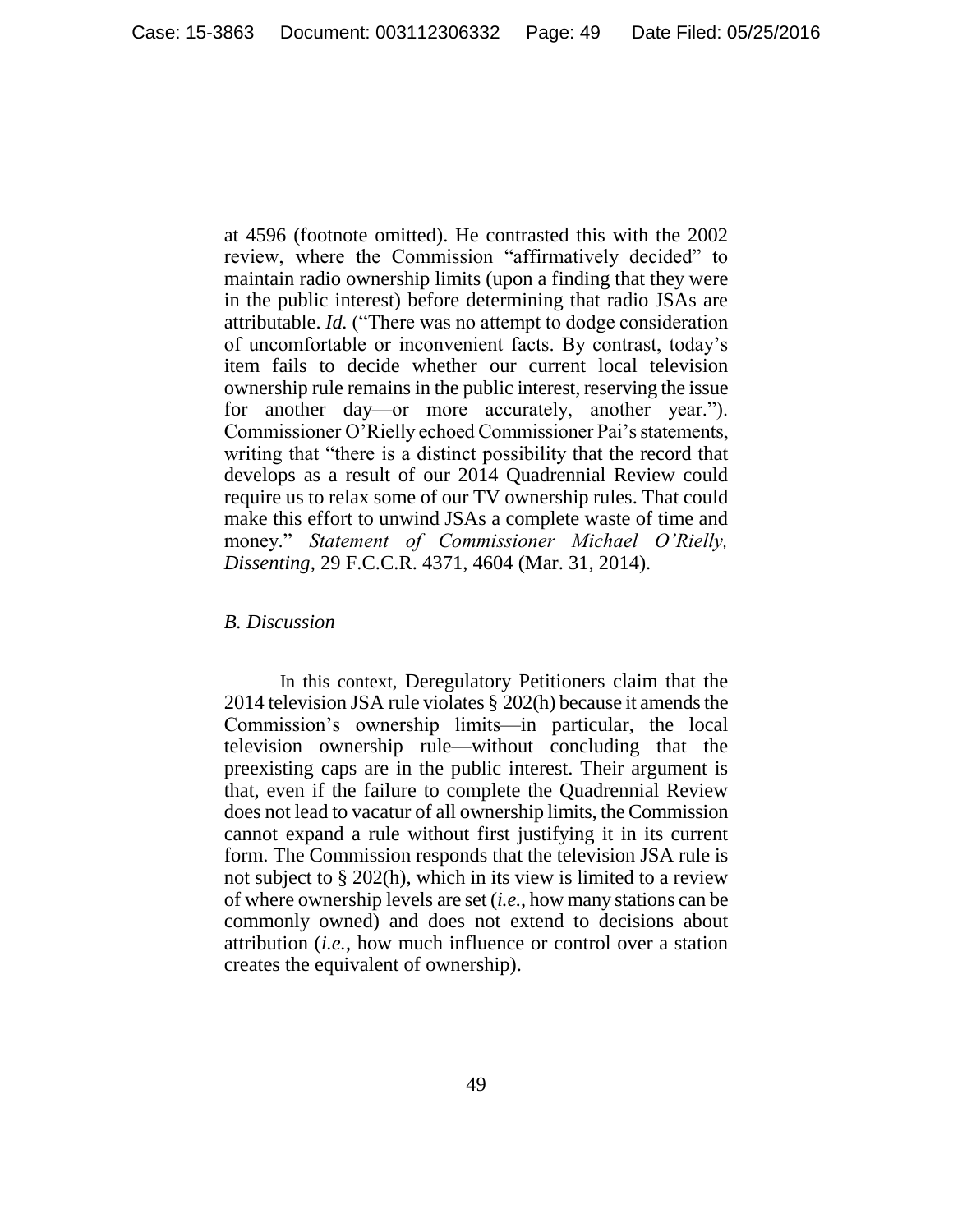At the outset, we must decide whether this dispute is properly before us. The Commission argues that Deregulatory Petitioners waived this challenge per 47 U.S.C. § 405(a). Under that provision, "a party seeking judicial review of an FCC 'order, decision, report, or action' must file a petition for reconsideration if it  $(1)$  was not a party to the proceedings resulting in such order, decision, report, or action, or (2) relies on questions of fact or law upon which the Commission . . . has been afforded no opportunity to pass.'" *Prometheus II*, 652 F.3d at 454 (quoting 47 U.S.C. § 405(a)). The Commission says that Deregulatory Petitioners fail the second prong of this test because they did not present the argument to the Commission, either initially or in a petition for reconsideration, before requesting judicial review.

We conclude that the challenge is not waived. The text of § 405(a) "does not refer to the necessity of a party *raising* an argument before the Commission—as does the typical exhaustion statute—but [instead] only [requires] that the Commission have an 'opportunity to pass' on a question of fact or law raised in the petition." *Time Warner Entm't Co., L.P. v. FCC*, 144 F.3d 75, 79 (D.C. Cir. 1998) (emphasis in original). Thus, where a dissent by a Commissioner raises "the very argument" that the parties address to us, there is ordinarily no bar to judicial review because it would be "ignoring the realities of administrative decision-making to say that the [Commission] majority had no opportunity" to pass on the issue. *Office of Communication of United Church of Christ v. FCC*, 465 F.2d 519, 523 (D.C. Cir. 1972). In *Prometheus II*, without taking issue with the premise that a Commissioner's dissent can fairly present an issue, we imposed some limitations. There two Commissioners raised a particular issue that the parties did not, but neither Commissioner devoted more than two sentences to it. Under those circumstances, we concluded that § 405(a) barred us from deciding that issue. *Prometheus II*, 652 F.3d at 454–55.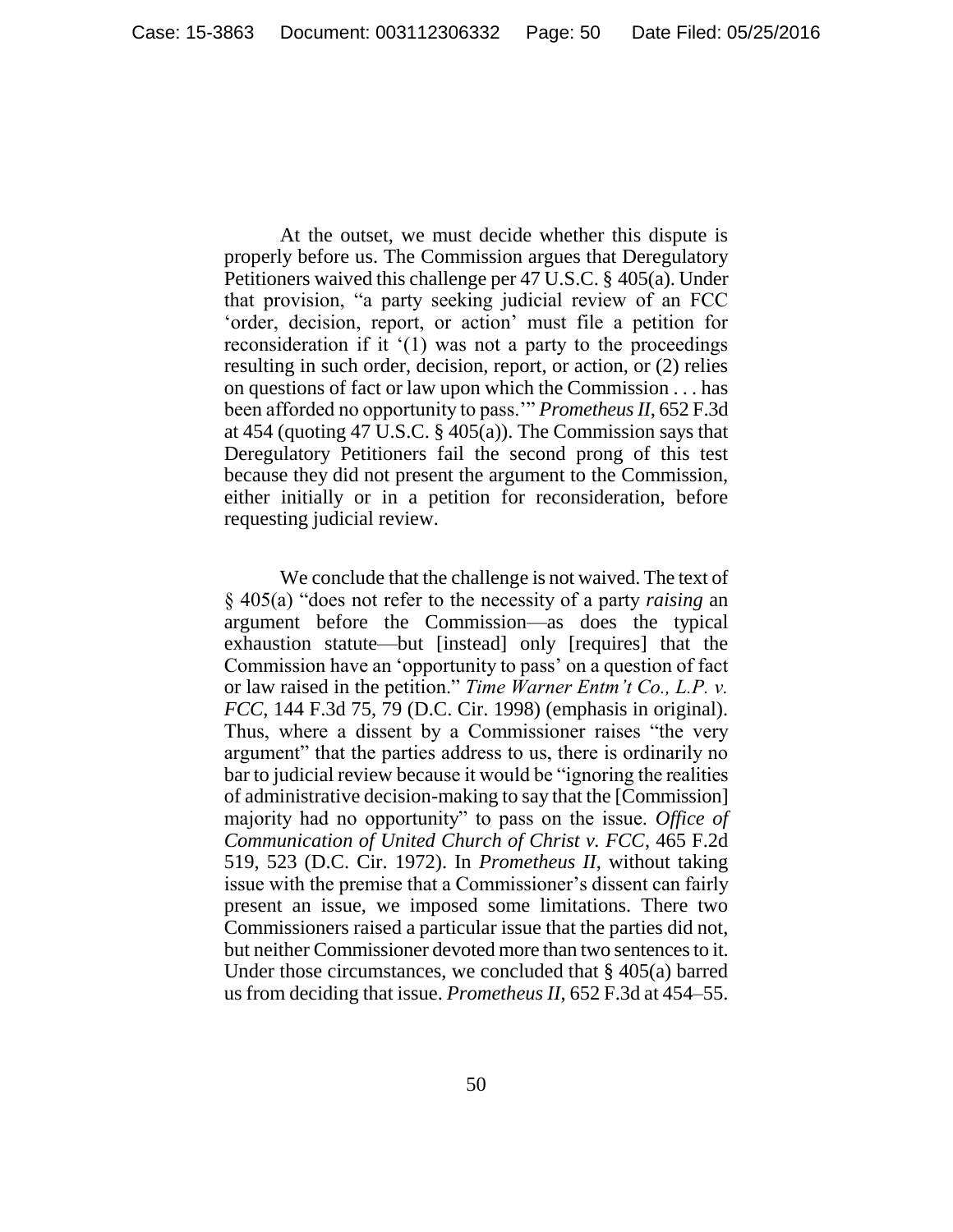We distinguished *Office of Communication of United Church of Christ* because, unlike in that case, it was "far from clear whether the full Commission considered" the dissents. *Id.* at 455.

Our situation is different. Commissioner Pai issued a lengthy dissent that presented, in great detail, the argument that the television JSA rule violates § 202(h). As discussed, he said that the "merits of our attribution rules can't be separated from the merits of our local television ownership rules" and that the Commission was "obliged to take into consideration" arguments against the ownership caps before expanding attribution. *Pai Dissent* at 4596. He ended with a call for "our nation's judiciary" to step in, which clearly signals that his rationale could provide the basis for a legal challenge. *Id.* at 4602. This sets us apart from the insufficient notice that the dissents provided in *Prometheus II*.

Moreover, the Commission demonstrated an awareness of a potential § 202(h) challenge. Indeed, it expressly contrasted its ownership limits, which it conceded were subject to § 202(h), with its attribution decisions. It said that for attribution the "sole focus" is whether agreements "give the brokering station" a sufficient amount of "influence and control," and it disavowed the need to make the type of public interest inquiry that is required under § 202(h). *2014 FNPRM & Order* ¶ 349. As a result of this and Commissioner Pai's dissent, the Commission had notice of the argument, and nothing in § 405(a) bars us from deciding it.

Turning to the merits, we agree with Deregulatory Petitioners that the Commission violated § 202(h) by expanding the reach of the ownership rules without first justifying their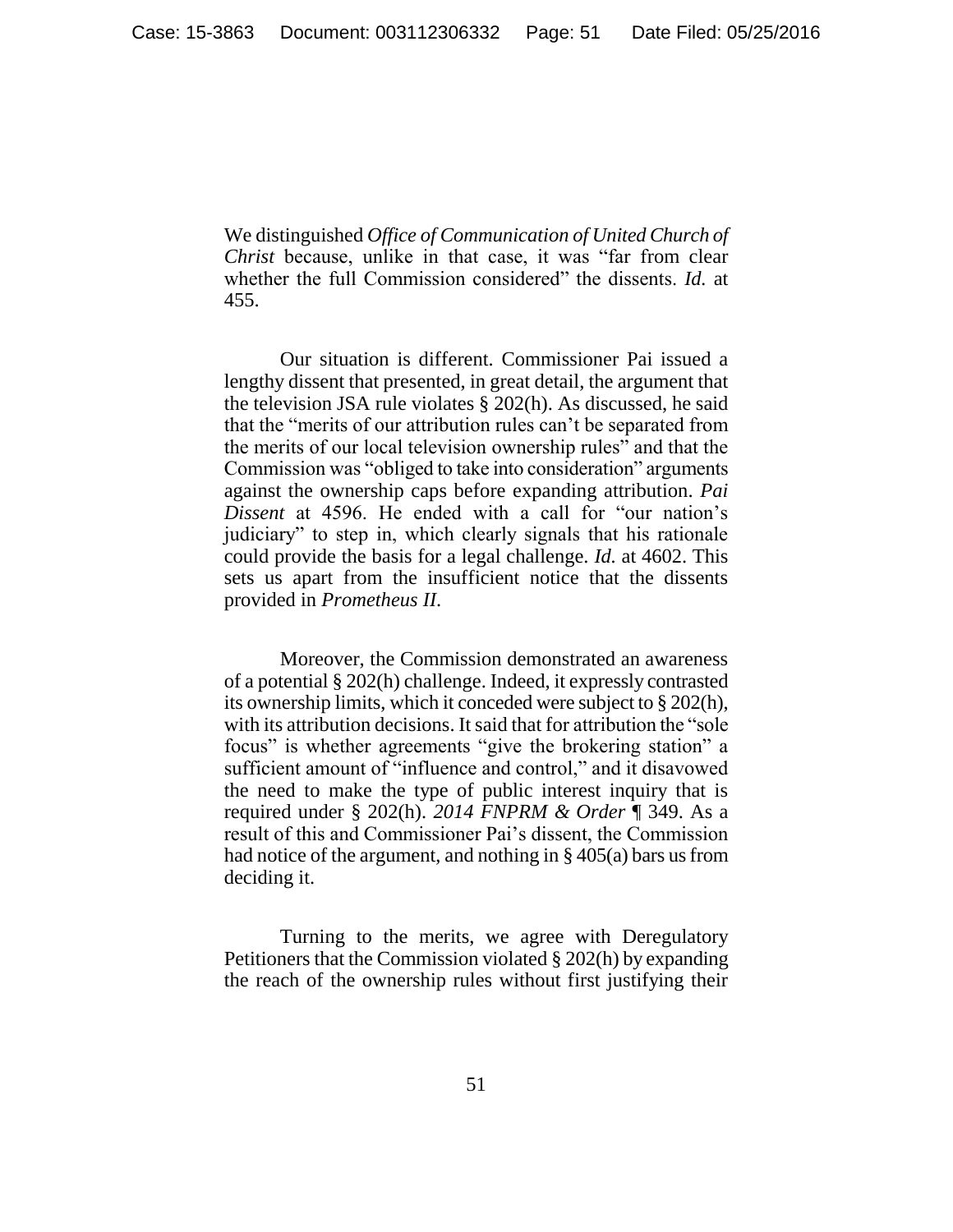preexisting scope through a Quadrennial Review.<sup>15</sup> In *Prometheus I* we made clear that § 202(h) requires that "no matter what the Commission decides to do to any particular rule—retain, repeal, or modify (whether to make more or less stringent)—it must do so in the public interest and support its decision with a reasoned analysis." *Prometheus I*, 373 F.3d at 395. Attribution of television JSAs modifies the Commission's ownership rules by making them more stringent. And, unless the Commission determines that the preexisting ownership rules are sound, it cannot logically demonstrate that an expansion is in the public interest. Put differently, we cannot decide whether the Commission's rationale—the need to avoid circumvention of ownership rules—makes sense without knowing whether those rules are in the public interest. If they are not, then the public interest might not be served by closing loopholes to rules that should no longer exist.

To see how this problem plays out, we return to our example from above, where an entity owns a duopoly (two television stations with overlapping contours in a market) that is permitted under the local television ownership rule. That entity also has a JSA over the 15-percent threshold with a third overlapping station in the same market. Prior to the *2014 FNPRM & Order*, this arrangement would be compliant because the JSA would not have been attributable. As a result of the *2014 FNPRM & Order*, however, the entity would need to sell one of the two stations it outright owns or unwind its JSA with the third station because otherwise it would be considered to own three stations in violation of the limit. It would need to do

 $\overline{a}$ 

<sup>&</sup>lt;sup>15</sup> Deregulatory Petitioners also argue that the JSA rule is arbitrary and capricious. Because we conclude that it violates § 202(h), we do not need to reach this or any other challenge to the rule.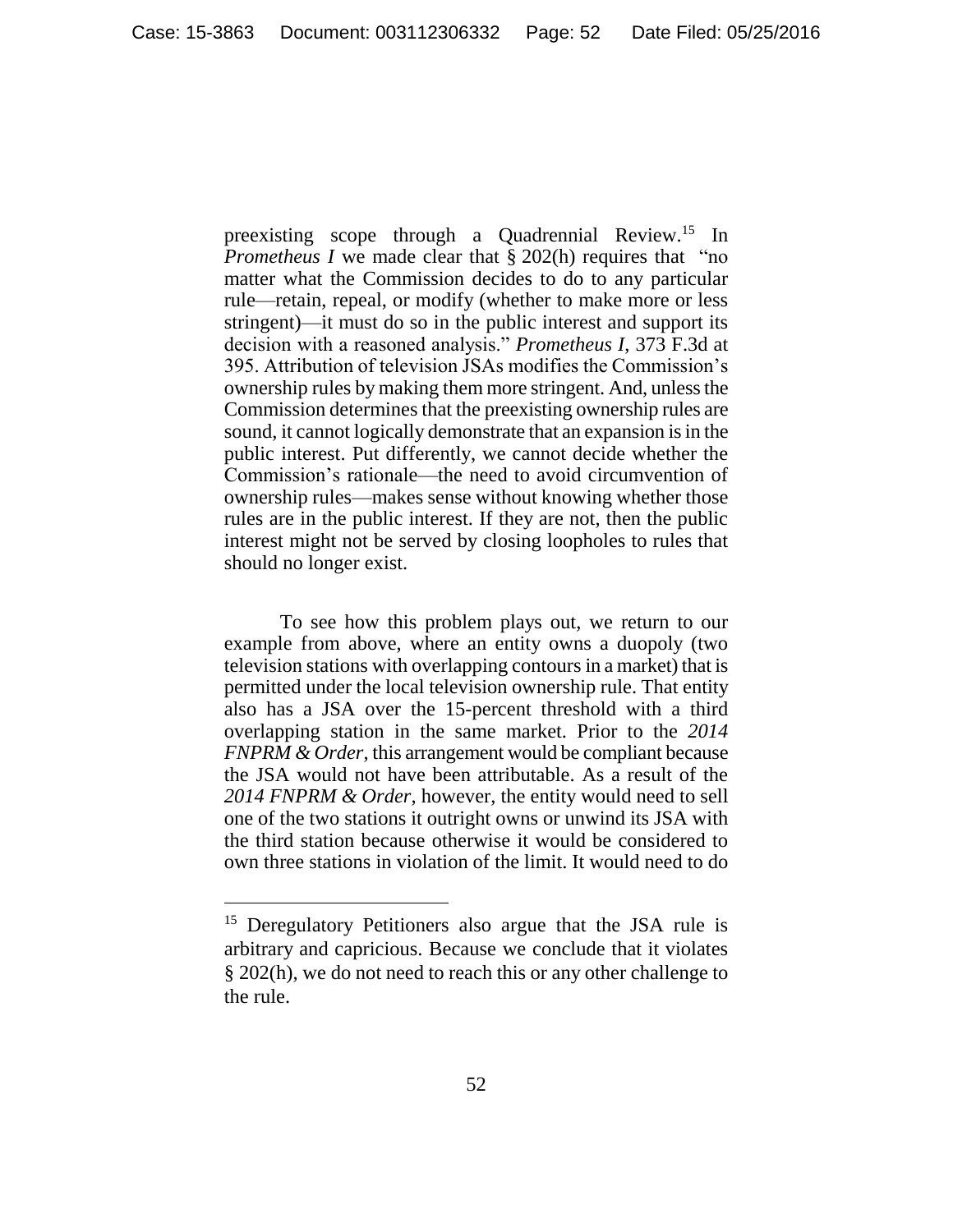so even though the FCC has not determined since the 2006 Quadrennial Review that it is even in the public interest to limit the number of stations that can be under common control in the same market.

The Commission's response—that its attribution decisions are separate from its ownership rules and are not subject to § 202(h)—does not persuade us. First, it is foreclosed by *Prometheus I*. There we called the radio JSA rule a "modification to the local radio ownership rule" and only upheld it after determining that it complied with § 202(h). *Id.* at 429– 30. Second, even if we were not bound by *Prometheus I*, the Commission's proposed distinction is artificial. Attribution rules do not exist separately from the ownership rules to which they relate. If there were no ownership caps, there would be no need to have attribution rules. The purpose of the latter is to delimit the scope of the former. Because attribution is so entwined with ownership caps, it would make little sense to say that one is subject to  $\S 202(h)$  but the other is not.<sup>16</sup>

 $16$  It is true that there is at least one other instance following the adoption of § 202(h) where the Commission has altered its attribution rules without finishing a full review cycle. Specifically, the 1999 attribution of television LMAs came shortly before the completion of the 1998 § 202(h) review. However, the history of that attribution decision sets it apart from the current one. When Congress enacted § 202(h), the Commission had already undertaken efforts to revise the local television ownership rule. The Commission therefore decided to forge ahead with the changes outside (and ahead) of its § 202(h) proceedings. On the same day it enacted the television LMA attribution rule, it issued a separate order modifying the local television ownership rule and concluding that the rule, as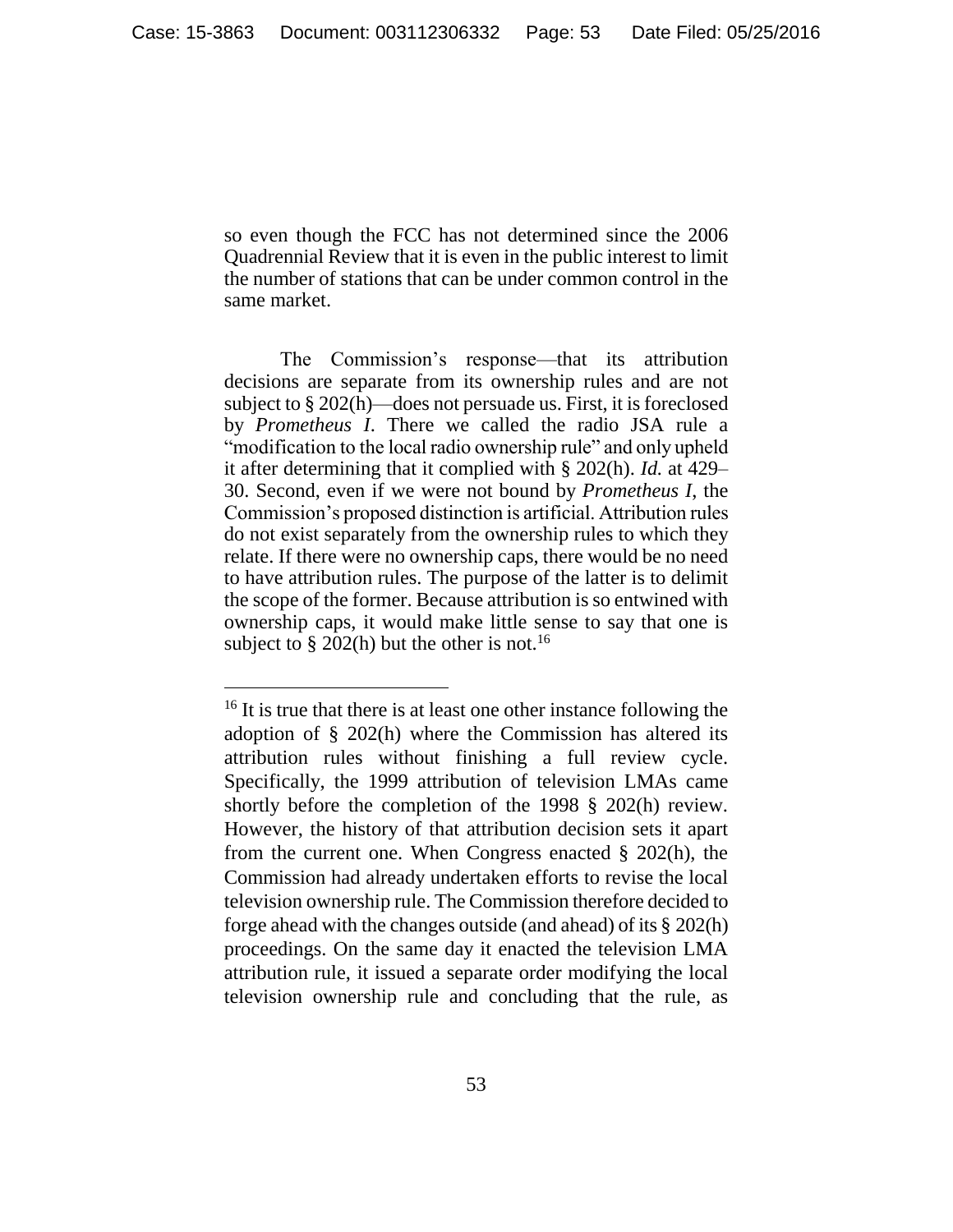In light of this, we hold that the Commission cannot expand its attribution policies for an ownership rule to which § 202(h) applies unless it has, within the previous four years, fulfilled its obligation to review that rule and determine whether it is in the public interest.<sup>17</sup> Here the Commission put the cart

amended, served the public interest. *See Review of the Commission's Regulations Governing Television Broadcasting, Report and Order*, 14 F.C.C.R. 12903, ¶ 59 (Aug. 5, 1999). It later determined that this procedure, though conducted outside of the formal § 202(h) context, satisfied the provision's requirements. *See 1998 Biennial Regulatory Review—Review of Commission's Broadcast Ownership Rules, Biennial Review Report*, 15 F.C.C.R. 11058, ¶ 3 (May 26, 2000). As a result, the Commission only attributed television LMAs after making what it considered to be a § 202(h)-compliant finding that regulating television ownership continued to be in the public interest. We also note that no party sought judicial review of the 1999 attribution decision on the theory that it violated § 202(h), so no court had the opportunity to determine whether the procedure was valid.

<sup>17</sup> We note the possibility that a reviewing court may ultimately disagree with the Commission's public interest determination on an ownership rule. This is not necessarily fatal to the ability to enact an attribution rule. For instance, in *Prometheus I* we concluded that the Commission had failed to justify the specific numerical limits on how many radio stations a company could control under the local radio ownership rule. *Prometheus I*, 373 F.3d at 432–34. We nonetheless permitted the Commission to enact the radio JSA rule. The difference is that it had determined—and we had agreed—that limiting common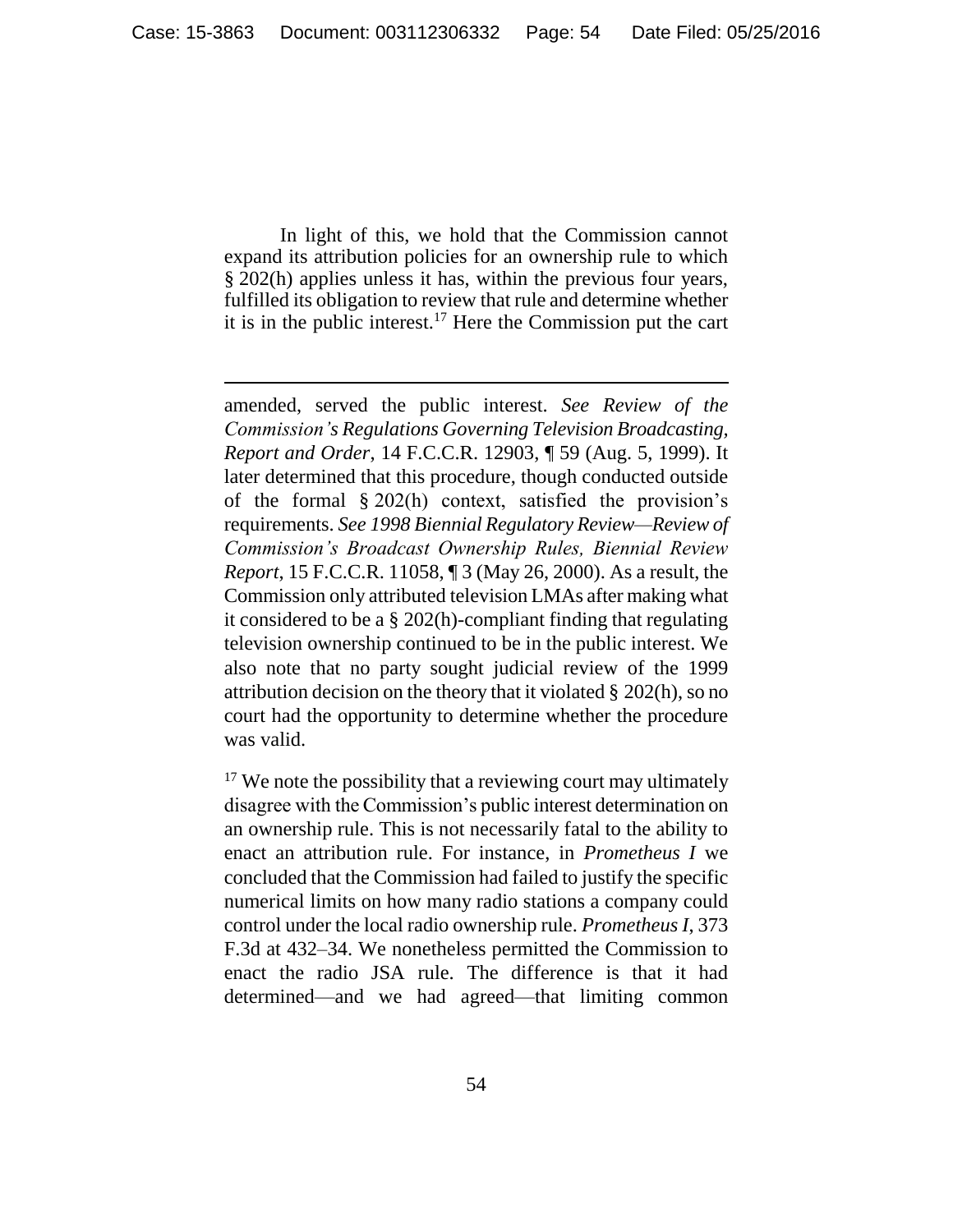before the horse. It adopted the JSA rule even though its Quadrennial Review cycle was severely backlogged. Because the rule's enactment was procedurally invalid, we vacate it and remand the matter to the Commission. *Cf. Prometheus II*, 652 F.3d at 453 (vacating and remanding rule that did not comply with notice-and-comment requirements).

On remand, if the Commission is able to justify (by finding they are in the public interest) the existing ownership rules to which television JSA attribution applies—or, in the alternative, if it replaces the current rules with new ones it determines to be in the public interest—nothing in our opinion would prevent it from readopting the JSA rule at that time. The rule, if readopted, might be challenged on grounds that extend beyond what we decide today, and we offer no opinion on the merits of any such attacks. We merely note that our decision to vacate is unrelated to the question of whether television JSAs should be attributable interests and rests instead on the Commission's failure to comply with  $\S 202(h)$ .<sup>18</sup>

ownership of radio stations was in the public interest. *Id.* at 431– 32. Its only failure was its lack of sufficient explanation for the precise limit on common ownership. Here, by contrast, we are not dealing with a Quadrennial Review that is merely flawed, but rather with one that has never been completed. Before defining ownership more restrictively, as it does when it enacts an attribution rule, the Commission must at a bare minimum show that it is even in the public interest to regulate ownership in the first instance.

<sup>18</sup> JSAs and LMAs are part of a broader universe of sharing agreements that the Commission has called "shared service agreements" ("SSAs"). In the *2014 FNPRM & Order*, the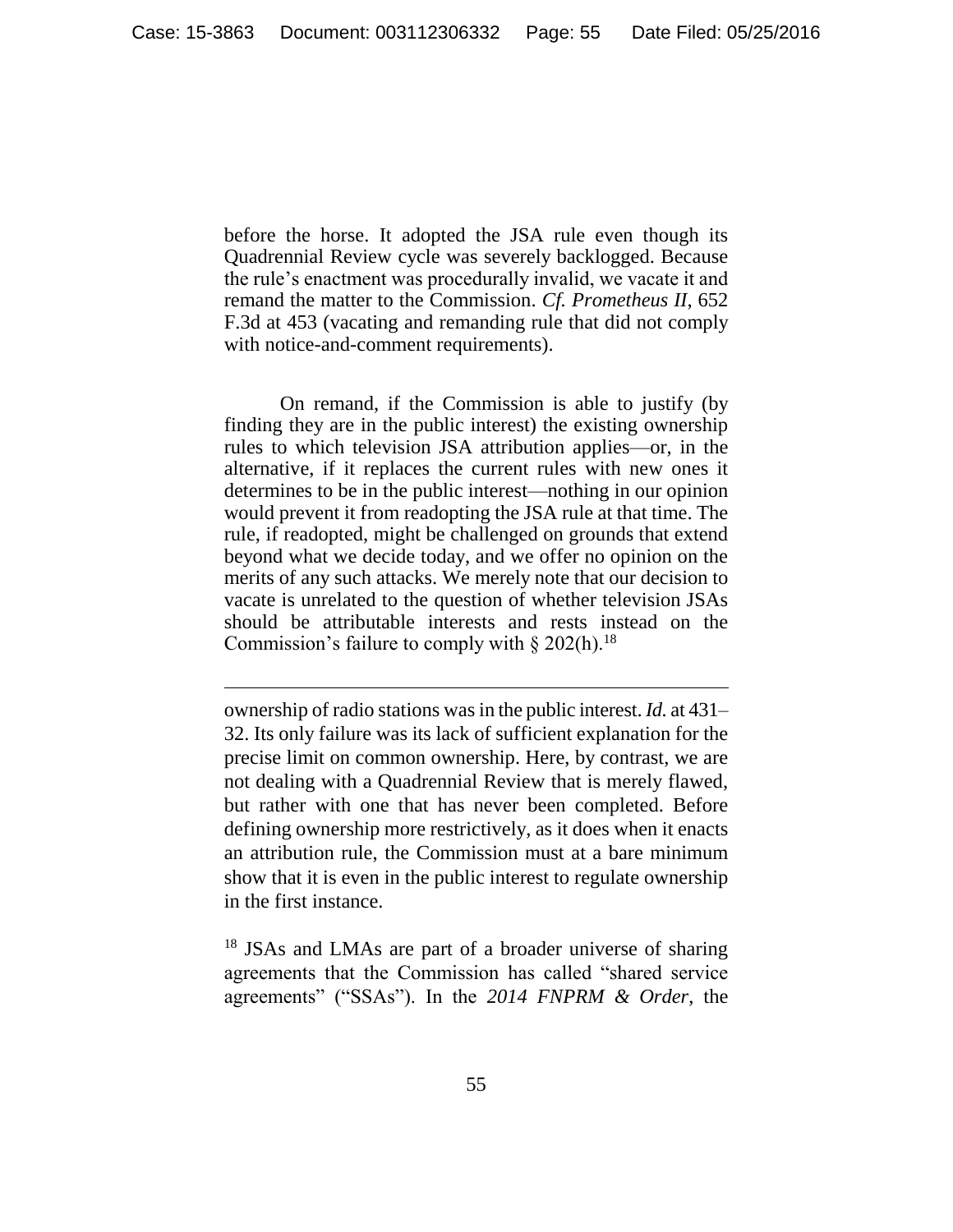#### **VI. Conclusion**

<span id="page-55-0"></span>In sum, we conclude that the Commission has delayed too long on the eligible entity definition, and we remand and order mediation; we decline to vacate the whole universe of broadcast ownership rules that are subject to § 202(h), but we remind the Commission of its obligation to complete its

Commission sought comment on whether to require disclosure of other types of SSAs. *See 2014 FNPRM & Order* ¶ 320. Petitioners have attacked this decision from both sides.

 $\overline{a}$ 

Citizen Petitioners say that the Commission acted arbitrarily and capriciously by not attributing all remaining SSAs at the same time it attributed television JSAs. The Commission responds that it needs to study the broader SSA universe more closely before making an attribution decision. In light of this, Citizen Petitioners' claim fails. *See Williamson v. Lee Optical of Okla., Inc.*, 348 U.S. 483, 489 (1955) ("[T]he reform may take one step at a time, addressing itself to the phase of the problem which seems most acute to the legislative mind."); *Nat'l Ass'n of Broadcasters v. FCC*, 740 F.2d 1190, 1207 (D.C. Cir. 1984) ("[A]gencies, while entitled to less deference than Congress, nonetheless need not deal in one fell swoop with the entire breadth of a novel development . . . .").

Deregulatory Petitioners, by contrast, argue that the decision to single out JSAs was arbitrary and capricious because the Commission conceded that it did not have enough information to attribute the whole SSA universe. We need not decide this, as we are vacating the JSA rule on another basis.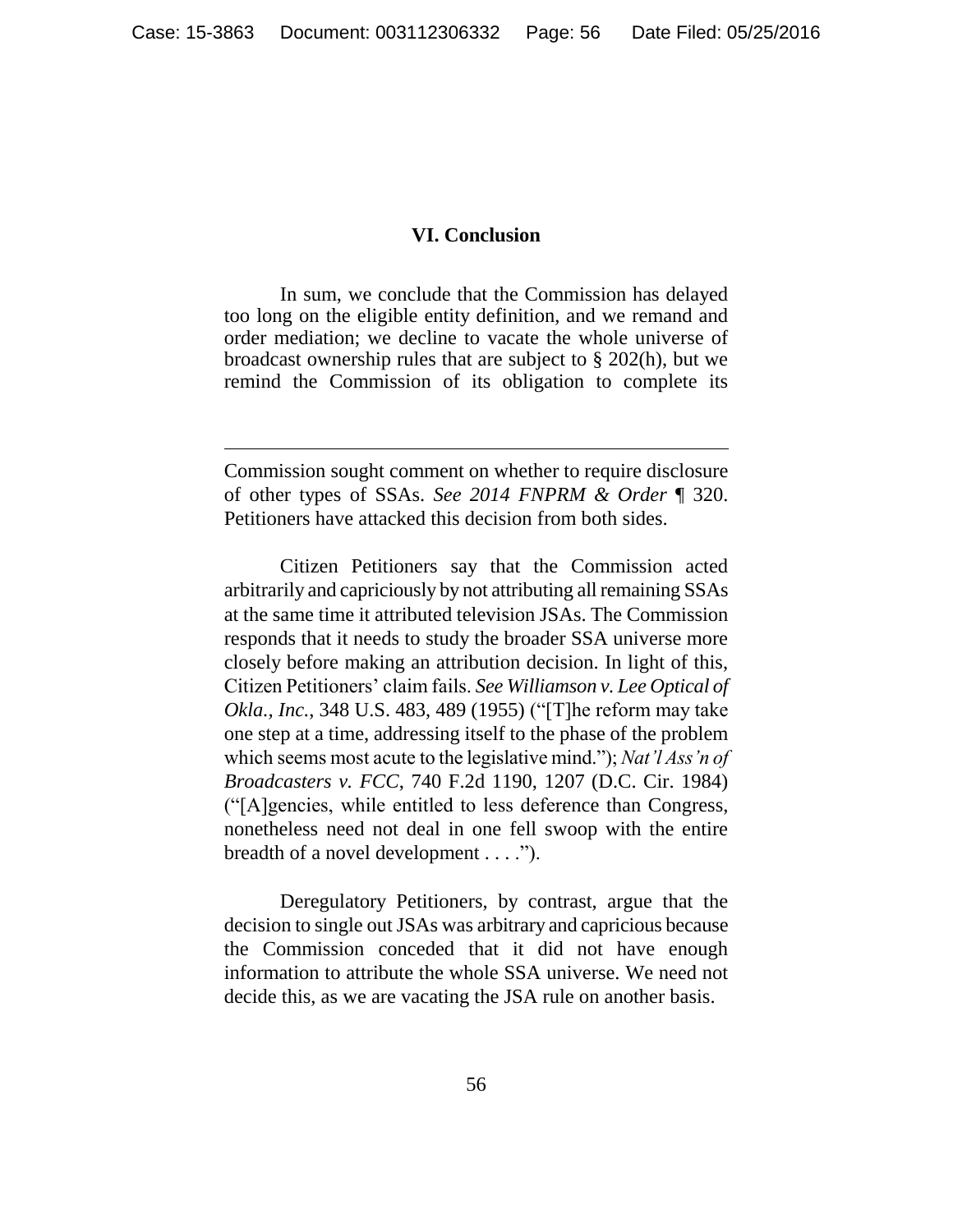Quadrennial Review responsibilities; and we vacate the television JSA rule and remand the matter to the Commission.

This is our third go-round with the Commission's broadcast ownership rules and diversity initiatives. Rarely does a trilogy benefit from a sequel. To that end, we are hopeful that our decision here brings this saga to its conclusion. However, we are also mindful of the likelihood of further litigation. As a result, this panel retains jurisdiction over the remanded issues.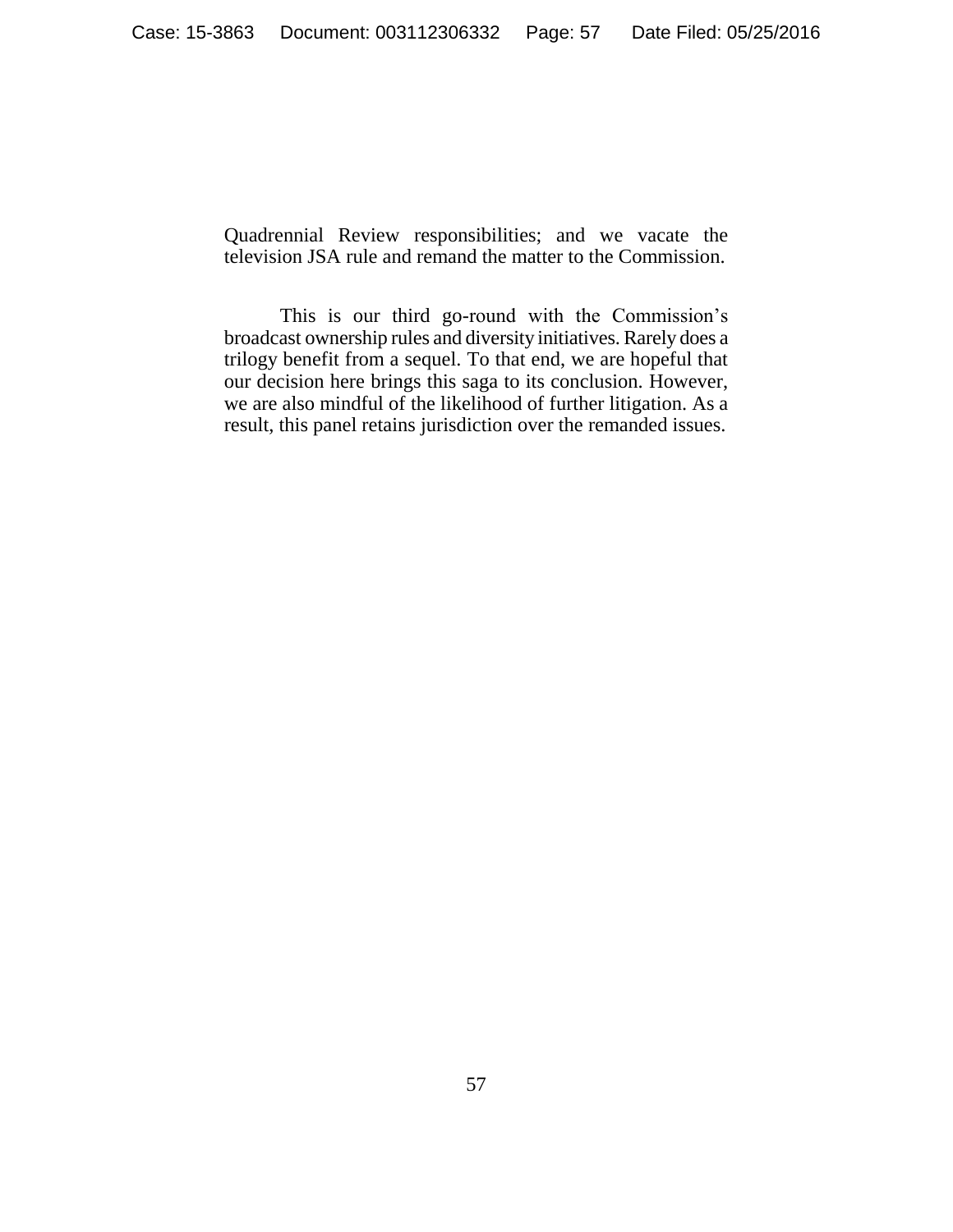SCIRICA, Circuit Judge, concurring in part and dissenting in part.

I join in my colleagues' comprehensive analysis and disposition of the eligible entity definition and the television joint sales agreement rule. With regard to the Commission's inaction on the broadcast ownership rules, however, I respectfully dissent. I would neither dismiss the petitions nor would I vacate the broadcast ownership rules. But I would compel the Commission to take final action.

The Commission has declined to issue a final order that decides whether the five broadcast ownership rules continue to be "necessary in the public interest as the result of competition," as required by Section 202(h) of the Telecommunications Act of 1996. By opting to "merge" the 2010 Quadrennial Review into the 2014 Quadrennial Review rather than complete it, the Commission has evaded its congressional mandate under Section 202(h) and this Court's directives in *Prometheus II*. The Quadrennial Review process has foundered and, like a sailboat, needs to right itself and get back on course.

The Commission has a duty to complete its now longoverdue 2010 Quadrennial Review, both under Section 202(h) and under our remand order in *Prometheus II*. Section 706(1) of the Administrative Procedure Act, 5 U.S.C. §706(1), permits us to "compel agency action unlawfully withheld or unreasonably delayed" in circumstances where (as here) the agency is compelled to take a specific action. See Norton v. S. Utah Wilderness All., 542 U.S. 55, 62-63 (2004). This Court also has authority to issue a writ of mandamus to prevent the frustration of its own previously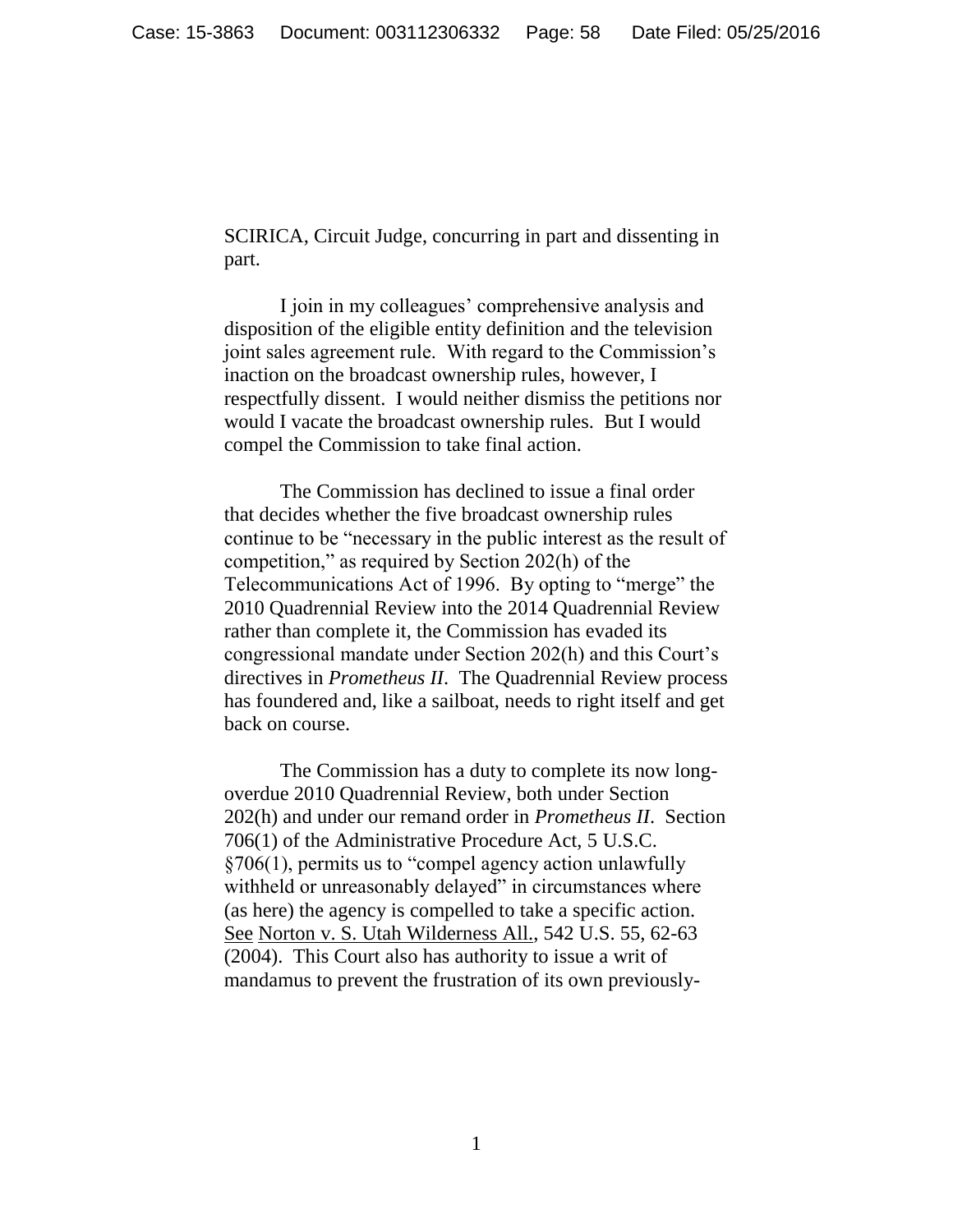issued orders. See In re: Chambers Dev. Co., Inc., 148 F.3d 214, 224 (3d Cir. 1998); see also In re Core Commc'ns, 531 F.3d 849, 856 (D.C. Cir. 2008).

It has been more than eight years since the public and the industry have had the benefit of a current assessment of the broadcast ownership rules. As my colleagues aptly observe, the Commission's delay has had significant consequences. While the industry changes and evolves and new technologies emerge, broadcasters are required to adhere to a set of ownership rules, at least one of which is now four decades old, without the benefit of a fresh assessment of whether "such rules are necessary in the public interest as the result of competition." Perhaps they are and perhaps they are not; that decision is not for this Court to make in the first instance. But the Commission must make *some* decision, either to retain, repeal, or modify those rules.

As my colleagues recognize, the Deregulatory Petitioners chose to pursue a bold form of relief, asking this Court to strike down all of the broadcast ownership rules entirely. But an advocate's arguable overreach is not a basis for declining to act. Given the egregious delay in the face of a congressional directive and a mandate from this Court, a disagreement with the Petitioners about the proper form of relief should not bar us from taking action.

The Commission Chair has stated that he intends to circulate a draft final order by the end of June. But a draft proposal by one Commissioner is no guarantee that a final order is forthcoming. At oral argument, the Commission would not agree to any firm deadline for action, noting, "It's a